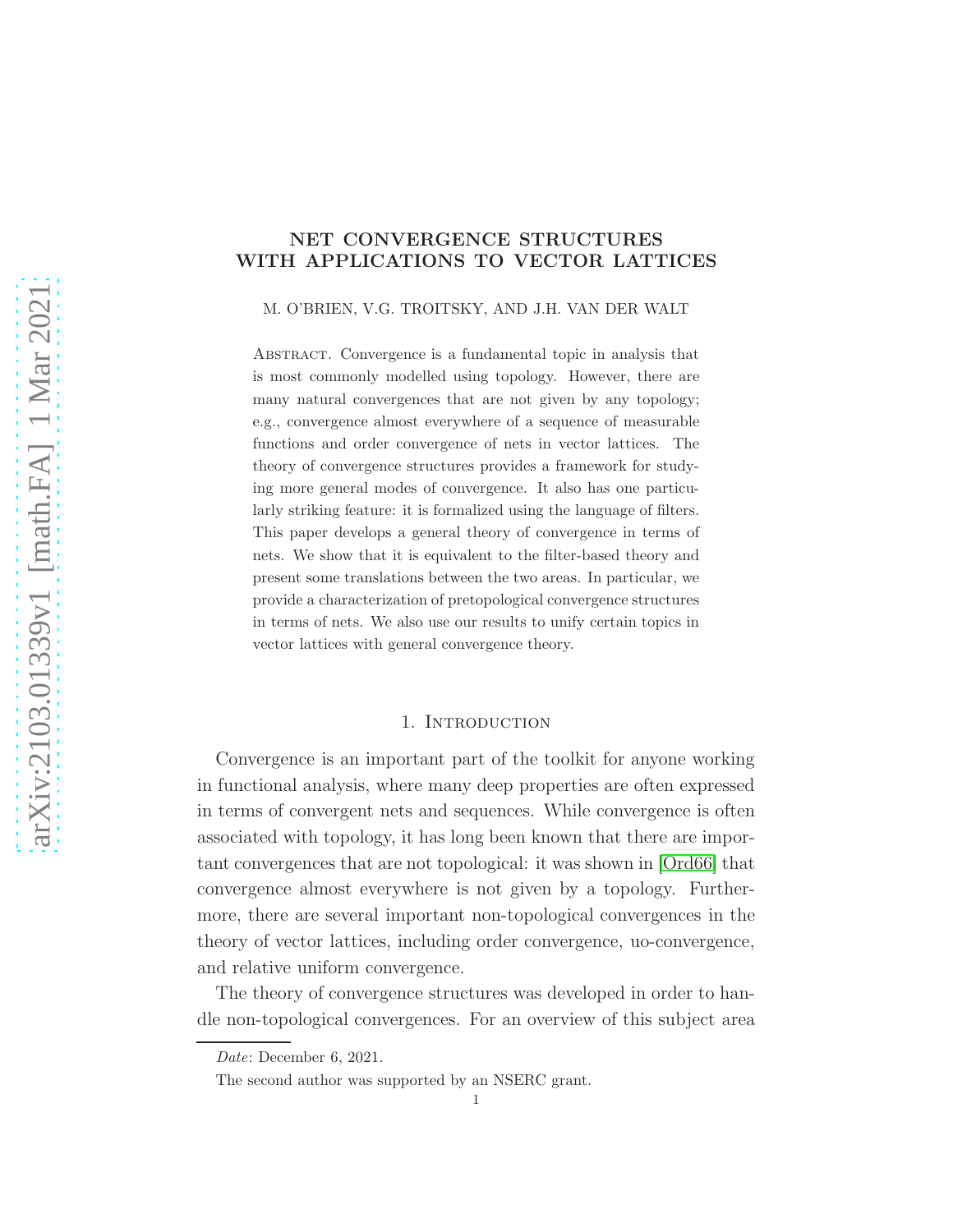we refer the reader to the monograph [\[BB02\]](#page-48-0). Of particular note, this theory uses the language of filters to describe convergence; we will refer to this approach as the theory of filter convergence structures. In this paper, we develop a theory of net convergence structures that is equivalent to filter convergence theory. As the name suggests, our approach will focus on describing convergence using the language of nets. While several authors have approached this idea, including [\[Kel55,](#page-48-1) p. 73], [\[Kat67,](#page-48-2) [AA72,](#page-48-3) [Ars77,](#page-48-4) [Pea88\]](#page-49-1), [\[Sch97,](#page-49-2) p. 168-170], and [\[HZW10,](#page-48-5) [AEG\]](#page-48-6), our paper has several advantages. First and foremost, our theory is equivalent to the theory of filter convergence structures despite the use of nets. As a consequence, all results from the theory of filter convergence structures remain applicable to net convergence structures. Our definition also handles several set-theoretic subtleties, like how the collection of all nets in a given set does not form a set.

This paper can be broken into two main parts: the general theory of net convergence structures, which is developed in Sections [2](#page-2-0)[–8,](#page-28-0) and applications to vector lattices in Sections [9](#page-35-0) and [10.](#page-42-0) Section [2](#page-2-0) covers preliminaries and set-theoretic considerations, while the definition of net convergence structures and their basic properties are presented in Section [3.](#page-6-0) We provide a brief overview of filter convergence structures in Section [4,](#page-14-0) and show they are equivalent to our theory of net convergence in Section [5.](#page-17-0) Section [6](#page-20-0) is a dictionary between several basic concepts from the filter theory and the language of nets. A reader not interested in filter convergence structures may skip Sections [4,](#page-14-0) [5,](#page-17-0) and [6:](#page-20-0) in a way, the entire point of this paper is that the filter theory is not required to study convergence structures. We characterize topological and pretopological convergence structures in terms of nets in Section [7.](#page-24-0) In Section [8](#page-28-0) we reinvestigate continuous convergence from the perspective of nets. In the final two sections we discuss applications of our theory to vector lattices: Section [9](#page-35-0) focuses on order convergence from the point of view of convergence structures, while we identify the Mackey and topological modifications of order convergence in Section [10.](#page-42-0)

For results concerning topological vector spaces, we refer the reader to [\[KN76\]](#page-48-7) and Section 3.1 in [\[AB06\]](#page-48-8).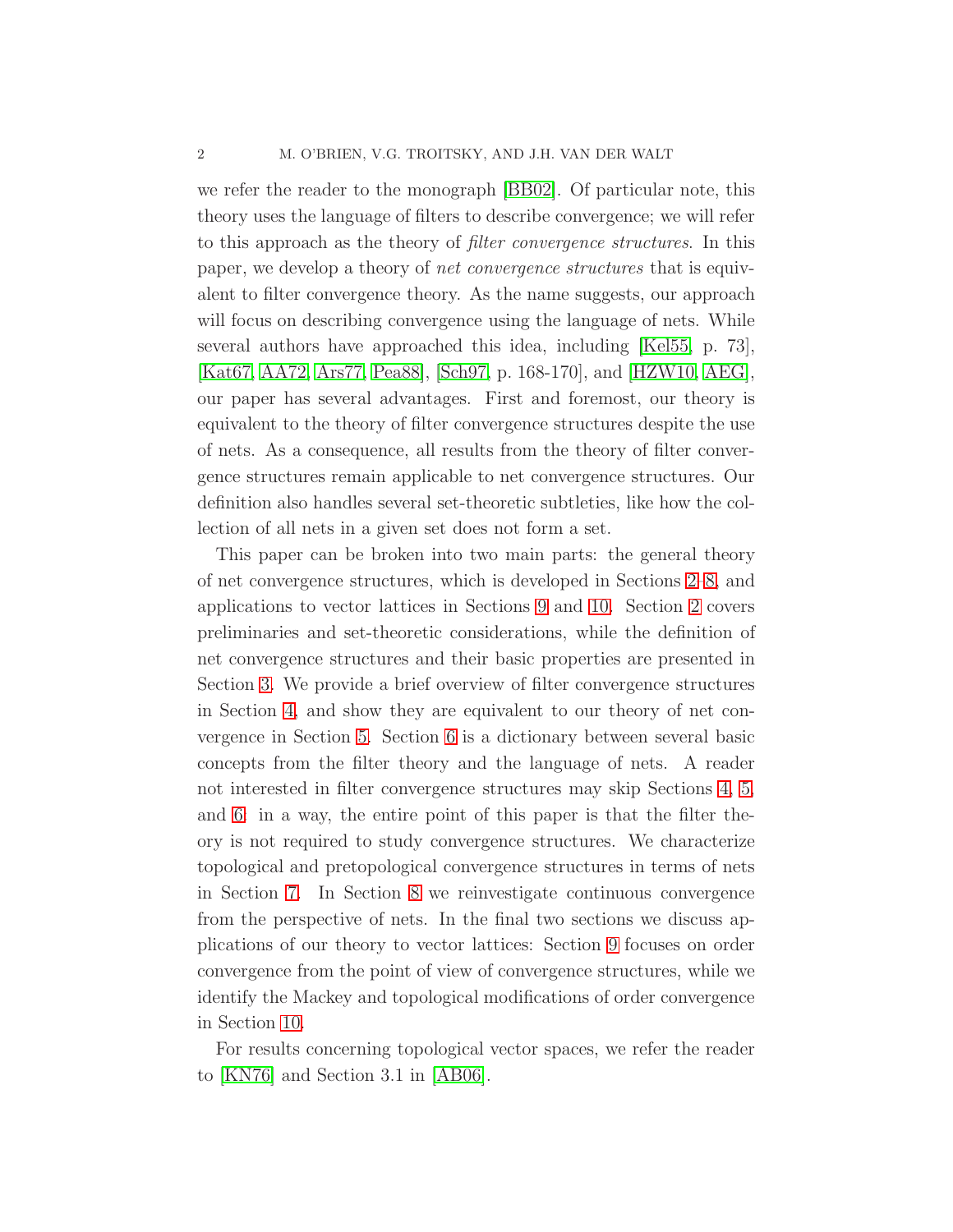### NET CONVERGENCE STRUCTURES 3

## 2. WHAT EXACTLY IS A NET?

<span id="page-2-0"></span>The definition of a net is not consistent throughout the literature: some authors require the index set to be ordered, while others allow pre-ordered index sets. Some authors may require index sets to be infinite and without terminal nodes. We will take the most general approach.

It is a common in the literature to quantify over all nets in a given set. For example, the standard definition of an order closed set in a vector lattice goes as follows: a set  $C$  is said to be order closed if for every net  $(x_{\alpha})$  in C, if the net converges in order to x, it implies  $x \in C$ . This definition is "illegal" from the point of view of ZFC: we quantify over all nets in  $C$ , hence we implicitly quantify over all directed sets, which is not a set. One way to resolve this issue is to use NBG rather than ZFC and consider classes of nets; this is the approach taken in [\[Kel55,](#page-48-1) p. 73]. We describe another way to circumvent this issue while staying within ZFC.

Let A be a set equipped with a relation " $\leq$ ". A relation is a **pre**order if it is reflexive and transitive. Note that  $x \sim y$  if  $x \leq y$  and  $y \leq x$  then defines an equivalence relation. A pre-order may be easily converted into an order when necessary; this allows one to view any pre-ordered set as an ordered set. One way to do this is to replace each equivalence class with a single point to produce a "quotient order". Another approach is to "straighten up" each equivalence class by using the Well Ordering Principle to redefine the relation on each equivalence class to make it into a totally ordered set.

A set  $A$  is **directed** if it is pre-ordered and every two elements have a common descendant; more formally

$$
\forall \alpha, \beta \in A \quad \exists \gamma \in A \text{ such that } \alpha \leq \gamma \text{ and } \beta \leq \gamma.
$$

Throughout this section  $X$  will denote an arbitrary set. A function from a directed set A to X is referred to as a **net** in X indexed by A. In this case, instead of writing  $x: A \to X$  we write  $(x_{\alpha})_{\alpha \in A}$  or just  $(x_{\alpha})$ if the index set is clear from the context. A **sequence** is simply a net indexed by N.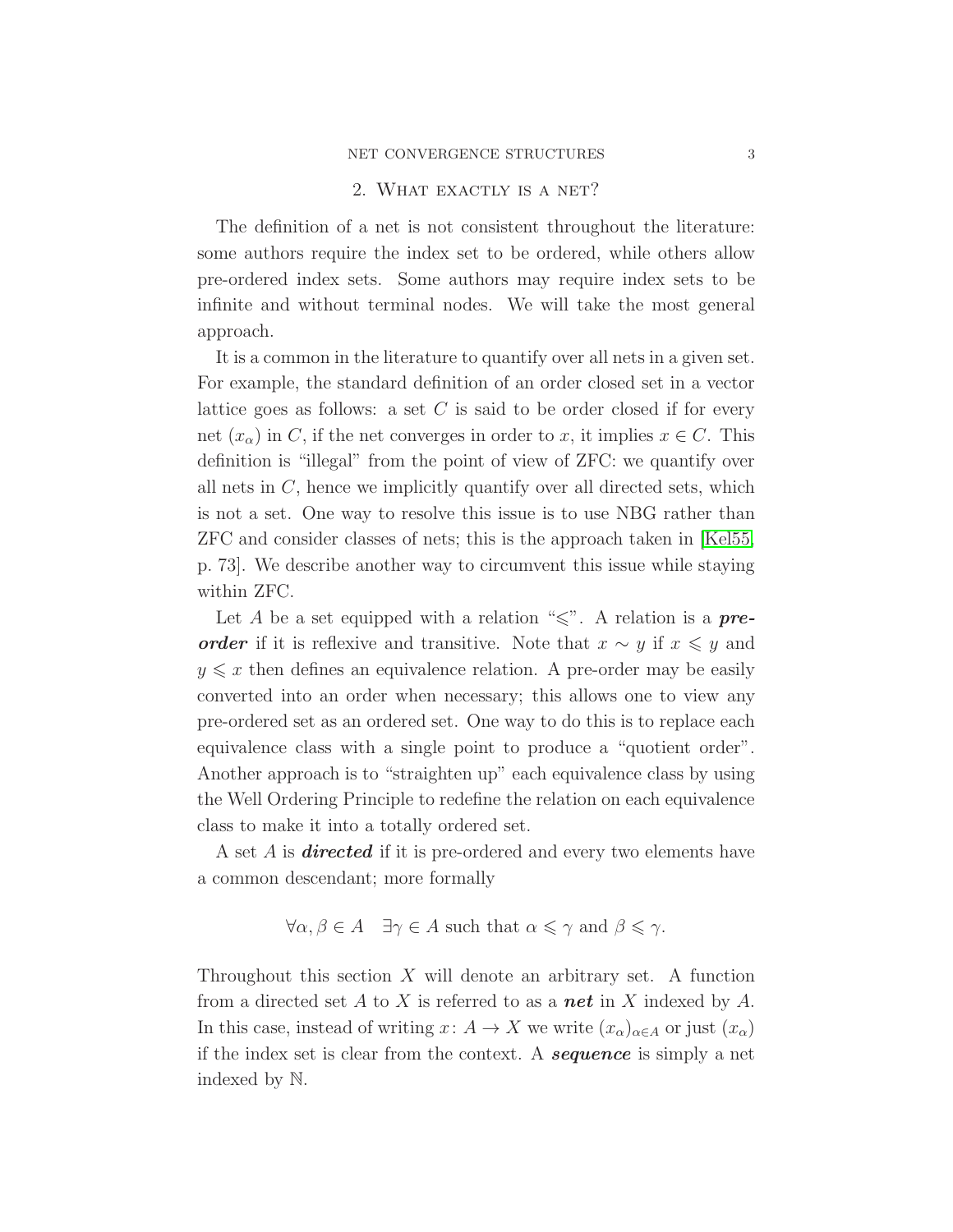Let  $(x_{\alpha})_{\alpha\in A}$  be a net in X. We write  $\{x_{\alpha}\}_{\alpha\in A}$  for the set of all terms of the net:  $\{x_\alpha : \alpha \in A\}$ , which is nothing but the range of x viewed as a function. If  $\alpha_0 \in A$  is fixed and we put  $A_0 = {\alpha \in A : \alpha \geq \alpha_0}$ then  $A_0$  is again a directed set under the pre-order induced from A. The restriction of the function x to  $A_0$  is called a **tail** of  $(x_\alpha)$ , and it is denoted by  $(x_{\alpha})_{\alpha \geq \alpha_0}$ . The range of this new net will be denoted by  ${x_{\alpha}}_{\alpha\geqslant\alpha_0}$  and called a **tail set** of  $(x_{\alpha})_{\alpha\in A}$ . By  $\langle x_{\alpha}\rangle_{\alpha\in A}$  we mean the set of all tail sets of  $(x_{\alpha})_{\alpha \in A}$ ; that is,

$$
\langle x_{\alpha}\rangle_{\alpha\in A} = \{ \{x_{\alpha}\}_{\alpha\geqslant \alpha_0} \; : \; \alpha_0 \in A \}.
$$

Convergence is often thought of as a "tail property", meaning that altering terms at the "head" of a convergent net should not affect convergence. So, intuitively, convergence should be determined by tail sets. This idea is embedded into the following two definitions. Follow-ing [\[Kat67\]](#page-48-2)<sup>[1](#page-3-0)</sup>, given two nets  $(x_\alpha)_{\alpha \in A}$  and  $(y_\beta)_{\beta \in B}$  we say that  $(y_\beta)_{\beta \in B}$ is a **quasi-subnet** of  $(x_\alpha)_{\alpha \in A}$  and write  $(y_\beta)_{\beta \in B} \preceq (x_\alpha)_{\alpha \in A}$  if for every  $\alpha_0 \in A$  there exists  $\beta_0 \in B$  such that  $\{y_\beta\}_{\beta \geq \beta_0} \subseteq \{x_\alpha\}_{\alpha \geq \alpha_0};$  this just means every tail of  $(x_{\alpha})_{\alpha \in A}$  contains a tail of  $(y_{\beta})_{\beta \in B}$  as a subset.

If both  $(y_\beta)_{\beta \in B} \preceq (x_\alpha)_{\alpha \in A}$  and  $(x_\alpha)_{\alpha \in A} \preceq (y_\beta)_{\beta \in B}$ , we say that  $(x_{\alpha})_{\alpha\in A}$  and  $(y_{\beta})_{\beta\in B}$  are **tail equivalent** and write  $(x_{\alpha})_{\alpha\in A} \sim (y_{\beta})_{\beta\in B}$ . While this relation will be sufficient for our main results, we frequently observe a stronger property.  $(x_{\alpha})_{\alpha \in A}$  and  $(y_{\beta})_{\beta \in B}$  are said to be **stongly tail equivalent**, written  $(x_{\alpha})_{\alpha \in A} \approx (y_{\beta})_{\beta \in B}$ , if  $\langle x_{\alpha} \rangle_{\alpha \in A} = \langle y_{\beta} \rangle_{\beta \in B}$ .

It is easy to see that " $\preceq$ " is reflexive and transitive, while "∼" and "≈" are reflexive, transitive, and symmetric. While it is tempting to say "≺" is a pre-order and "∼" and "≈" are equivalence relations on the nets on  $X$ , the latter collection is not a set. The following technical trick will allow us to work around this issue.

Our idea is to restrict the collection of index sets to a set that is large enough to represent any possible tail behaviour in X. We write  $\mathcal{P}(X)$ for the power set of X and define  $V_1(X) = X$  and  $V_{n+1}(X) = V_n(X) \cup$  $\mathcal{P}(V_n(X))$  for  $n \in \mathbb{N}$ ; this is formally known as the *superstructure* over X. A net  $(x_{\alpha})_{\alpha \in A}$  in X is called **admissible** if  $A \in \bigcup_{n=1}^{\infty} V_n(X)$ .

<span id="page-3-0"></span> $1<sup>1</sup>$ also see [\[AA72\]](#page-48-3)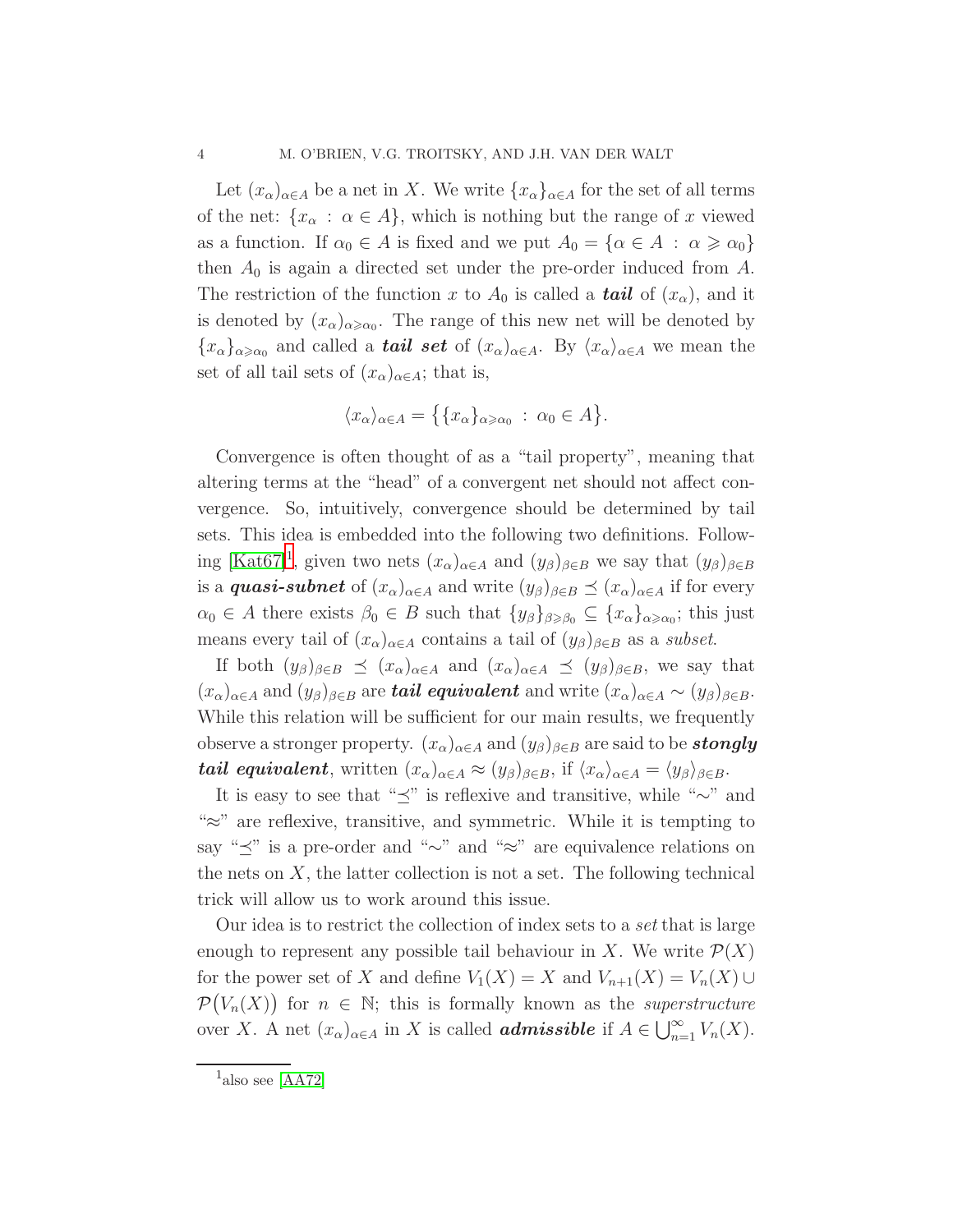Unlike all nets in  $X$ , the admissible nets clearly form a set; we denote it by  $\mathfrak{N}(X)$ . It is easy to see that the restriction of " $\prec$ " to  $\mathfrak{N}(X)$  is a pre-order relation, and the restrictions of "∼" and "≈" are equivalence relations.

<span id="page-4-1"></span>We will delay the proof of this next theorem until Section [5](#page-17-0) where it will be deduced as an easy corollary.

**Theorem 2.1.** Every net in  $X$  is strongly tail equivalent to an admissible net.

Since any reasonable definition of convergence for nets should be stable under tail equivalence, this theorem effectively says we may, without loss of generality, restrict our attention to admissible nets. In view of this, we will often identify an arbitrary net  $(x_{\alpha})_{\alpha \in A}$  in X with the equivalence class in  $\mathfrak{N}(X)/\sim$  consisting of the admissible nets that are tail equivalent to  $(x_{\alpha})_{\alpha \in A}$ .

There are several non-equivalent definitions of the term subnet in the literature and, for historical reasons, we would like to mention the two that are most common. Keep in mind that, in the end, the exact definition of subnet will be of little concern to us because our theory will be based on quasi-subnets. Let  $(x_{\alpha})_{\alpha \in A}$  be a net, B be a directed set, and  $\varphi: B \to A$  such that Range  $\varphi$  is co-final in A, meaning for every  $\alpha_0 \in A$  there is  $\beta_0 \in B$  with  $\varphi(\beta) \geq \alpha_0$  whenever  $\beta \geq \beta_0$ . The composition  $x \circ \varphi : B \to X$  is a net in X indexed by B and is called a **subnet** of  $(x_{\alpha})_{\alpha \in A}$  according to Kelley in [\[Kel55\]](#page-48-1). Willard in [\[Wil70\]](#page-49-3) requires the additional assumption that  $\varphi$  be monotone. Clearly every Willard-subnet is a Kelley-subnet. We refer the reader to [\[Sch97,](#page-49-2) pp. 162-165] for a thorough discussion about several alternative definitions of a subnet and relationships between these definitions. The following result is essentially contained in Corollary 7.19 in [\[Sch97\]](#page-49-2).

<span id="page-4-0"></span>**Proposition 2.2.** Every subnet is a quasi-subnet. Every quasi-subnet is tail-equivalent to a subnet.

Proof. It is easy to see that every subnet (either Willard or Kelley) is a quasi-subnet. Let  $(y_\beta)_{\beta \in B}$  be a quasi-subnet of  $(x_\alpha)_{\alpha \in A}$ . Put  $C = \{(\alpha, \beta) \in A \times B : x_{\alpha} = y_{\beta}\}.$  For  $(\alpha, \beta) \in C$ , put  $\varphi(\alpha, \beta) = \alpha$ . It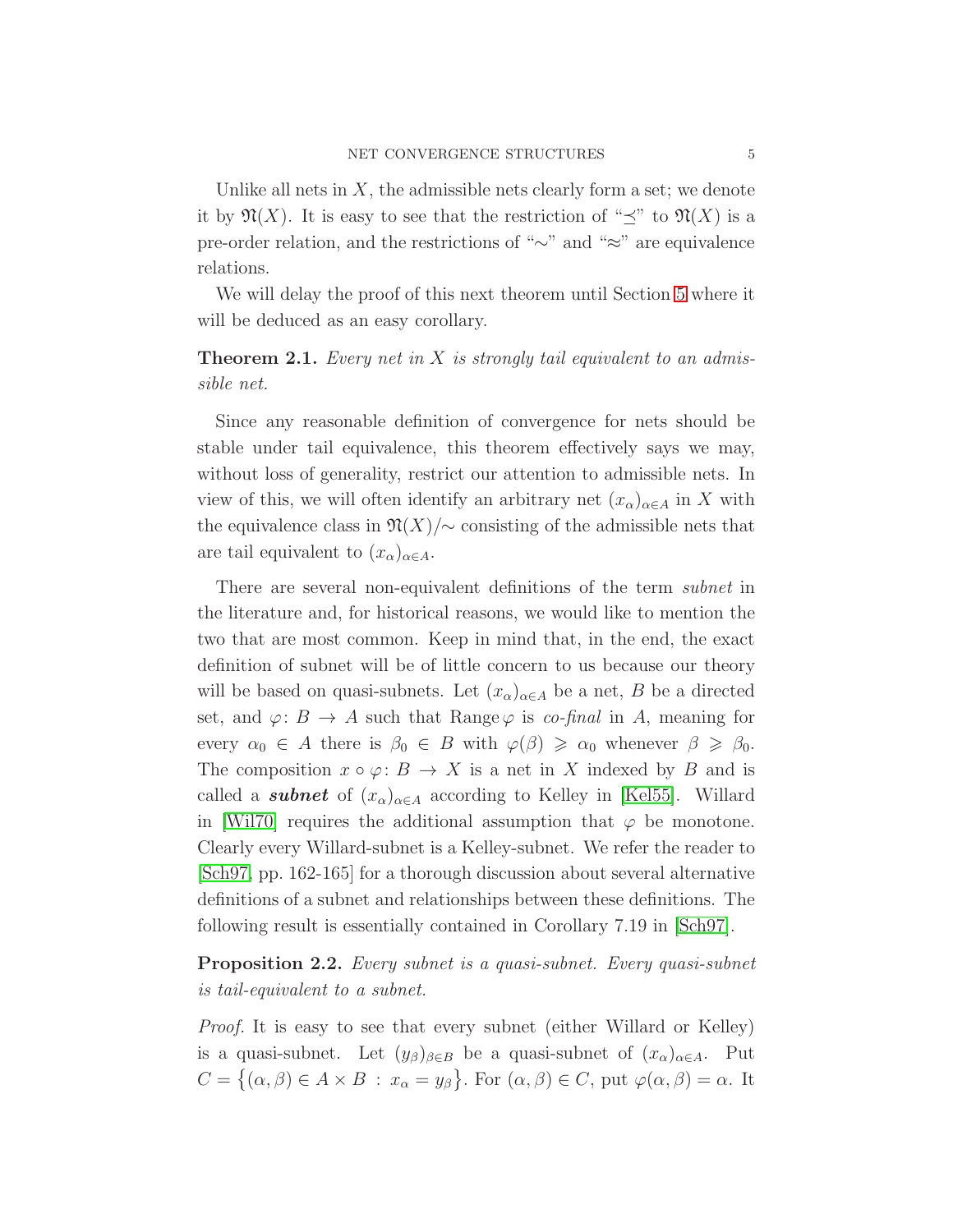is straightforward that  $C$  is directed under the product order induced from  $A \times B$ , and  $x \circ \varphi$  is a subnet of  $(x_{\alpha})_{\alpha \in A}$  (in the sense of both Willard and Kelley), which is tail equivalent to  $(y_{\beta})_{\beta \in B}$ .

- **Example 2.3.** (i) The sequences  $(1, 0, 0, 0, ...)$  and  $(-1, 0, 0, 0, ...)$ are tail equivalent, but not stronlgy tail equivalent. In particular, each is a quasi-subnet of the other. Notice that neither is a subnet of the other in the sense of either Kelley or Willard.
	- (ii) Let  $(x_n)_{n\in\mathbb{N}}$  and  $(y_n)_{n\in\mathbb{N}}$  be sequences in N given by

$$
(x_n)_{n \in \mathbb{N}} = (1, 2, 3, 4, 5, 6, 7, 8, \dots)
$$
  
and 
$$
(y_n)_{n \in \mathbb{N}} = (2, 1, 4, 3, 6, 5, 8, 7, \dots).
$$

It is easy to see that these two sequences are tail equivalent. Note that  $(x_n)_{n\in\mathbb{N}}$  is increasing while  $(y_n)_{n\in\mathbb{N}}$  is not. So the property of being monotone is not preserved under tail equivalence. Also note that the two sequences are not strongly tail equivalent. However, each is a Kelley-subnet of the other via  $\varphi(2n-1) = 2n$  and  $\varphi(2n) = 2n - 1$   $(n \in \mathbb{N}).$ 

(iii) The sequences  $(-1, 0, 1, 2, 3, ...)$  and  $(0, -1, 0, 1, 2, 3, ...)$  are strongly tail equivalent, yet one is increasing while the other is not: so monotonicity is not preserved under strong tail equivalence.

A net  $(x_{\alpha})$  in a partially ordered set is said to be increasing if  $x_{\alpha} \leqslant x_{\beta}$ in X whenever  $\alpha \leq \beta$  in A. One defines decreasing nets similarly. The preceding example shows that tail equivalence may ruin important properties of nets, like monotonicity. This has the potential to cause serious problems for applications to vector lattices. There is, however, a fix for this issue.

**Proposition 2.4.** Let X be a partially ordered set, and let  $(x_{\alpha})_{\alpha \in \Lambda}$  be an increasing net in  $X$ . Then there exists an admissible increasing net in X which is strongly tail equivalent to  $(x_{\alpha})_{\alpha \in \Lambda}$ . A similar result holds for decreasing nets.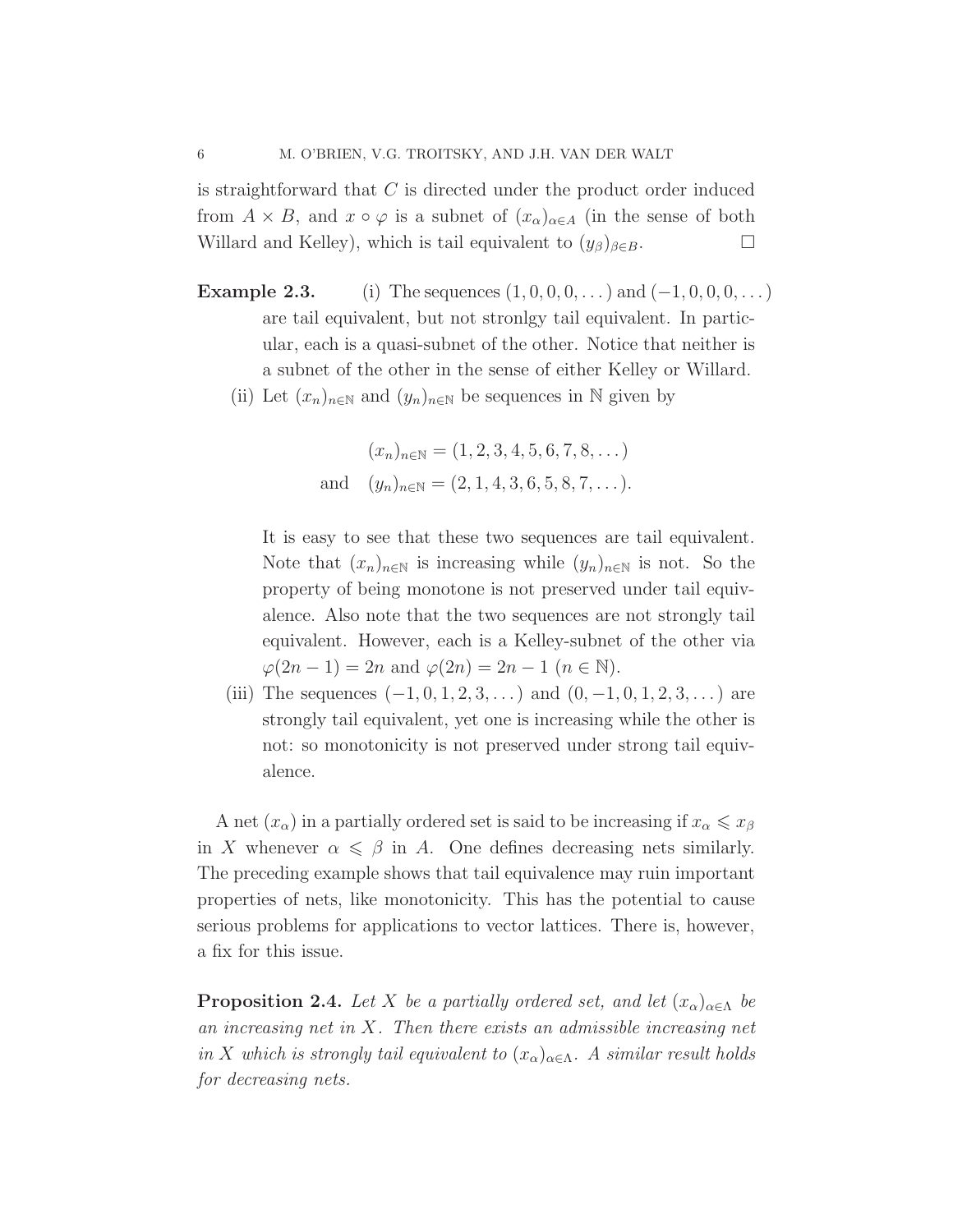*Proof.* For each  $\alpha \in \Lambda$  let  $T_{\alpha} = \{x_{\beta}\}_{\beta \geqslant \alpha}$  be the  $\alpha$ -th tail set of the original net. It is clear that  $x_{\alpha}$  is the (unique) least element of  $T_{\alpha}$ . Let

$$
\mathcal{B} = \langle x_{\alpha} \rangle_{\alpha \in \Lambda} = \{ T_{\alpha} \, : \, \alpha \in \Lambda \}
$$

and order it by reverse inclusion. This makes  $\beta$  into a partially ordered directed set. Define a net  $(y_A)_{A \in \mathcal{B}}$  by letting  $y_A$  be the least element of A. It can be easily verified that this net is increasing, and it is admissible because  $\mathcal{B} \in \mathcal{P}(\mathcal{P}(X)).$ 

Let  $\alpha_0 \in \Lambda$ . If  $A \geq T_{\alpha_0}$  in  $\mathcal{B}$  then  $y_A \in A \subseteq T_{\alpha_0}$ , which implies  $\{y_A\}_{A\geq T_{\alpha_0}}\subseteq T_{\alpha_0}$ . Furthermore, for every  $\alpha\geqslant\alpha_0$  in  $\Lambda$  we have  $T_\alpha\geqslant T_{\alpha_0}$ in B and  $x_{\alpha} = y_{T_{\alpha}}$ ; hence  $T_{\alpha} \subseteq \{y_A\}_{A \ge T_{\alpha_0}}$ . This yields  $\{y_A\}_{A \ge T_{\alpha_0}} =$  $T_{\alpha_0}$ , and thus the two nets have the same tail sets. Therefore, they are strongly tail equivalent.

The case of decreasing nets may be handled in a similar fashion.  $\Box$ 

This proposition motivates the following definition. Let X be a partially ordered set. An equivalence class in  $\mathfrak{N}(X)/\sim$  is said to be *in*creasing if it contains an increasing net and decreasing if it contains a decreasing net.

<span id="page-6-1"></span>Remark 2.5. When dealing with a pair of nets, the following trick allows one to assume the two nets have the same index set. Let  $(x_{\alpha})_{\alpha \in A}$ and  $(y_\beta)_{\beta \in B}$  be two nets. The Cartesian product  $A \times B$  can be made into a directed set by defining  $(\alpha_1, \beta_1) \leq (\alpha_2, \beta_2)$  whenever  $\alpha_1 \leq \alpha_2$  in A and  $\beta_1 \leq \beta_2$  in B. Now define two new nets indexed by  $A \times B$  via

 $x'_{(\alpha,\beta)} = x_\alpha$  and  $y'_{(\alpha,\beta)} = y_\beta$ , where  $(\alpha,\beta) \in A \times B$ .

<span id="page-6-0"></span>It is easy to see that  $(x_\alpha)_{\alpha \in A}$  is strongy tail equivalent to  $(x'_\alpha)$  $(\alpha,\beta)(\alpha,\beta) \in A \times B$ and  $(y_\beta)_{\beta \in B}$  is strongly tail equivalent to  $(y'_\beta)$  $(\alpha,\beta)(\alpha,\beta) \in A \times B$ .

### 3. Net convergence structures

We are now in a position to introduce the main object of this paper. Fix a set X. By a **net convergence structure** on X we mean a function  $\eta: X \to \mathcal{P}((\mathfrak{N}(X))$  satisfying certain axioms that will be given below. Instead of  $(x_\alpha)_{\alpha \in \Lambda} \in \eta(x)$ , we write  $(x_\alpha)_{\alpha \in \Lambda} \stackrel{\eta}{\to} x$  and say that  $(x_{\alpha})_{\alpha \in \Lambda}$  *η*-converges to x. For convenience, and when there is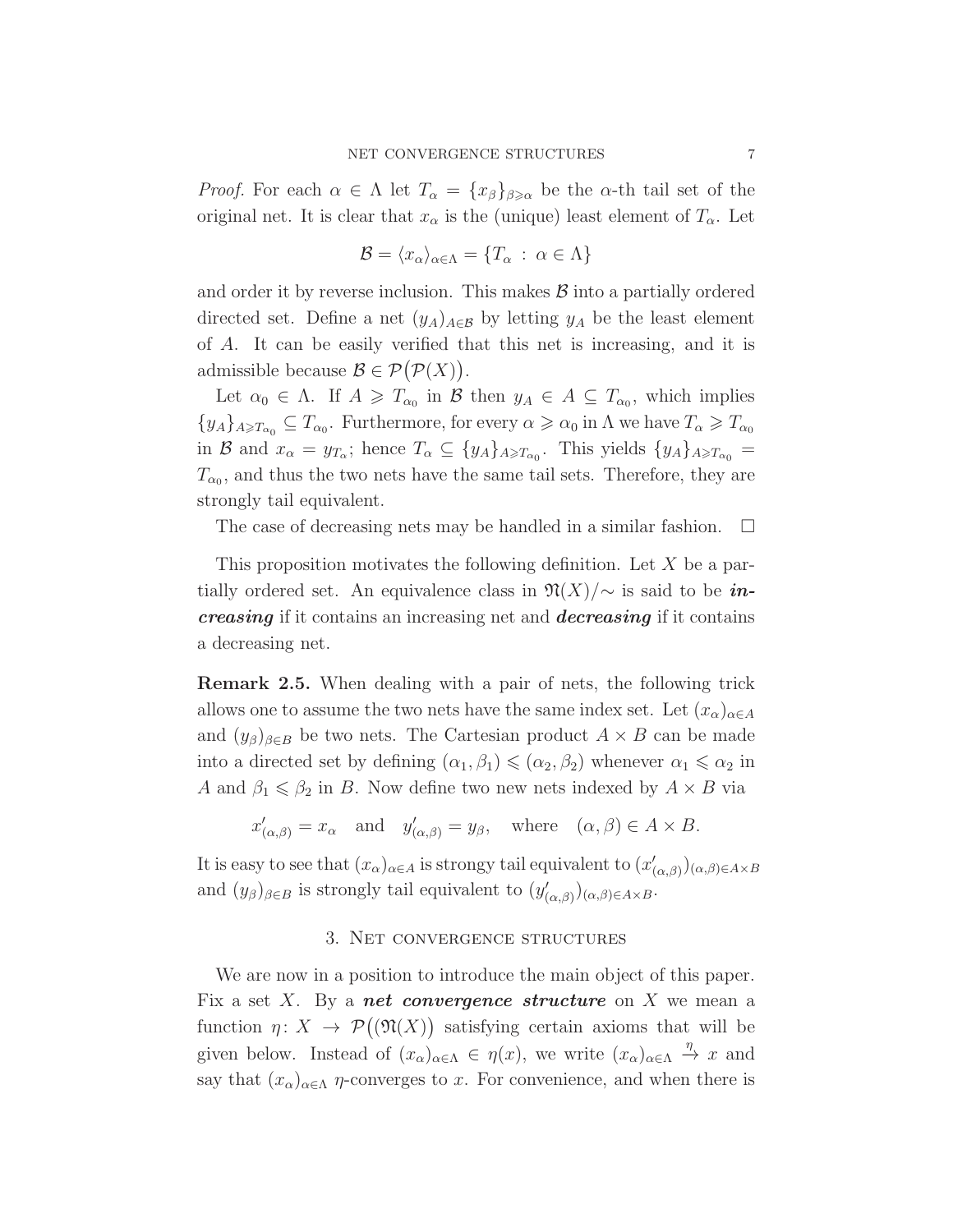no risk of confusion, we may de-emphasize  $\eta$  and simply write  $x_{\alpha} \to x$ and say  $(x_{\alpha})$  converges to x. In all these cases, x is called a **limit** of  $(x_{\alpha})_{\alpha\in\Lambda}$ . Here are the axioms:

- (N1) Constant nets converge: if  $x_{\alpha} = x$  for every  $\alpha$  then  $x_{\alpha} \to x$ ;
- $(N2)$  If a net converges to x then every quasi-subnet of it converges to  $x$ ;
- (N3) Suppose that  $(x_{\alpha})_{\alpha \in \Lambda} \to x$  and  $(y_{\alpha})_{\alpha \in \Lambda} \to x$ . Let  $(z_{\alpha})_{\alpha \in \Lambda}$  be a net in X such that  $z_{\alpha} \in \{x_{\alpha}, y_{\alpha}\}\)$  for every  $\alpha$ . Then  $z_{\alpha} \to x$ .

In this case, we say that  $X$  together with this net convergence structure is a **net convergence space**. If we wish to highlight both the set and the convergence on it, we will usually write  $(X, \frac{\eta}{\gamma})$  or  $(X, \rightarrow)$ .

If  $x_{\alpha} \to x$  and  $(x_{\alpha}) \sim (y_{\beta})$  for some admissible nets  $(x_{\alpha})$  and  $(y_{\beta})$ , then  $y_\beta \to x$ ; this follows immediately from the fact that  $(y_\beta)$  is a quasi-subnet of  $(x_\alpha)$ . In particular, an admissible net converges to x iff some (and therefore every) tail of it converges to  $x$ . This also means that one may think of convergence of equivalence classes in  $\mathfrak{N}(X)/\sim$ rather than just for individual nets.

We now extend convergence to nets that need not be admissible: for an arbitrary net  $(x_{\alpha})$  in X we say  $x_{\alpha} \to x$  if  $(x_{\alpha})$  is tail equivalent to an admissible net that converges to  $x$ . However, every time we quantify over "all nets in X", we implicitly mean "over  $\mathfrak{N}(X)$ ".

Given two convergence structures  $\eta_1$  and  $\eta_2$  on X, we say that  $\eta_1$  is stronger than  $\eta_2$  if  $x_\alpha \stackrel{\eta_1}{\longrightarrow} x$  implies  $x_\alpha \stackrel{\eta_2}{\longrightarrow} x$  for every (admissible) net  $(x_{\alpha})$  in X; in this case we also say that  $\eta_2$  is **weaker** than  $\eta_1$ .

Every convergence induced by a topology satisfies the axioms above; such convergences will be referred to as **topological**. We may now extend many properties of convergence from topology to the setting of general net convergence spaces.

A net convergence space is said to be **Hausdorff** if every net has at most one limit. If the structure is induced by a topology, this just means the topology is Hausdorff.

It follows from Proposition [2.2](#page-4-0) that the axiom (N2) is equivalent to the following two alternative conditions:

 $(N2a)$  If a net converges to x, then so does each of its subnets, and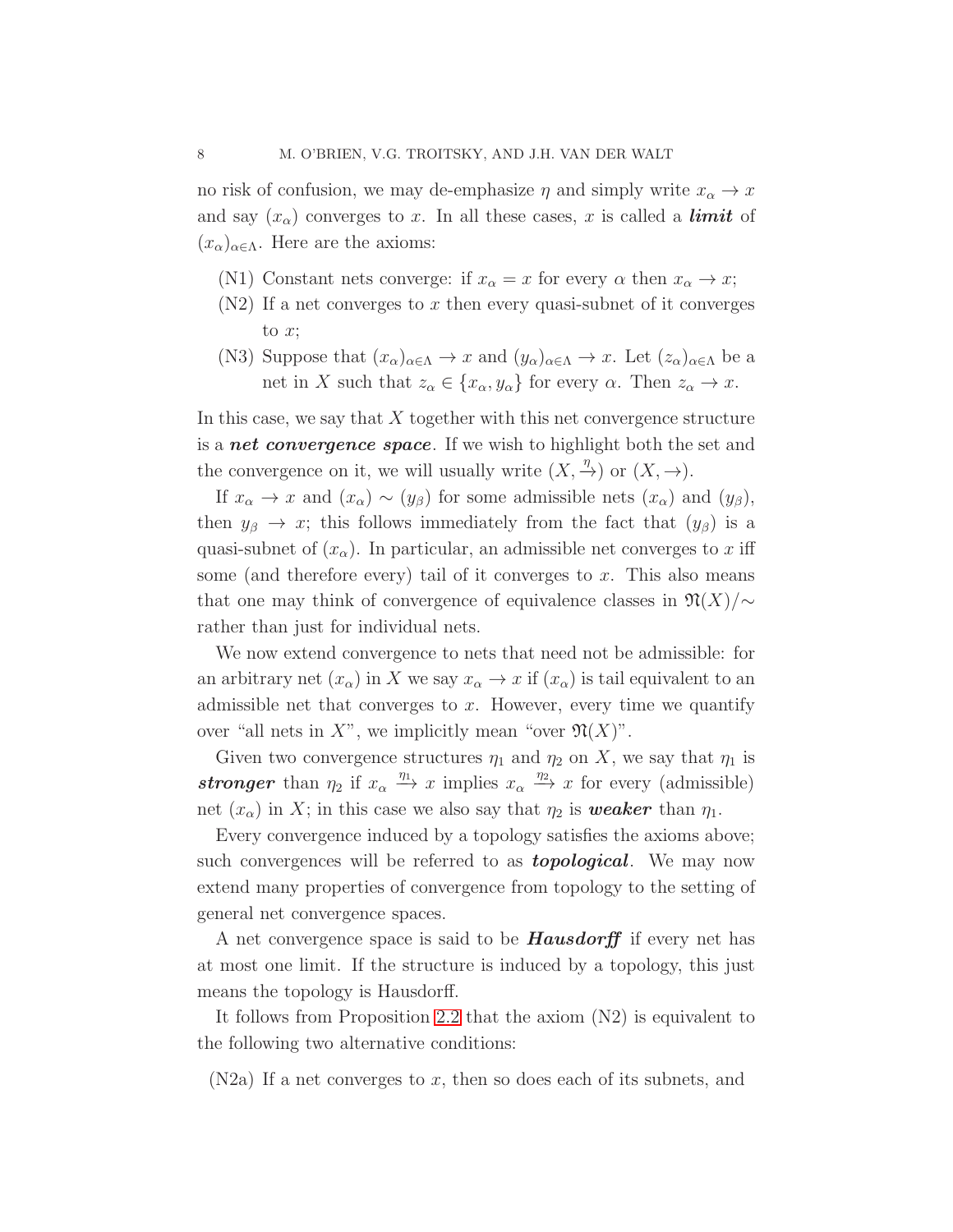<span id="page-8-0"></span>(N2b) If  $(x_\alpha)$  converges to x and  $(y_\beta)$  is tail equivalent to  $(x_\alpha)$  then  $(y_\beta)$  converges to x.

**Example 3.1.** The following example shows that  $(N1)$  and  $(N2)$  do not imply (N3), even in the Hausdorff case. For a net  $(x_{\alpha})$  in R, we define  $x_{\alpha} \to x$  if  $(x_{\alpha})$  converges to x in the usual convergence of R and, in addition,  $(x_{\alpha})$  either has a tail consisting of only rational numbers or only of irrational numbers. It is easy to see that this convergence satisfies (N1) and (N2) and is Hausdorff, yet it fails (N3).

Example 3.2. There are important convergences that fail to form net convergence structures. For example, convergence along an ultrafilter fails  $(N2)$ .

Let X be a net convergence space and  $A \subseteq X$ . We denote the set of limits of all nets in A by  $\overline{A}$  and call it the **closure** or the **adherence** of  $A$ . If the limit of every convergent net in  $A$  belongs to  $A$ , we say that A is **closed** and write  $\overline{A} = A$ . A word of warning: the closure of a set need not be closed! We say that A is **dense** if  $\overline{A} = X$ . For  $x \in A \subseteq X$  we say that A is a **neighborhood** of x if for every net in  $X$  that converges to  $x$ , a tail of the net is contained in  $A$ .  $A$ is said to be **open** if it is a neighborhood of each of its points. A function  $f: X \to Y$  between two net convergence spaces is said to be continuous at x if  $x_{\alpha} \to x$  in X implies  $f(x_{\alpha}) \to f(x)$  in Y for every admissible net  $(x_{\alpha})$  in X. Note that the net  $(f(x_{\alpha}))$  need not be admissible in  $Y$ ; it suffices that it is tail equivalent to an admissible net in Y that converges to  $f(x)$ . We say that f is **continuous** if it is continuous at every  $x \in X$ .

Let  $A$  be a family of functions from a set  $X$  to a collection of net convergence spaces. We now consider the net convergence structure on X induced by A: put  $x_{\alpha} \to x$  whenever  $f(x_{\alpha}) \to f(x)$  for every  $f \in \mathcal{A}$ . It can be easily verified that this is the weakest net convergence structure that makes every function in  $A$  continuous.

Let X be a net convergence space and  $Y \subseteq X$ . There is a natural way to define a net convergence structure on Y: for a net  $(x_{\alpha})$  in Y and a point x in Y we put  $x_{\alpha} \to x$  in Y whenever  $x_{\alpha} \to x$  in the original convergence on X. We call Y a **subspace** of X. Equivalently,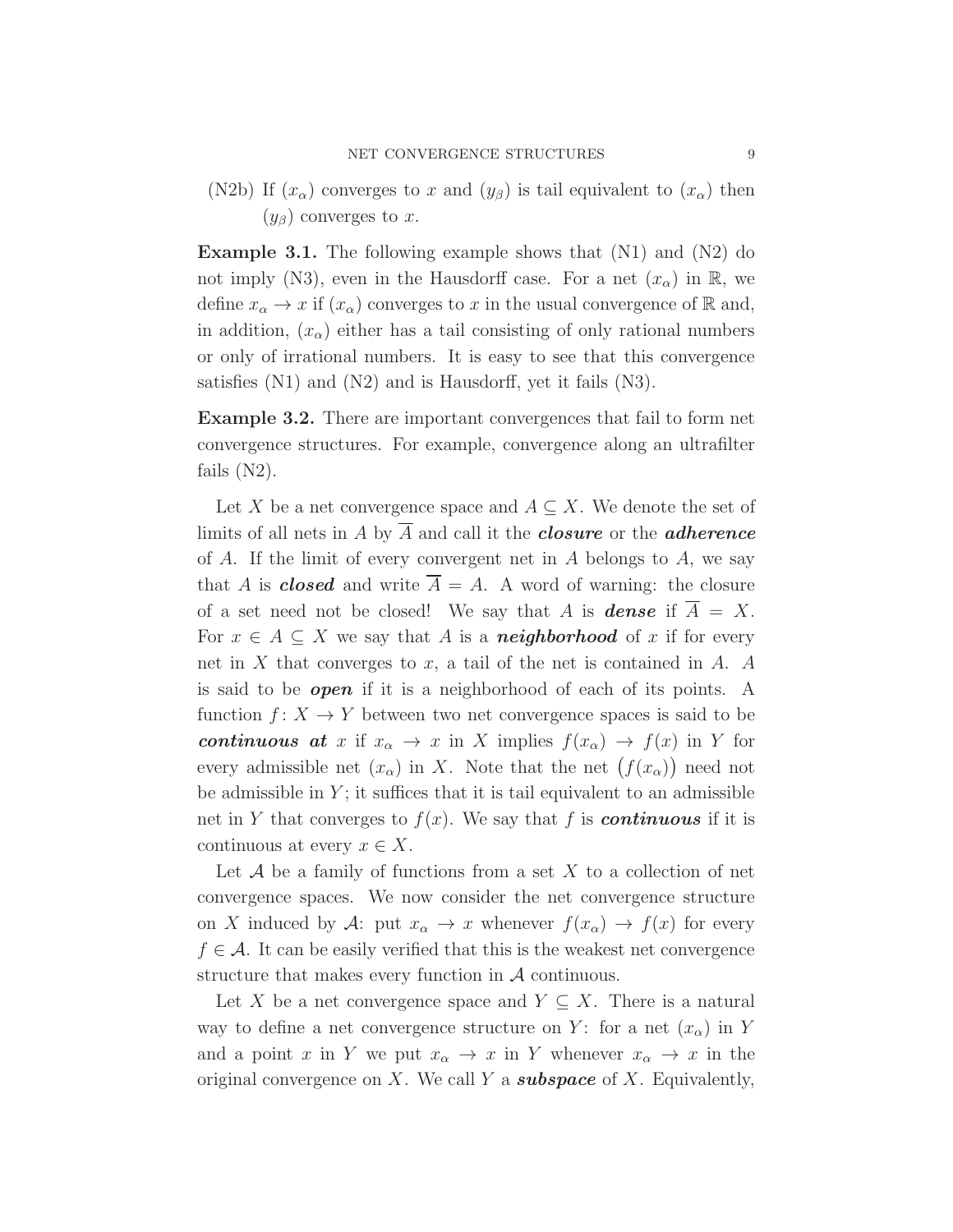this is the convergence structure on Y induced by the inclusion map of Y into  $X$ ; i.e., it is the weakest net convergence structure on Y that makes the inclusion into X continuous.

X is said to be *compact* if every net in X has a convergent quasisubnet. Then we say that a subset  $A$  of  $X$  is compact if it is compact with respect to the induced convergence structure; equivalently, if every net in A has a quasi-subnet that converges in X to an element of A. Several features of compact subsets from topology continue to hold in the setting of net convergence spaces. For example, every compact subspace of a Hausdorff space is closed. It is also easy to see that every real- or complex-valued continuous function is bounded on every compact subset of  $X$ . A net convergence space is **locally compact** if every convergent net has a tail contained in a compact set.

Let  $(X_{\gamma})_{\gamma \in \Gamma}$  be a family of net convergence spaces and consider the Cartesian product  $X = \prod_{\gamma \in \Gamma} X_{\gamma}$ . For every  $\gamma \in \Gamma$  let  $P_{\gamma}: X \to X_{\gamma}$ be the canonical coordinate map. The **product net convergence** structure on X is given by  $x_{\alpha} \to x$  in X whenever  $P_{\gamma}x_{\alpha} \to P_{\gamma}x$  in  $X_{\gamma}$  for every  $\gamma$ . Equivalently, this is the net convergence structure on X induced by the family of all coordinate maps  $\{P_\gamma\}_{\gamma \in \Gamma}$ ; we view this as the "point-wise" or "coordinate-wise" convergence.

All the concepts introduced in the preceding paragraphs agree with the appropriate topological concepts when the convergence is topological. We list several of these properties in the following proposition, all of which have well-known analogues for filter convergence structures. In Section [5](#page-17-0) we will prove that our concept of a net convergence structure is equivalent to the concept of a filter convergence structure; this will make Proposition [3.3](#page-9-0) redundant. Nevertheless, we provide a proof of the proposition in order to illustrate the simplicity of net convergence techniques.

<span id="page-9-1"></span><span id="page-9-0"></span>Proposition 3.3. The following are valid in every net convergence structure:

- <span id="page-9-2"></span>(i) The composition of two continuous functions is continuous;
- <span id="page-9-4"></span>(ii) Every set is contained in its closure;
- <span id="page-9-3"></span>(iii) A set is open iff its complement is closed;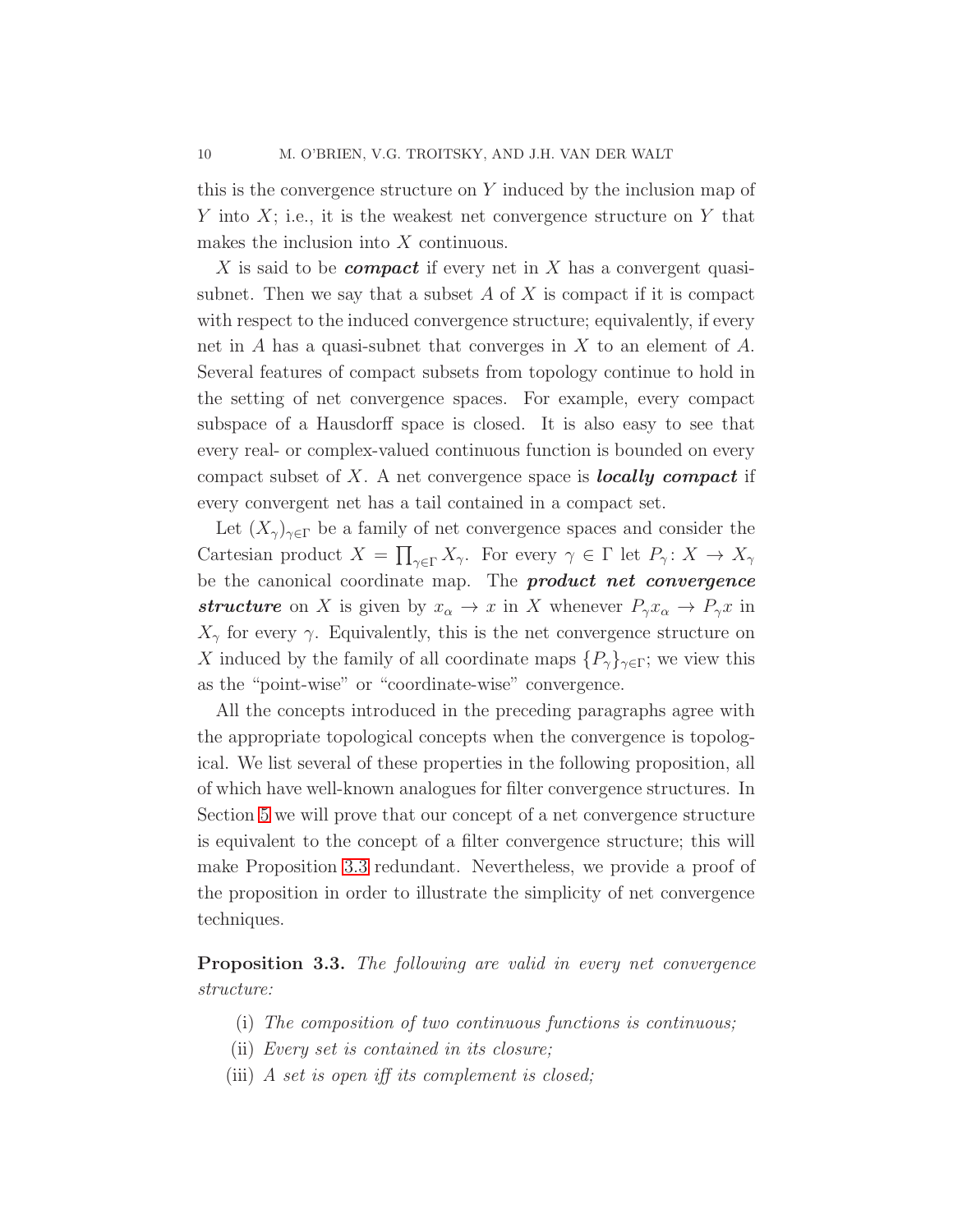- <span id="page-10-2"></span>(iv) The intersection of any collection of closed sets is closed;
- <span id="page-10-0"></span>(v) The union of any finite collection of closed sets is closed;
- <span id="page-10-1"></span>(vi) The union of any collection of open sets is open;
- (vii) The intersection of any finite collection of open sets is open.

Proof. [\(i\)](#page-9-1), [\(ii\)](#page-9-2), [\(iv\)](#page-9-3) are straightforward.

To prove [\(iii\)](#page-9-4), first suppose that A is open. Let  $(x_{\alpha})$  be a net in  $A^C$ such that  $x_{\alpha} \to x$ , yet  $x \in A$ . Then a tail of the net is in A, which is a contradiction.

Conversely, if  $A^C$  is closed,  $(x_\alpha)_{\alpha \in \Lambda}$  converges to  $x \in A$ , and no tail of the net is contained in A, then let  $\Lambda_0 = {\alpha \in \Lambda : x_\alpha \in A^C}$ . It is easy to see that  $\Lambda$  is directed and the restriction of  $(x_{\alpha})_{\alpha \in \Lambda}$  to  $\Lambda_0$  is a quasi-subnet of  $(x_{\alpha})_{\alpha \in \Lambda}$ . This quasi-subnet is contained in  $A^C$  and still converges to x by (N2). Since this implies  $x \in A^C$ , we have reached a contradiction.

[\(vi\)](#page-10-0) follows from [\(iii\)](#page-9-4) and [\(iv\)](#page-9-3).

[\(vii\)](#page-10-1) It suffices to prove the statements for two sets and apply induction. Let  $A_1$  and  $A_2$  be two open sets; we need to show that  $A_1 \cap A_2$  is open. Suppose that  $x \in A_1 \cap A_2$  and  $x_\alpha \to x$ . Since  $x \in A_1$  and  $A_1$  is open, there exists  $\alpha_1$  such that the tail set  $\{x_\alpha\}_{\alpha \geq \alpha_1}$  is contained in  $A_1$ . Similarly, some tail set  $\{x_{\alpha}\}_{{\alpha \geq \alpha_2}}$  is contained in  $A_2$ . Now choose any  $\alpha_0 \geq \alpha_1, \alpha_2$  and note that the tail set  $\{x_\alpha\}_{\alpha \geq \alpha_0}$  is contained in  $A_1 \cap A_2$ . [\(v\)](#page-10-2) follows from [\(iii\)](#page-9-4) and [\(vii\)](#page-10-1).  $\Box$ 

Even though the terminology resembles that from topology, note that there are important differences. In particular, in a convergence structure, the closure of a set need not be closed:

Example 3.4. The following example is derived from [\[BB02\]](#page-48-0). Let  $X = \mathbb{R}$  and define a convergence  $x_{\alpha} \to x$  as follows: if  $x \neq 0$  put  $x_{\alpha} \to x$  whenever  $(x_{\alpha})$  converges to x in the usual topology of  $\mathbb{R}$ ; otherwise, define  $x_{\alpha} \to 0$  whenever  $(x_{\alpha})$  converges to 0 in the usual topology of  $\mathbb R$  and a tail of the net is contained in  $\mathbb Q$ . Observe that  $\overline{\mathbb{R} \setminus \mathbb{Q}} = \mathbb{R} \setminus \{0\}.$  The latter set is not closed since its closure is  $\mathbb{R}$ . In particular, this shows that changing the convergence at a single point is enough to spoil a topological convergence.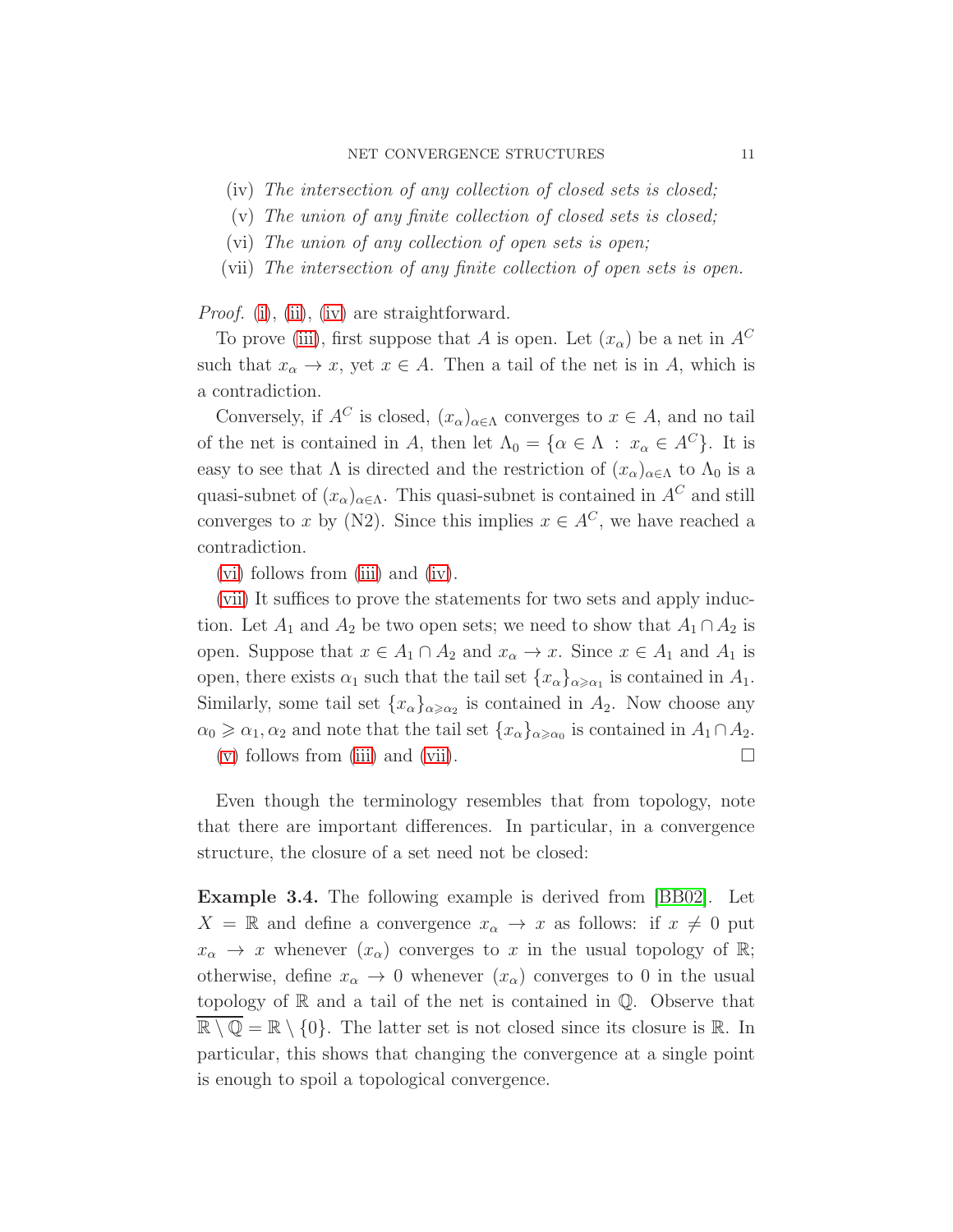There are several natural ways in which a given net convergence structure induces another convergence. We call the new structure a  **of the original one. Let X be a net convergence space.** It follows from Proposition [3.3](#page-9-0) that the collection of all open subsets of X forms a topology, say,  $\tau$ . We call  $\tau$  the topology associated with the convergence structure. This topology induces its own convergence, which we will denote  $x_{\alpha} \stackrel{\tau}{\rightarrow} x$ ; it is called the **topological modifica**tion of the original convergence structure.

<span id="page-11-1"></span>**Proposition 3.5.** Let  $(X, \rightarrow)$  be a convergence space and  $\tau$  its topological modification. Then  $x_{\alpha} \to x$  implies  $x_{\alpha} \to x$ . Moreover,  $\tau$  is the finest topology on  $X$  whose convergence is weaker than the original convergence.

*Proof.* If  $x_{\alpha} \to x$  then, by the definition of an open set, every open neighborhood of x contains a tail of  $(x_{\alpha})$  and hence  $x_{\alpha} \stackrel{\tau}{\rightarrow} x$ .

Let  $\sigma$  be a topology on X such that  $x_{\alpha} \to x$  implies  $x_{\alpha} \xrightarrow{\sigma} x$ . Let A be a  $\sigma$ -closed set. If  $(x_{\alpha})$  is a net in A and  $x_{\alpha} \to x$ , then  $x_{\alpha} \xrightarrow{\sigma} x$ ; so  $x \in A$ . It follows that A is closed in  $(X, \rightarrow)$ , so it is  $\tau$ -closed.

It follows that the topological modification is generally weaker than the original convergence. We will see in Example [10.7](#page-44-0) that it may be dramatically weaker. Clearly, a net convergence structure is topological precisely when it equals its topological modification.

Net convergence vector spaces. Throughout the rest of the section, let X be a vector space over K, where K is either  $\mathbb R$  or  $\mathbb C$ , equipped with the usual convergence. A net convergence structure on  $X$  is said to be **linear** if addition and scalar multiplication operations are jointly continuous. We then say that  $X$  is a **net convergence vector space**. It is easy to see that  $x_{\alpha} \to x$  iff  $x_{\alpha} - x \to 0$ .

A linear operator  $T: X \rightarrow Y$  between two net convergence vector spaces is said to be an *isomorphism* if  $T$  is a bijection and both  $T$ and  $T^{-1}$  are continuous. We say that T is an *isomorphic embedding* if T is an isomorphism when viewed as a map from X to Range  $T$ .

<span id="page-11-0"></span>**Definition 3.6.** A subset  $A$  of net convergence vector space  $X$  is said to be **bounded** if  $(r_\alpha x)_{(\alpha,x)} \to 0$  whenever  $(r_\alpha)_{\alpha \in \Lambda} \to 0$  in K. In this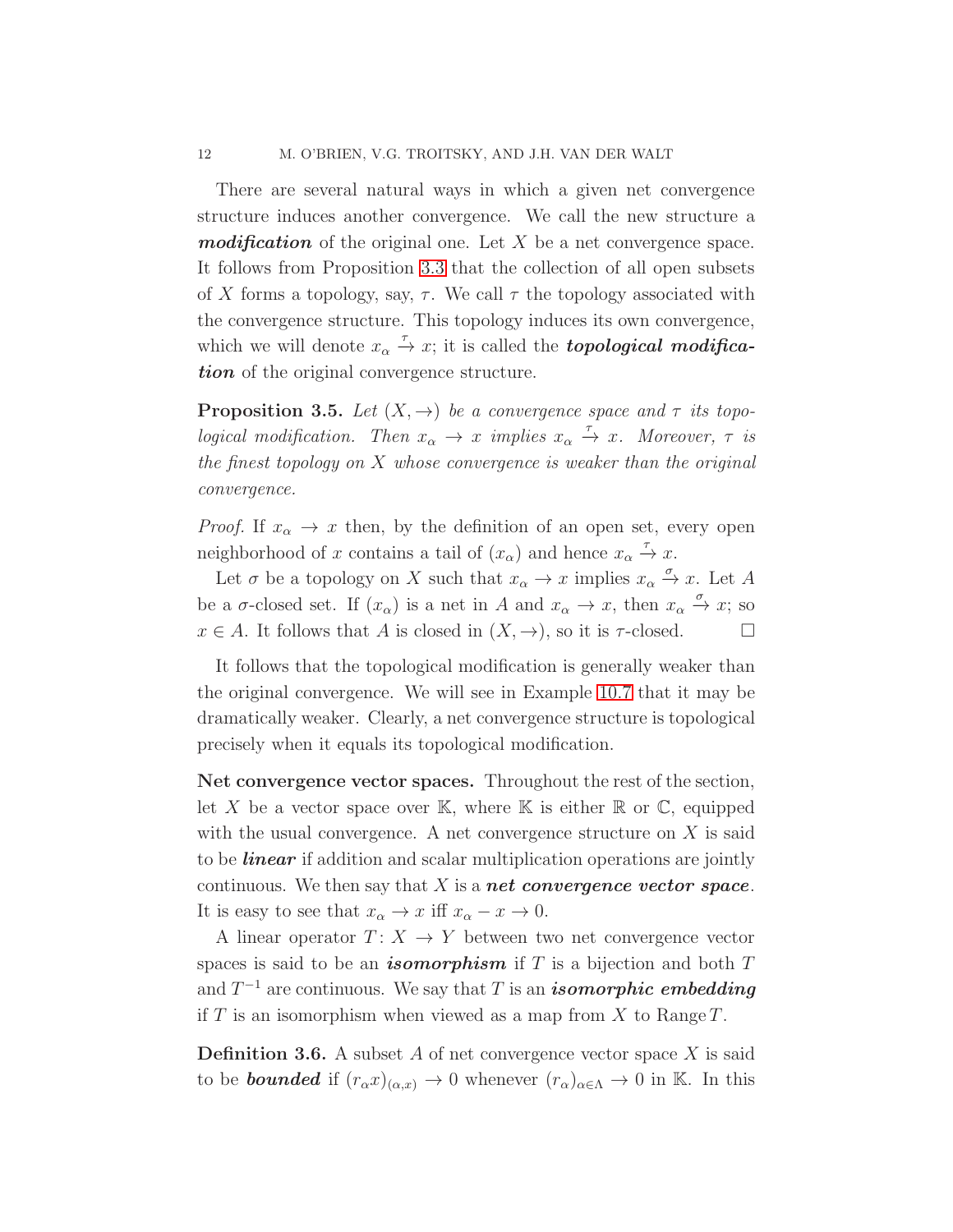definition  $(r_\alpha x)_{(\alpha,x)}$  is interpreted as a net over the index set  $\Lambda \times A$ directed via  $(\alpha, x) \leqslant (\beta, y)$  whenever  $\alpha \leqslant \beta$ . With a minor abuse of notation, we will denote this net by  $(r_{\alpha}A)$ . A net convergence vector space is said to be *locally* bounded if every convergent net has a bounded tail.

<span id="page-12-0"></span>**Proposition 3.7.** Let A and B be subsets of a convergence vector space X.

- <span id="page-12-1"></span>(i) If A is bounded and  $B \subseteq A$  then B is bounded;
- <span id="page-12-2"></span>(ii) If A is bounded then rA is bounded for every  $r \geq 0$ ;
- <span id="page-12-3"></span>(iii) If A and B are both bounded then so are  $A \cup B$  and  $A + B$ ;
- (iv) Every finite set is bounded.

Proof. The proofs of [\(i\)](#page-12-0) and [\(ii\)](#page-12-1) are straightforward. To prove [\(iii\)](#page-12-2) we let A and B be two bounded sets in X,  $C = A \cup B$ , and  $(r_\alpha)_{\alpha \in \Lambda} \to 0$ in K. We may assume without loss of generality that both  $A$  and  $B$  are non-empty. As before, we view  $\Lambda \times A$ ,  $\Lambda \times B$ , and  $\Lambda \times C$  as directed sets under  $(\alpha, x) \leqslant (\beta, y)$  whenever  $\alpha \leqslant \beta$ . Fix any  $a_0 \in A$  and  $b_0 \in B$ . Define two nets, one in A and the other in B, both indexed by  $\Lambda \times C$ as follows: for  $(\alpha, c)$  in  $\Lambda \times C$ , put

$$
x_{(\alpha,c)} = \begin{cases} r_{\alpha}c & \text{if } c \in A \\ r_{\alpha}a_0 & \text{otherwise} \end{cases} \qquad y_{(\alpha,c)} = \begin{cases} r_{\alpha}c & \text{if } c \in B \\ r_{\alpha}b_0 & \text{otherwise.} \end{cases}
$$

Observe that  $(x_{(\alpha,c)})_{(\alpha,c)\in\Lambda\times C}$  is strongly tail equivalent to the net  $(r_{\alpha}A)$ . Since A is bounded, the latter net converges to zero and hence,  $x_{(\alpha,c)} \rightarrow$ 0. Similarly, we have  $y_{(\alpha,c)} \to 0$ . Observe that for every  $(\alpha, c)$  in  $\Lambda \times C$ we have

$$
r_{\alpha}c = \begin{cases} x_{(\alpha,c)} & \text{if } c \in A \\ y_{(\alpha,c)} & \text{if } c \in B. \end{cases}
$$

Axiom (N3) yields  $(r_{\alpha}c)_{(\alpha,c)\in\Lambda\times C}\to 0$ , which shows C is bounded.

Let  $D = A + B$ . For every  $d \in D$ , choose  $a \in A$  and  $b \in B$  such that  $d = a + b$ , and put  $a = f(d)$  and  $b = g(d)$ . Define two nets indexed by  $\Lambda \times D$  as follows:  $x_{(\alpha,d)} = r_{\alpha} f(d)$  and  $y_{(\alpha,d)} = r_{\alpha} g(d)$ . It is easy to see  $(x_{\alpha,d})_{\alpha \times D} \preceq (r_{\alpha}A)$  and  $(y_{\alpha,d})_{\alpha \times D} \preceq (r_{\alpha}B)$  hence  $x_{\alpha,d} \to 0$  and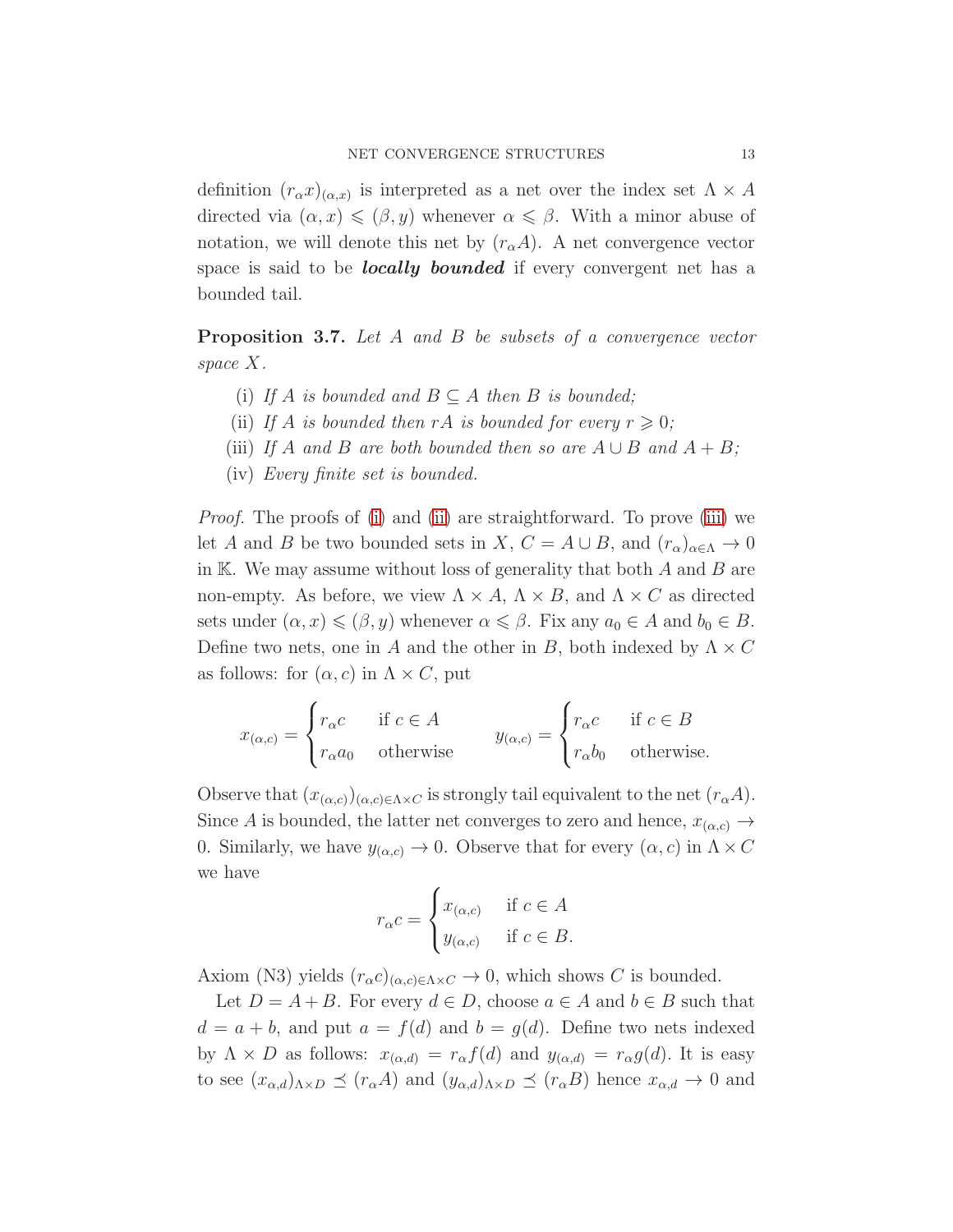$y_{\alpha,d} \to 0$ . It follows that  $r_{\alpha}d = x_{\alpha,d} + y_{\alpha,d} \to 0$  and, as a consequence, D is bounded.

[\(iv\)](#page-12-3) It follows from the continuity of scalar multiplication that every singleton is bounded; now apply [\(iii\)](#page-12-2).  $\square$ 

Recall that the *circled hull* of a set A is the set  $\{rx : |r| \leq 1, x \in$  $A$ . We say that A is *circled* if it equals its circled hull or, equivalently,  $x \in A$  implies  $rx \in A$  whenever  $|r| \leq 1$ . Note that if A is bounded then so is its circled hull. While this fact can be verified directly, it will be almost trivial in the filter language: see page [17.](#page-14-0) It is also easy to see that if A is circled then the net  $(r_{\alpha})$  in Definition [3.6](#page-11-0) may be taken to be the sequence  $(\frac{1}{n})_{n\in\mathbb{N}}$ . That is, a circled set A is bounded iff  $\frac{1}{n}A \to 0$ . We also make use of the fact that a bounded set A has a bounded convex hull: the latter is contained in  $C + C$  where C is the circled hull of A.

A net  $(x_{\alpha})_{\alpha\in\Lambda}$  in a net convergence vector space is said to be  $\it Cauchy$ if the net  $(x_{\alpha}-x_{\beta})_{(\alpha,\beta)\in\Lambda\times\Lambda}$  converges to zero. Here  $\Lambda\times\Lambda$  is directed coordinate-wise. It is easy to see that every convergent net is Cauchy. Indeed, put  $y_{(\alpha,\beta)} = x_\alpha$  and  $z_{(\alpha,\beta)} = x_\beta$ . The nets  $(y_{(\alpha,\beta)})$  and  $(z_{(\alpha,\beta)})$ are both strongly tail equivalent to  $(x_{\alpha})$ , so they both converge to x. It follows that  $x_{\alpha} - x_{\beta} = y_{(\alpha,\beta)} - z_{(\alpha,\beta)} \to 0$ . A net convergence vector space is said to be *complete* if every Cauchy net is convergent.

Let  $X$  be a topological vector space. In this case, our definitions of boundedness, Cauchy and completeness agree with the standard ones given in [\[KN76,](#page-48-7) pp. 44 and 56]. In fact, for the terms Cauchy and completeness, our definitions are exactly the same. As for boundedness, according to [\[KN76,](#page-48-7) p. 44], a subset  $A$  of a topological vector space is bounded if for every neighborhood of zero U there exists a  $t > 0$  such that  $A \subseteq tU$ . It is easy to see that this agrees with our Definition [3.6.](#page-11-0)

Let  $(X, \rightarrow)$  be a Hausdorff net convergence vector space. We define a new net convergence structure on X as follows: for a net  $(x_{\alpha})$ , we write  $x_{\alpha} \stackrel{\text{m}}{\rightarrow} x$  if there exists a bounded set B such that for every  $\varepsilon > 0$ there is an  $\alpha_0$  such that  $x_\alpha - x \in \varepsilon B$  whenever  $\alpha \geq \alpha_0$ . It can be easily verified that  $(X, \stackrel{m}{\rightarrow})$  is indeed a linear net convergence structure on X; it is called the **Mackey modification** of the original structure.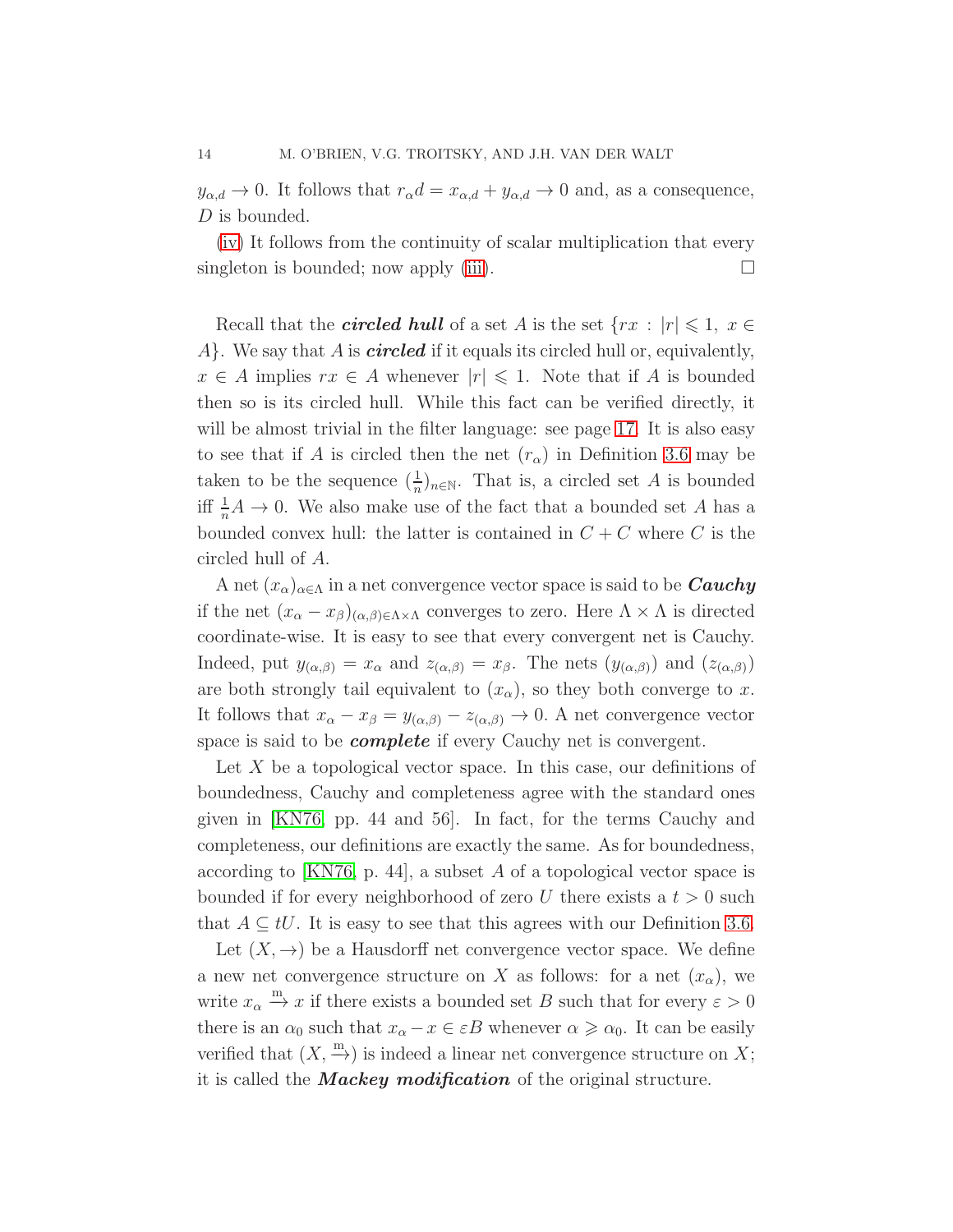**Proposition 3.8.** If  $x_{\alpha} \stackrel{m}{\rightarrow} x$  then  $x_{\alpha} \rightarrow x$ .

*Proof.* Since both structures are linear, we may assume that  $x = 0$ . Let B be a bounded set that witnesses  $x_{\alpha} \stackrel{m}{\rightarrow} 0$  as above. The net  $\left(\frac{1}{n}B\right)$  as in Definition [3.6](#page-11-0) satisfies  $\frac{1}{n}b \to 0$ . Now observe that  $(x_{\alpha})$  is a quasi-subnet of  $(\frac{1}{n}B)$ .  $\frac{1}{n}B$ ).

<span id="page-14-4"></span><span id="page-14-1"></span>**Proposition 3.9.** Let  $T: X \rightarrow Y$  be a linear map between net convergence vector spaces  $X$  and  $Y$ . The following are equivalent:

- <span id="page-14-2"></span>(i)  $T$  is bounded; that is,  $T$  maps bounded sets to bounded sets;
- <span id="page-14-3"></span>(ii) T is Mackey-continuous:  $x_{\alpha} \stackrel{m}{\rightarrow} x$  implies  $Tx_{\alpha} \stackrel{m}{\rightarrow} Tx;$
- (iii)  $x_{\alpha} \stackrel{\text{m}}{\rightarrow} x \ \text{implies} \ Tx_{\alpha} \rightarrow Tx.$

*Proof.* [\(i\)](#page-14-1) $\Rightarrow$ [\(ii\)](#page-14-2) is straightforward; [\(ii\)](#page-14-2) $\Rightarrow$ [\(iii\)](#page-14-3) follows from the preceding proposition.

 $(iii) \Rightarrow (i)$  $(iii) \Rightarrow (i)$  $(iii) \Rightarrow (i)$  Suppose that B is a bounded subset of X. It remains to show that  $T(B)$  is bounded. We may assume that B, and therefore  $T(B)$ , is circled. Let  $(r_{\alpha})_{\alpha \in \Lambda} \to 0$  in R. Since B is bounded, we have  $(r_{\alpha}b) \stackrel{m}{\rightarrow} 0$  where  $(r_{\alpha}b)$  is indexed by  $\Lambda \times B$  directed by the first component. It follows that  $(r_{\alpha}Tb) \rightarrow 0$ , so  $T(B)$  is bounded.

<span id="page-14-0"></span>A linear convergence structure is **Mackey** if it agrees with its Mackey modification.

#### 4. Filter convergence structures

This section contains a brief review of terminology from filter convergence structures; we refer the reader to [\[BB02\]](#page-48-0) for a detailed exposition.

We begin by fixing some notation. For a set  $X$ , a non-empty collection  $\beta$  of non-empty subsets of X is said to be a **filter base** if it is directed with respect to reverse inclusion: for all  $A, B \in \mathcal{B}$  there exists  $C \in \mathcal{B}$  such that  $C \subseteq A \cap B$ . A non-empty collection  $\mathcal F$  of non-empty subsets of X is said to be a **filter** if it is closed under taking supersets and finite intersections. It is easy to see that every filter is a filter base. For a filter base  $\mathcal{B}$ , we use  $|\mathcal{B}|$  to denote the collection of all supersets of sets in  $\mathcal{B}$ ; this forms a filter and is called the **filter generated by**  $\mathcal{B}$ . We write  $\mathfrak{F}(X)$  for the set of all filters on X.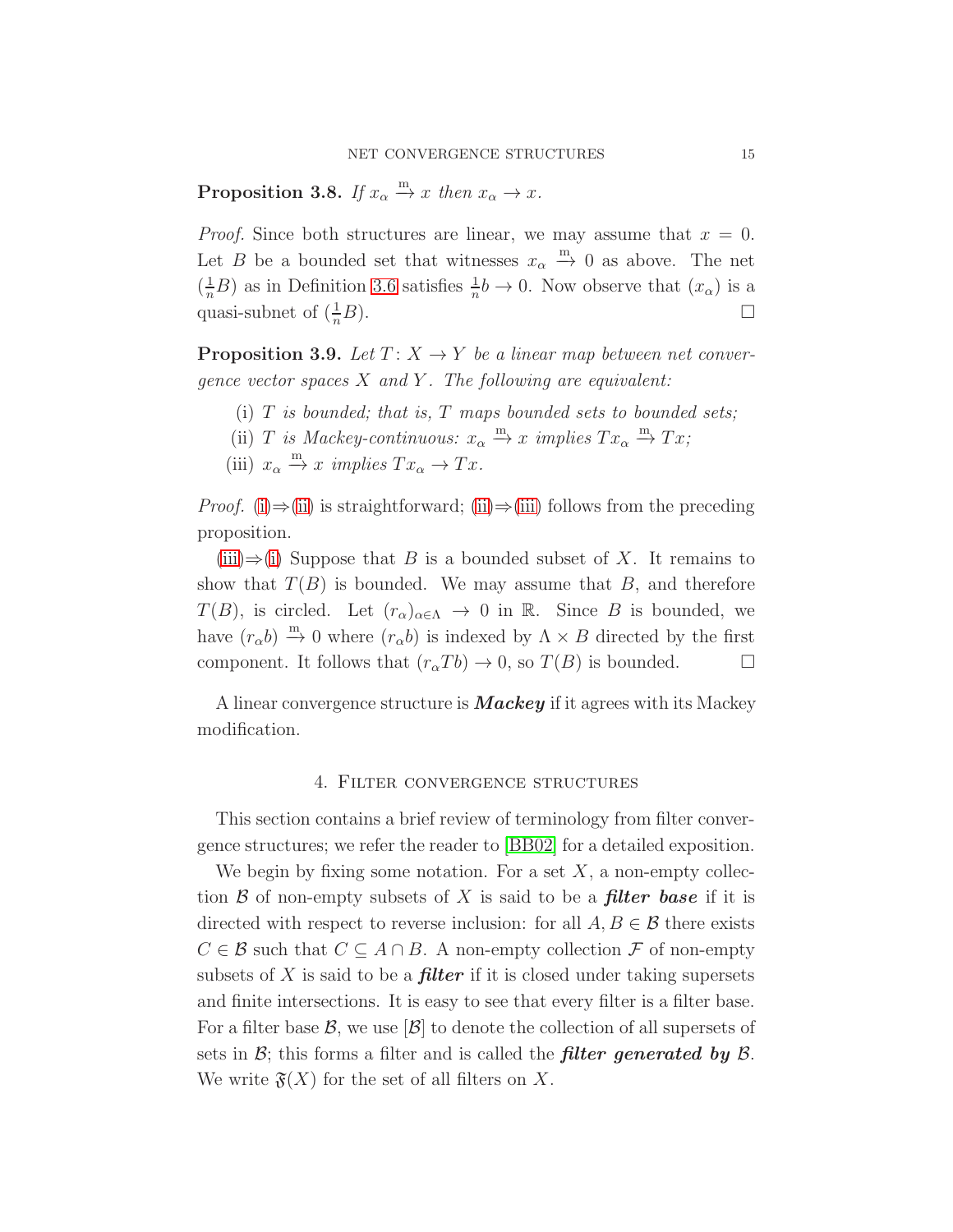A filter  $U$  is said to be an **ultrafilter** if it is not properly contained in another filter. Equivalently, for every  $A \subseteq X$ , either  $A \in \mathcal{U}$  or  $A^C \in \mathcal{U}$ . It follows from Zorn's Lemma that every filter is contained in an ultrafilter. Any singleton  $\{x\}$  is clearly a filer base; in this case  $[\{x\}]$  is denoted by  $[x]$ . It is easy to verify this is an ultrafilter.

Let X be a set and  $\lambda$  be a map from X to  $\mathcal{P}(\mathfrak{F}(X))$ . We write  $\mathcal{F} \stackrel{\lambda}{\to} x$ instead of  $\mathcal{F} \in \lambda(x)$ , or  $\mathcal{F} \to x$  when there is no risk of confusion, and say that F converges to x. In any case x is called a **limit** of F. We say that  $\lambda$  is a *filter convergence structure* if the following axioms are satisfied:

 $(F1)$   $[x] \rightarrow x$  for every  $x \in X$ ;

(F2) If  $\mathcal{F} \to x$  and  $\mathcal{F} \subseteq \mathcal{G}$  then  $\mathcal{G} \to x$ ;

(F3) If  $\mathcal{F} \to x$  and  $\mathcal{G} \to x$  then  $\mathcal{F} \cap \mathcal{G} \to x$ .

A set equipped with a filter convergence structure is called a **filter** convergence space.

Every topology on  $X$  gives rise to a natural filter convergence structure. It is easy to see that for every  $x \in X$  the collection of all neighborhoods of x forms a filter; we will denote it by  $\mathcal{N}_x$ . Consider a filter F convergent to x if  $\mathcal{N}_x \subseteq \mathcal{F}$ . It is easy to see that this defines a filter convergence structure on  $X$ ; any filter convergence structure that arises in this way is called **topological**.

Let X be a filter convergence space. We say that X is **Hausdorff** if every filter has at most one limit. For  $x \in X$ , the filter  $\mathcal{U}_x = \bigcap \{ \mathcal{F} :$  $\mathcal{F} \to x$  is called the **neighborhood filter** of x, and any set  $U \in \mathcal{U}_x$ is called a **neighborhood** of x. A subset A of X is **open** if it is a neighborhood of each of its points. Again, given  $A \subseteq X$ , we define

$$
\overline{A} = \{ x \in X : \mathcal{F} \to x \text{ for some filter } \mathcal{F} \text{ such that } A \in \mathcal{F} \}.
$$

We call  $\overline{A}$  the *closure* or the *adherence* of A. Naturally, we say that A is **closed** if  $\overline{A} = A$  and **dense** if  $\overline{A} = X$ . It can be verified that A is open iff  $A^C$  is closed; see Lemma 1.3.4 in [\[BB02\]](#page-48-0). It can also be easily verified that the collection of all open sets in  $X$  form a topology. As outlined above, this topology induces a natural filter convergence structure on  $X$ ; we call it the **topological modification** of the original filter convergence structure.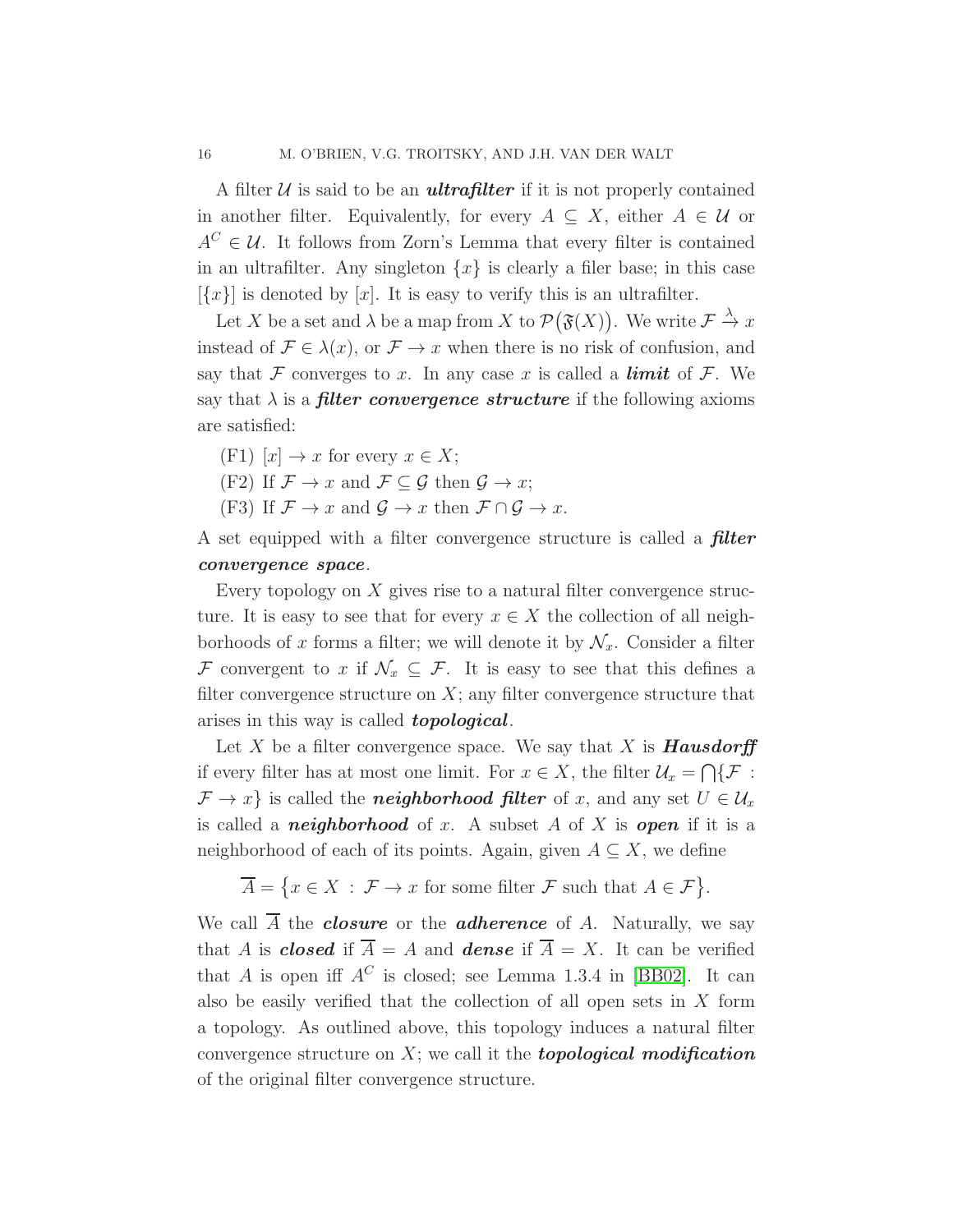Let  $f: X \to Y$  be a function between two filter convergence spaces. For every filter F on X, the collection  $\{f(A) : A \in \mathcal{F}\}\$ is a filter base in Y; the filter that it generates is called the **image filter** of  $\mathcal F$  under f and is denoted by  $f(\mathcal{F})$ . We say that f is **continuous** at x if  $\mathcal{F} \to x$ implies  $f(\mathcal{F}) \to f(x)$ .

Let  $A$  be a family of functions from a set X to filter convergence spaces. For every  $x \in X$ , put  $\mathcal{F} \to x$  in X whenever  $f(\mathcal{F}) \to f(x)$ for every  $f \in \mathcal{A}$ . This is the weakest filter convergence structure that makes all  $f \in \mathcal{A}$  continuous. This allows us to define the *subspace* **filter convergence structure** on a subset of a filter convergence space as the weakest structure that makes the inclusion map continuous. Likewise, we define the **product filter convergence structure** on the Cartesian product of filter convergent spaces as the weakest structure that makes all the coordinate projections continuous.

A filter convergence space X is said to be *compact* if every ultrafilter converges. A subset  $A$  of  $C$  is said to be compact if it is compact in the subspace filter convergence structure induced by  $X$ . We say that  $X$  is **locally compact** if every convergent filter on X contains a compact set.

A filter convergence space is **first countable at**  $x$  if  $\mathcal{F} \to x$  implies that there exists a filter G with a countable base such that  $\mathcal{G} \subset \mathcal{F}$  and  $\mathcal{G} \to x$ . A filter convergence space is said to be **first countable** if it is first countable at every point.

We now take  $X$  to be a vector space over  $K$ . A filter convergence structure on  $X$  is said to be linear if the operations of addition and scalar multiplication are jointly continuous; here  $K$  is equipped with the filter convergence structure induced by the usual topology of K. We then call  $X$  a filter convergence vector space.

Let X be a filter convergence vector space and  $A \subseteq X$ . Let  $\mathcal{N}_0$ denote the filter of all neighborhoods of zero in K and put  $\mathcal{N}_0A =$  $\{UA : U \in \mathcal{N}_0\}.$  It is easy to see that  $\mathcal{N}_0A$  is a filter base. A is said to be a **bounded** set if  $[\mathcal{N}_0A] \to 0$  in X. The space X is **locally bounded** if every convergent filter contains a bounded set. Let A be a bounded set and use  $C$  to denote its circled hull. It is easy to see that  $\mathcal{N}_0 A = \mathcal{N}_0 C$ , so C is also bounded.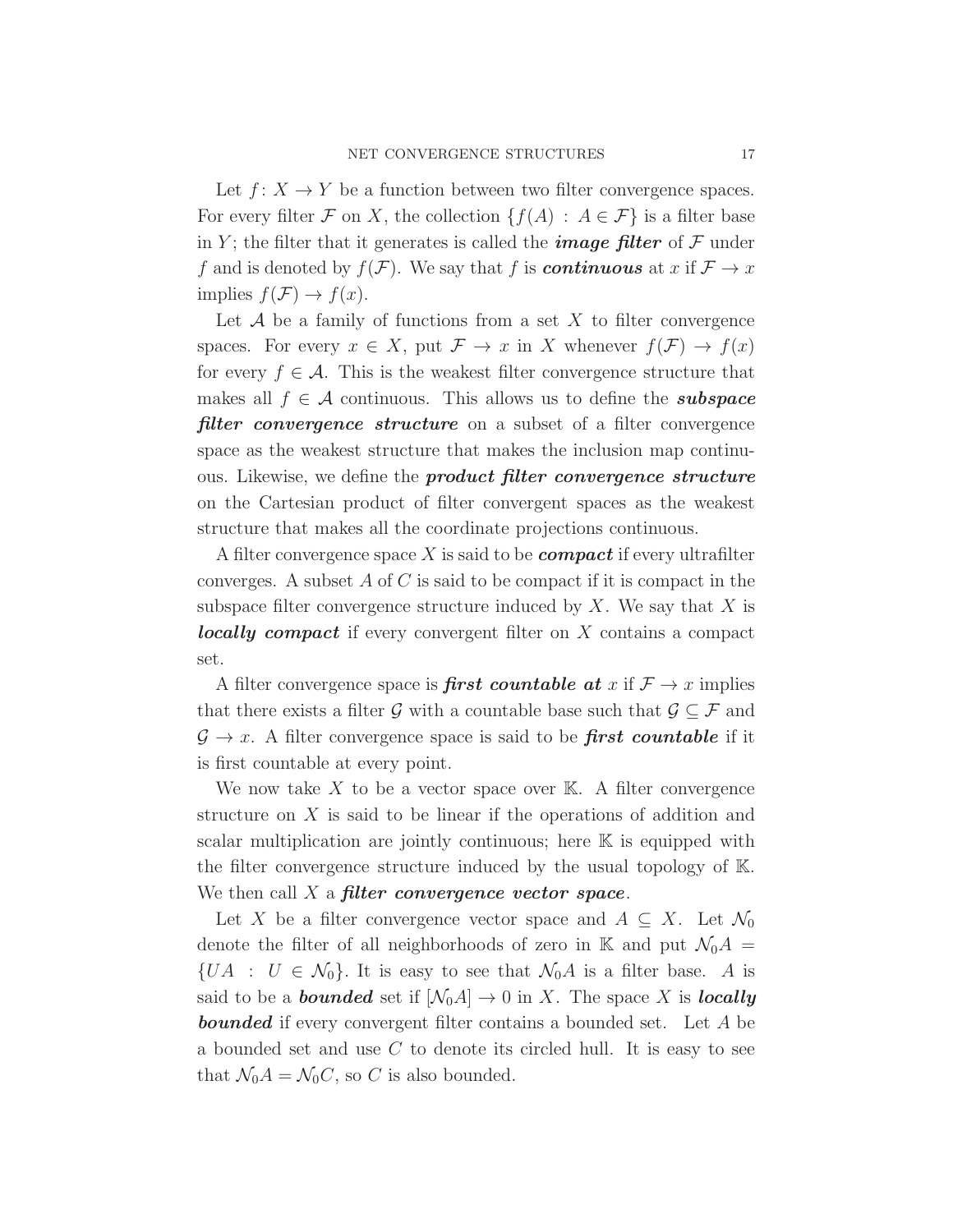Let X be a filter convergence vector space and  $\mathcal F$  a filter on X. The collection  $\{A - B : A, B \in \mathcal{F}\}\$ is a filter base; we write  $\mathcal{F} - \mathcal{F}$  for the filter generated by this collection. F is called **Cauchy** if  $\mathcal{F} - \mathcal{F} \to 0$ and we say that  $X$  is *complete* if every Cauchy filter on  $X$  converges.

For a filter  $\mathcal F$  on a filter convergence vector space X, define  $\mathcal F \stackrel{m}{\to} 0$  if  $\mathcal{F} \supseteq \mathcal{N}_0 B$  for some bounded set B. It follows that  $\mathcal{F} \stackrel{m}{\rightarrow} x$  if  $\mathcal{F} - x \stackrel{m}{\rightarrow} x$ 0 defines a new linear filter convergence structure on  $X$ , called the **Mackey modification** of the original structure.

## 5. Equivalence of net and filter structures

<span id="page-17-0"></span>We now show that the concepts of net and filter convergence structures are equivalent. Throughout this section  $X$  denotes an arbitrary set, unless specified otherwise.

Observe that for a net  $(x_{\alpha})$ , its collection of tail sets  $\langle x_{\alpha} \rangle$  is a filter base; we will call it the *tail filter base* of  $(x_{\alpha})$ . The filter generated by this filter base will be called the *tail filter* of  $(x_{\alpha})$  and denoted by  $[x_{\alpha}]$ . The definition of strong tail equivalence between two nets means they have the same tail filter bases. This is a stronger property than two nets being tail equivalent, which can be characterized in terms of tail filters:  $(x_{\alpha}) \preceq (y_{\beta})$  iff  $[y_{\beta}] \subseteq [x_{\alpha}]$ . Thus, two nets are tail equivalent iff their tail filters agree.

<span id="page-17-1"></span>**Proposition 5.1.** Every filter base on  $X$  is the tail filter base of some admissible net in X.

*Proof.* Let  $\mathcal{B}$  be a filter base on X. Let  $\Lambda$  be the subset of  $\mathcal{B} \times X$ defined by  $(A, x) \in \Lambda$  whenever  $x \in A$ :

$$
\Lambda = \big\{ (A, x) : x \in A \in \mathcal{B} \big\}.
$$

A pre-order can be defined on  $\Lambda$  via  $(A, x) \leq B, y$ ) when  $B \subseteq A$ ; this makes  $\Lambda$  a directed set. Define a net indexed by  $\Lambda$  via  $x_{(A,x)} =$ x. It is easy to see that this net is admissible and its tail filter base equals  $\mathcal{B}$ .

We are now ready to prove Theorem [2.1:](#page-4-1)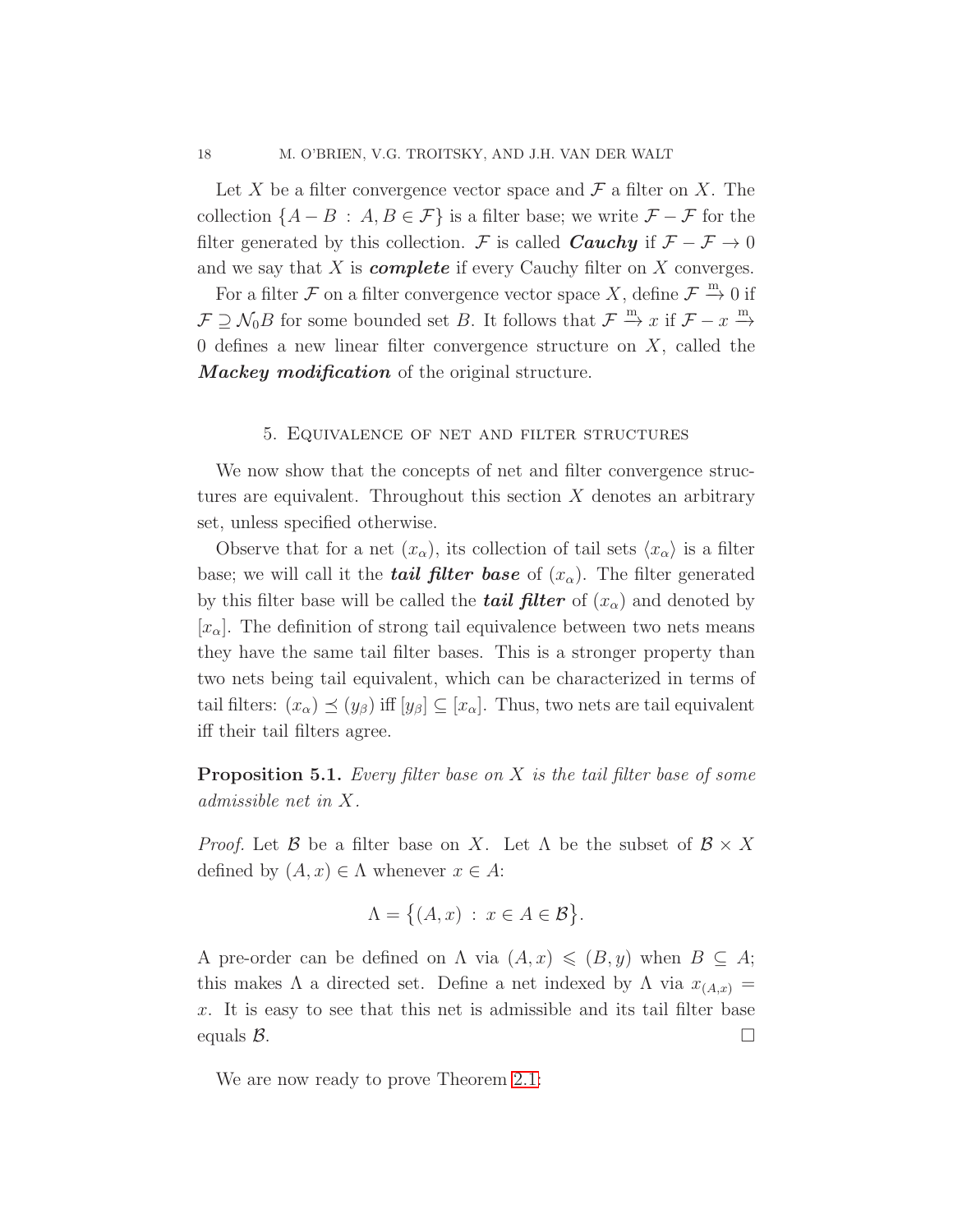*Proof of Theorem [2.1.](#page-4-1)* Let  $(x_{\alpha})$  be a net in X. By Proposition [5.1,](#page-17-1) there is an admissible net whose tail filter base is  $\langle x_{\alpha} \rangle$ , hence this new net is strongly tail equivalent to  $(x_{\alpha})$ .

Proposition [5.1](#page-17-1) implies that there is a natural bijection between  $\mathfrak{N}(X)/\sim$  and  $\mathfrak{F}(X)$ . Indeed, it follows from Proposition [5.1](#page-17-1) that the map induced by associating every net in  $\mathfrak{N}(X)$  to its tail filter is a map from  $\mathfrak{N}(X)$  onto  $\mathfrak{F}(X)$ . By the definition of tail equivalence, this map induces a bijection from  $\mathfrak{N}(X)/\sim$  to  $\mathfrak{F}(X)$ .

The next two theorems show that the bijection between  $\mathfrak{N}(X)/\sim$ and  $\mathfrak{F}(X)$  induces a bijection between the set of all net convergence structures and the set of all filter convergence structures on  $X$ . This will help us show that Section [3](#page-6-0) and Section [4](#page-14-0) are exact translations of each other.

<span id="page-18-0"></span>**Theorem 5.2.** Let X be a net convergence space. Then X is also a filter convergence space under the filter convergence structure given by  $\mathcal{F} \to x$  whenever  $\mathcal{F}$  is the tail filter of some net converging to x.

*Proof.* We need to verify  $(F1)$ – $(F3)$ .  $(F1)$  is trivial because, for every  $x \in X$ , [x] is the tail filter of any constant net in X with constant value x, and such a net converges to x by  $(N1)$ .

To show (F2), suppose  $\mathcal{F} \to x$  and  $\mathcal{F} \subseteq \mathcal{G}$ . It follows from  $\mathcal{F} \to x$ that  $\mathcal{F} = [x_\alpha]$  for some net  $(x_\alpha)$  where  $x_\alpha \to x$ . Proposition [5.1](#page-17-1) allows us to find a net  $(y_\beta)$  in  $\mathfrak{N}(X)$  such that  $\mathcal{G} = [y_\beta]$ . Now  $\mathcal{F} \subseteq \mathcal{G}$  implies  $(y_\beta) \preceq (x_\alpha)$ . Therefore,  $y_\beta \to x$  by (N2), and hence  $\mathcal{G} \to x$ .

Finally, we prove (F3). Assume  $\mathcal{F} \to x$  and  $\mathcal{G} \to x$ . Then we can find two nets  $(x_{\alpha})_{\alpha\in\Lambda}$  and  $(y_{\alpha})_{\alpha\in\Lambda}$  in  $\mathfrak{N}(X)$  satisfying  $\mathcal{F}=[x_{\alpha}],$   $\mathcal{G}=[y_{\alpha}],$  $x_{\alpha} \to x$ , and  $y_{\alpha} \to x$ ; note that we may assume the two nets have the same index set by Remark [2.5.](#page-6-1) Letting  $\Gamma = \Lambda \times \{1, 2\}$  and defining  $(\alpha, i) \leq (\beta, j)$  in  $\Gamma$  if  $\alpha \leq \beta$  in  $\Lambda$  makes  $\Gamma$  into a directed set. Define a net  $(z_{\gamma})_{\gamma \in \Gamma}$  by setting  $z_{(\alpha,1)} = x_{\alpha}$  and  $z_{(\alpha,2)} = y_{\alpha}$ . It is easy to see that both  $(x_{\alpha})$  and  $(y_{\alpha})$  are quasi-subnets of  $(z_{\gamma})$  and, as a consequence,  $[z_{\gamma}] \subseteq [x_{\alpha}] \cap [y_{\alpha}] = \mathcal{F} \cap \mathcal{G}$ . It now suffices to verify  $z_{\gamma} \to x$  because this would imply  $[z_{\gamma}] \to x$  and, therefore,  $\mathcal{F} \cap \mathcal{G} \to x$  by (F2).

Define two auxiliary nets  $(\bar{x}_{\gamma})_{\gamma \in \Gamma}$  and  $(\bar{y}_{\gamma})_{\gamma \in \Gamma}$  as follows: put  $\bar{x}_{(\alpha,i)} =$  $x_{\alpha}$  and  $\bar{y}_{(\alpha,i)} = y_{\alpha}$ . It is easy to see  $(\bar{x}_{\gamma})$  and  $(\bar{y}_{\gamma})$  are strongly tail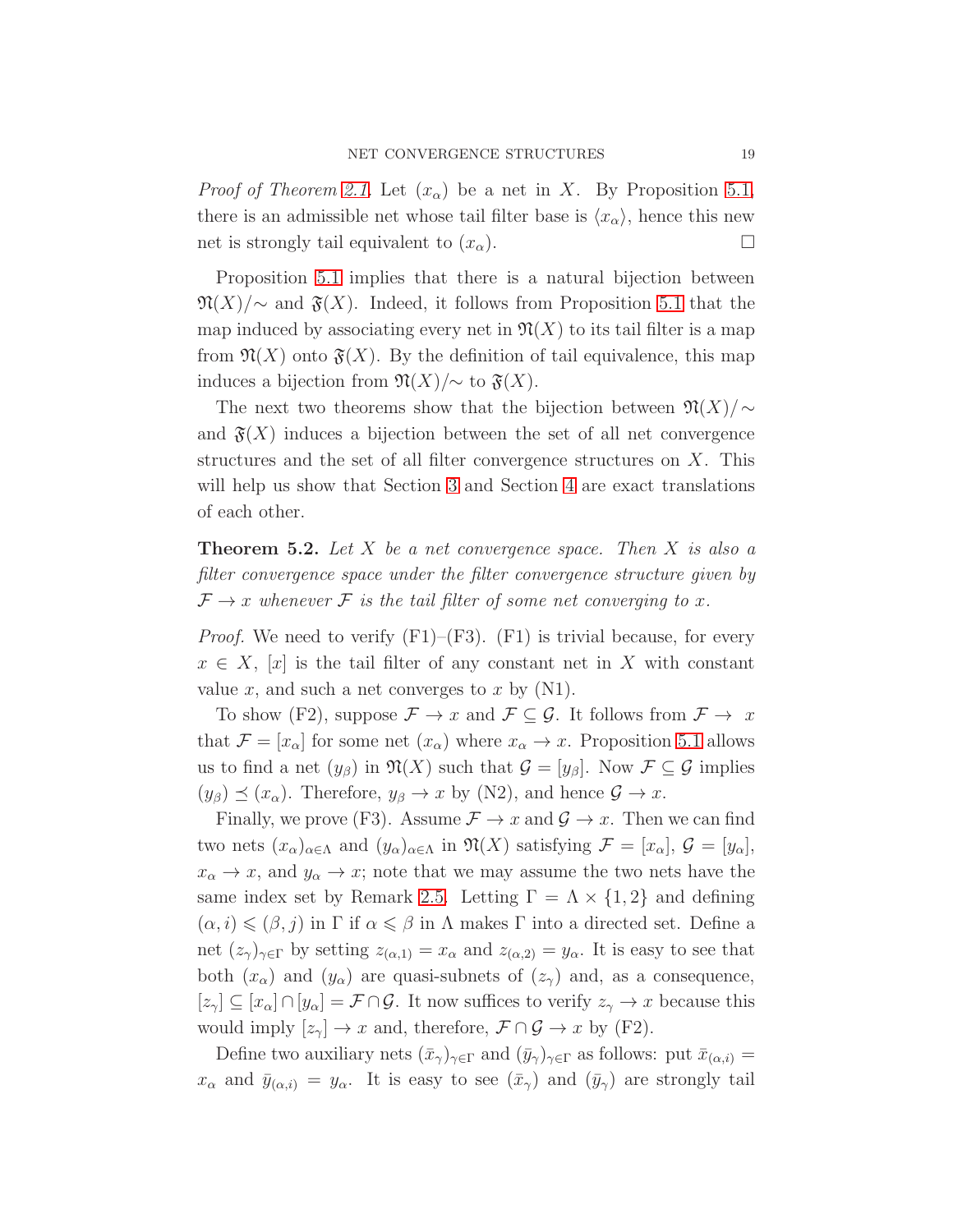equivalent to  $(x_{\alpha})$  and  $(y_{\alpha})$ , respectively, so  $\bar{x}_{\gamma} \to x$  and  $\bar{y}_{\gamma} \to x$ . Since  $z_{(\alpha,1)} = \bar{x}_{(\alpha,1)}$  and  $z_{(\alpha,2)} = \bar{y}_{(\alpha,2)}$  for every  $\alpha$ , (N3) yields  $z_{\gamma} \to z$ .

<span id="page-19-0"></span>**Theorem 5.3.** Let  $X$  be a filter convergence space. Then it is also a net convergence space under the net convergence structure given by  $x_{\alpha} \to x$  whenever  $[x_{\alpha}] \to x$ .

Proof. It is easy to see that axiom (F1) of the original filter convergence implies (N1) for the new net convergence. To verify (N2), suppose  $x_{\alpha} \rightarrow$ x and  $(y_\beta)$  is a quasi-subnet of  $(x_\alpha)$ . Then  $[x_\alpha] \to x$  and  $[x_\alpha] \subseteq [y_\beta]$ implies  $[y_\beta] \to x$  by (F2), which yields  $y_\beta \to x$ .

To show (N3), we assume  $x_{\alpha} \to x$ ,  $y_{\alpha} \to x$ , and let  $(z_{\alpha})$  be such that  $z_{\alpha} \in \{x_{\alpha}, y_{\alpha}\}\$ for every  $\alpha$ . Let  $A \in [x_{\alpha}] \cap [y_{\alpha}]$ . It follows that A contains a tail of  $(x_{\alpha})$  and a tail of  $(y_{\alpha})$ . Then there exists  $\alpha_0$  such that both  $\{x_{\alpha}\}_{{\alpha \geq \alpha_0}}$  and  $\{y_{\alpha}\}_{{\alpha \geq \alpha_0}}$  are subsets of A. This shows  $\{z_{\alpha}\}_{{\alpha \geq \alpha_0}}$  is a subset of A, so  $A \in [z_\alpha]$ . It follows that  $[x_\alpha] \cap [y_\alpha] \subseteq [z_\alpha]$ . Since  $[x_\alpha] \to x$  and  $[y_\alpha] \to x$ , (F3) implies  $[x_\alpha] \cap [y_\alpha] \to x$ . Now (F2) yields  $[z_{\alpha}] \to x$ , which implies  $z_{\alpha} \to x$ .

Theorem [5.2](#page-18-0) yields a map from net convergence structures on X to filter convergence structures on  $X$ , while Theorem [5.3](#page-19-0) yields a map in the opposite direction. Thus, every net convergence structure gives rise to an associated filter convergence structure, and every filter convergence structure gives rise to an associated net convergence structure. It is easy to verify that these two maps are inverses of each other. Going forward, we will use the term **convergence structure** instead of net convergence structure or *filter* convergence structure. Similarly, we will now talk about *convergence spaces* and *convergence vector* spaces. We will see that the net and filter languages each have their own advantages and disadvantages, so one should use the language that is most convenient in a given situation.

In [\[HZW10\]](#page-48-5), the authors consider a definition of net convergence structure consisting of just two axioms that are analogous to our axioms (N1) and (N2). However, their definition does not include (N3). They observe that their definition is implied by filter convergence structures and ask whether the two approaches are equivalent. We now know that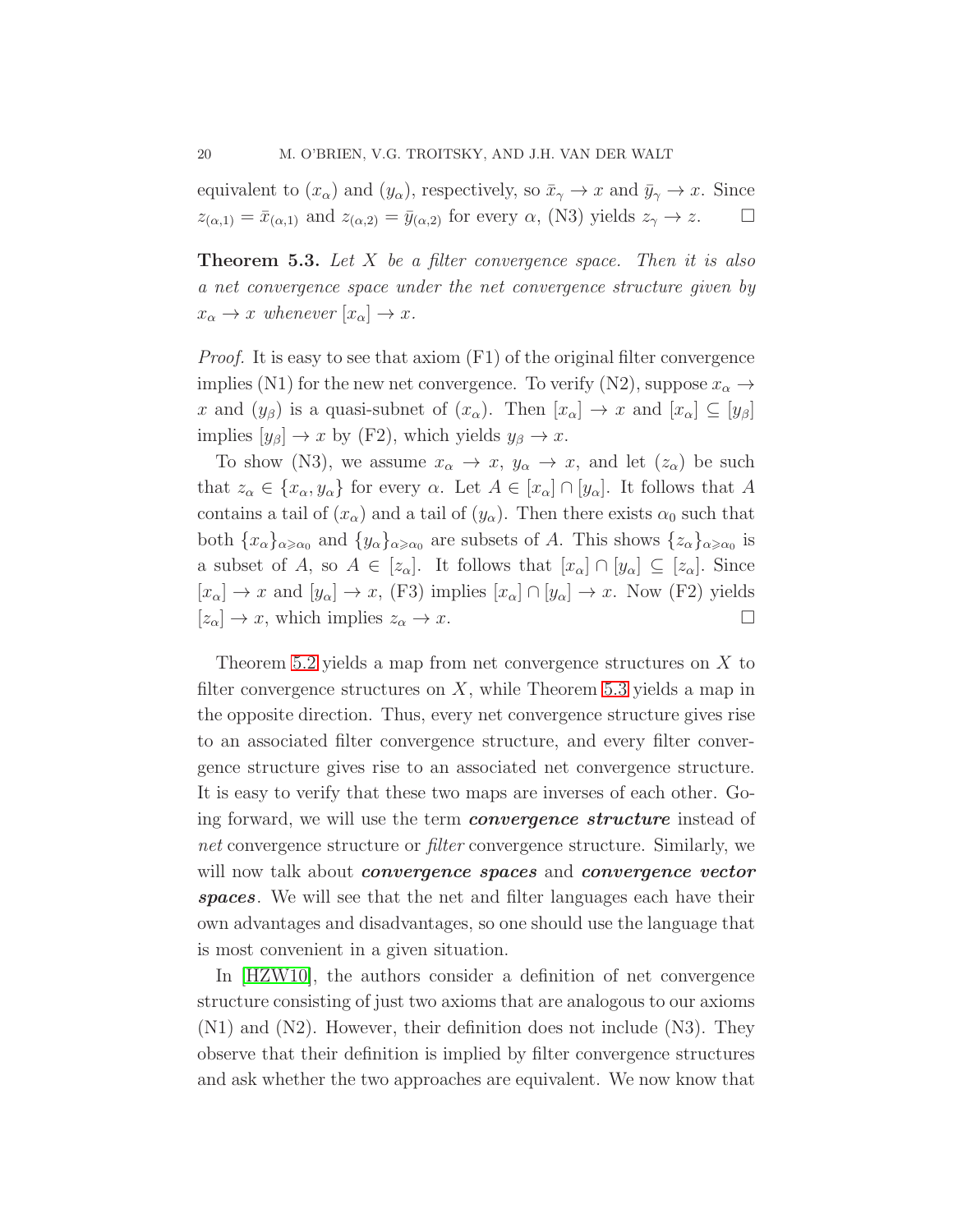they are not: (N3) is needed to ensure the equivalence: Example [3.1](#page-8-0) shows that  $(N1)$  and  $(N2)$  are not sufficient.

### <span id="page-20-0"></span>6. Equivalence of net and filter terminologies

In Sections [3](#page-6-0) and [4](#page-14-0) we introduced various terms in the settings of net and filter convergence structures. We will now show that translating between the net and filter languages preserves the meaning of all these terms. For example, a set in a net convergence vector space  $X$  is bounded iff it is bounded in the associated filter convergence structure on  $X$ .

Throughout this section we take  $X$  to be a convergence space. In order to distinguish between properties, we will use prefixes "net" and "filter". For example, we write "net-bounded" versus "filter-bounded" to distinguish boundedness in the two settings. As before, "net" will usually mean "admissible net" when quantifying over all nets.

Most of these results are easy exercises, but we present their proofs for the convenience of the reader.

Hausdorff: Suppose X is filter-Hausdorff, and assume  $x_{\alpha} \to x$  and  $x_{\alpha} \to y$ . Then  $[x_{\alpha}] \to x$  and  $[x_{\alpha}] \to y$  implies  $x = y$ ; hence, X is net-Hausdorff. Conversely, if X is net-Hausdorff and  $\mathcal{F} \to x$  and  $\mathcal{F} \to y$ , find a net  $(x_{\alpha})$  such that  $\mathcal{F} = [x_{\alpha}]$ . It follows that  $x_{\alpha} \to x$  and  $x_{\alpha} \to y$ , so  $x = y$ , confirming that X is filter-Hausdorff.

Continuous functions: Let  $f: X \to Y$  be a function between two convergence spaces. It is easy to see  $f([x_\alpha]) = [f(x_\alpha)]$  for every net  $(x_{\alpha})$  in X. If  $x_{\alpha} \to x$  in X and f is filter-continuous, then  $[x_{\alpha}] \to$ x and  $[f(x_\alpha)] = f([x_\alpha]) \to f(x)$ . These imply  $f(x_\alpha) \to f(x)$  and, consequently, that  $f$  is net continuous. Suppose now that  $f$  is net continuous and  $\mathcal{F} \to x$  in X. Find a net  $(x_{\alpha})$  in X such that  $x_{\alpha} \to x$ and  $\mathcal{F} = [x_\alpha]$ . It follows that  $f(x_\alpha) \to f(x)$ , so  $f(\mathcal{F}) = [f(x_\alpha)] \to$  $f(x)$ , and f is filter-continuous.

All the properties that were defined using continuous functions are then the same in net and filter structures. These include subspaces, product spaces, and convergence vector spaces.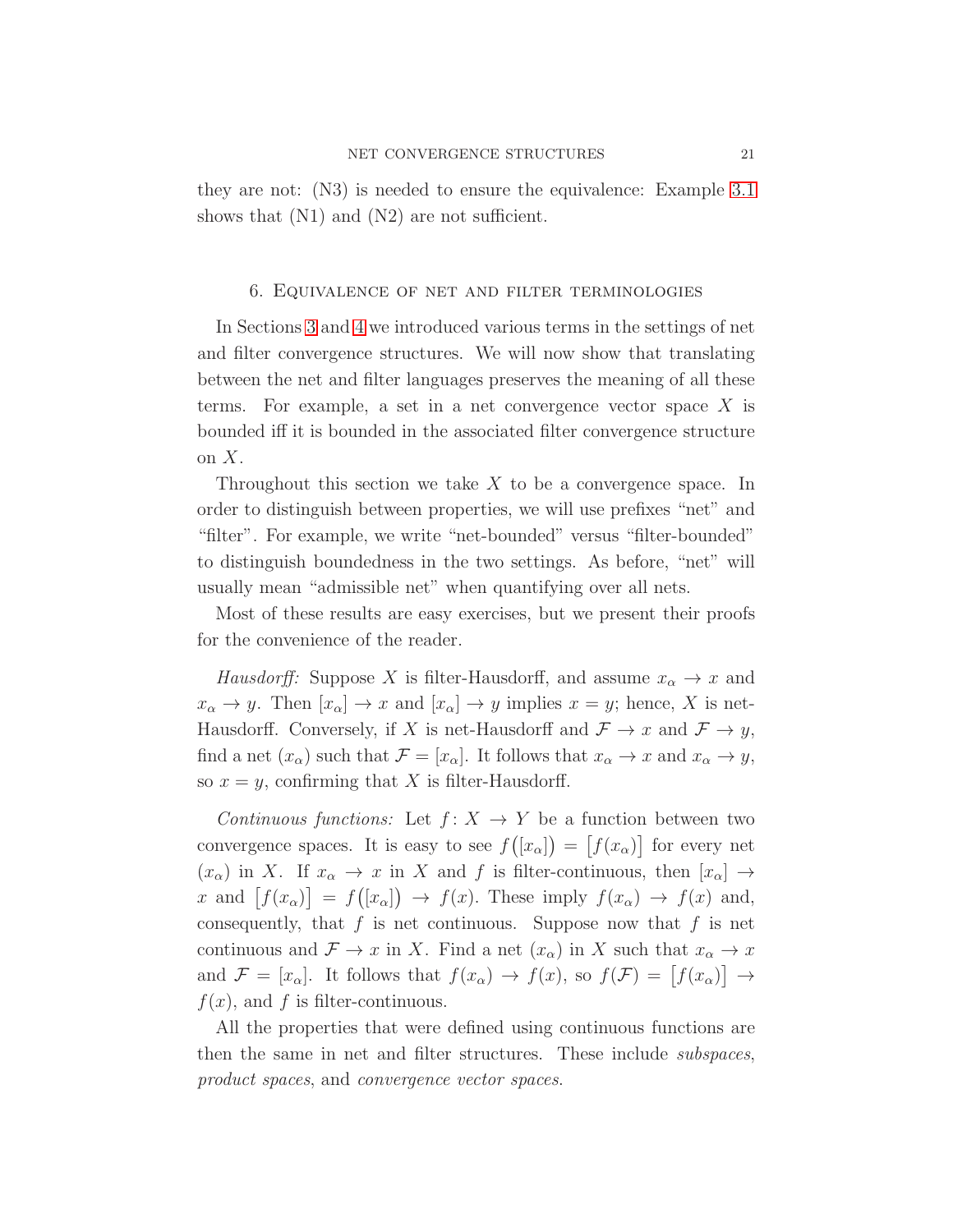*Closure:* Let x belong to the net-closure of A. Then there is a net  $(x_{\alpha})$  in A such that  $x_{\alpha} \to x$ . Then  $[x_{\alpha}] \to x$ . It follows from  $A \in [x_{\alpha}]$ that x is in the filter-closure of A. Conversely, suppose that x is in the filter-closure of A. Then  $A \in \mathcal{F} \to x$  for some filter  $\mathcal{F}$ . It follows that there is a net  $(x_{\alpha})$  such that  $\mathcal{F} = [x_{\alpha}]$  and  $x_{\alpha} \to x$ . Then  $A \in [x_{\alpha}]$ implies A contains a tail of  $(x_\alpha)$ . Since this tail still converges to x, we conclude that  $x$  is in the net-closure of  $A$ .

It now follows that the concepts of *closed, open,* and *dense* sets, as well as *topological modification*, agree in net and filter structures.

Neighborhoods: we leave it as an exercise that net-neighborhoods agree with filter-neighborhoods.

Compact sets: If X is net-compact, let  $\mathcal U$  be an ultrafilter on X. Proposition [5.1](#page-17-1) yields a net  $(x_\alpha)$  in X with  $\mathcal{U} = [x_\alpha]$ . Use the netcompactness of X to find a quasi-subnet  $(y_\beta)$  of  $(x_\alpha)$  such that  $y_\beta \to x$ for some x. It follows that  $\mathcal{U} = [x_{\alpha}] \subseteq [y_{\beta}] \rightarrow x$ . Maximality of  $\mathcal{U}$  then implies  $\mathcal{U} = [y_\beta] \to x$ , so X is filter-compact. Conversely, suppose that X is filter-compact. Let  $(x_{\alpha})$  be a net in X. Then  $[x_{\alpha}]$  is a filter, so it is contained in some ultrafilter  $\mathcal{U}$ . Then  $\mathcal{U} \to x$  for some x. Now find a net  $(y_\beta)$  with  $\mathcal{U} = [y_\beta]$ . We clearly have  $y_\beta \to x$ , and it follows from  $[x_\alpha] \subseteq [y_\beta]$  that  $(y_\beta)$  is a quasi-subnet of  $(x_\alpha)$ . Therefore, X is net-compact.

It is straightforward to verify that the concepts of *local compactness* agree for nets and filters.

*Bounded sets:* Let X be a convergence vector space and  $A \subseteq X$ . Suppose that A is net-bounded. Since  $\mathcal{N}_0 \to 0$  in K, we can find a net  $(r_{\alpha})$  in K such that  $[r_{\alpha}] = \mathcal{N}_0$  and  $r_{\alpha} \to 0$ . It follows that the net  $(r_{\alpha}a)_{(\alpha,a)}$  converges to zero in X. It is easy to verify  $\mathcal{N}_0A = \langle r_{\alpha}a \rangle$ , so  $[\mathcal{N}_0 A] = [r_\alpha a] \rightarrow 0$ . This means that A is filter-bounded. Conversely, suppose A is filter-bounded and let  $r_{\alpha} \to 0$  in K. Then  $[r_{\alpha}] \to 0$  means  $\mathcal{N}_0 \subseteq [r_\alpha]$ . It follows that every  $U \in \mathcal{N}_0$  contains a tail of  $(r_\alpha)$  and, therefore, UA contains a tail of  $(r_{\alpha}a)$ . This gives  $\mathcal{N}_0A \subseteq \langle r_{\alpha}a \rangle$ , so  $[\mathcal{N}_0A] \subseteq [r_\alpha a]$ . Now  $[\mathcal{N}_0A] \to 0$  implies  $[r_\alpha a] \to 0$ , hence  $r_\alpha a \to 0$ , showing that A is net-bounded.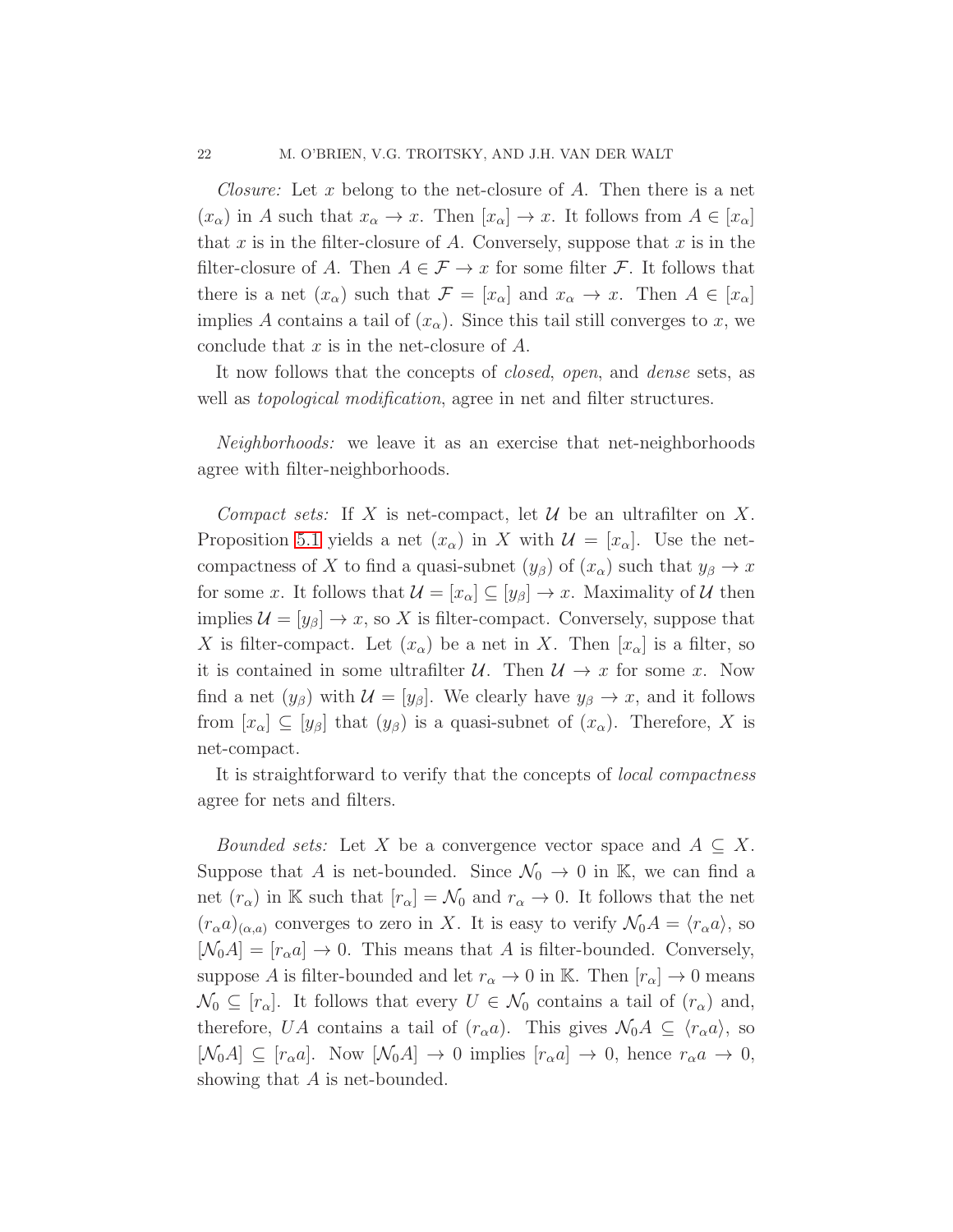It is an easy exercise that a convergence vector space is *net-locally* bounded iff it is filter-locally bounded.

Mackey modification: Consider a convergence vector space  $(X, \rightarrow$ ). We claim that its net-Mackey modification agrees with its filter-Mackey modification in the sense that  $x_{\alpha} \stackrel{m}{\rightarrow} x$  iff  $[x_{\alpha}] \stackrel{m}{\rightarrow} x$ . Since both the original structure and its Mackey modification are linear, we may assume that  $x = 0$ .

Suppose that  $x_{\alpha} \stackrel{m}{\rightarrow} 0$ . Then there exists a bounded set B such that for every  $\varepsilon > 0$  the set  $\varepsilon B$  contains a tail of  $(x_\alpha)$ . It follows that  $\varepsilon B \in [x_\alpha]$ . Since  $\varepsilon$  was arbitrary, we conclude that  $\mathcal{N}_0B \subseteq [x_\alpha]$  and, therefore,  $[x_{\alpha}] \stackrel{m}{\rightarrow} 0$ . For the converse we assume  $[x_{\alpha}] \stackrel{m}{\rightarrow} 0$ . Find a bounded set B such that  $\mathcal{N}_0B \subseteq [x_\alpha]$ . If  $\varepsilon > 0$  is arbitrary,  $\varepsilon B \in \mathcal{N}_0B$ , and hence  $\varepsilon B$  contains a tail of  $(x_\alpha)$ . This yields  $x_\alpha \stackrel{m}{\rightarrow} 0$ .

In view of this equivalence, Proposition [3.9](#page-14-4) implies Proposition 3.7.17 in [\[BB02\]](#page-48-0).

First countability. The rest of this section is devoted to translations of the first countability condition into the language of nets.

**Proposition 6.1.** A convergence space is first countable at  $x$  iff for every net  $(x_{\alpha})_{\alpha\in\Lambda}$  which converges to x there exists a net  $(y_{\gamma})_{\gamma\in\Gamma}$  such that  $(x_{\alpha}) \preceq (y_{\gamma}), y_{\gamma} \rightarrow x$ , and  $\Gamma$  admits a countable co-final subset.

*Proof.* Suppose that X is first countable and let  $(x_{\alpha})_{\alpha \in \Lambda} \to x$ . Find a filter  $\mathcal{G} \subseteq [x_{\alpha}]$  such that  $\mathcal{G} \to x$  and  $\mathcal{G}$  has a countable base  $\{B_n\}.$ Replacing  $B_n$  with  $B_1 \cap \cdots \cap B_n$ , we may assume that  $(B_n)$  is nested and decreasing. Define  $(y_{\gamma})_{\gamma \in \Gamma}$  as in the proof of Proposition [5.1](#page-17-1) by putting  $\Gamma = \{(n, b) : n \in \mathbb{N}, b \in B_n\},\$ pre-ordering it by the first component, and letting  $y_{(n,b)} = b$ . Then  $\langle y_{\gamma} \rangle_{\gamma \in \Gamma} = \{B_n\}_{n \in \mathbb{N}}$  and  $[y_{\gamma}] = \mathcal{G}$ . It follows that  $(x_{\alpha}) \preceq (y_{\gamma})$  and  $y_{\gamma} \to x$ . For every  $n \in \mathbb{N}$ , pick any  $b_n \in B_n$ ; the set  $\Gamma_0 = \{(n, b_n) : n \in \mathbb{N}\}\$ is a countable co-final subset of  $\Gamma$ .

<span id="page-22-0"></span>To prove the converse, suppose that  $\mathcal{F} \to x$ . Find  $(x_{\alpha})_{\alpha \in \Lambda}$  such that  $\mathcal{F} = [x_{\alpha}]$ . Then there exists a net  $(y_{\gamma})_{\gamma \in \Gamma}$  such that  $(x_{\alpha}) \preceq (y_{\gamma})$ ,  $y_{\gamma} \to x$ , and  $\Gamma$  admits a countable co-final subset  $\{\gamma_n\}$ . Let  $\mathcal{G} = [y_{\gamma}]$ and, for every *n*, put  $B_n = \{y_\gamma\}_{\gamma \geq \gamma_n}$ . It follows that  $\mathcal{G} \to x, \, \mathcal{G} \subseteq \mathcal{F}$ , and  $\{B_n\}$  is a countable base of  $\mathcal{G}$ .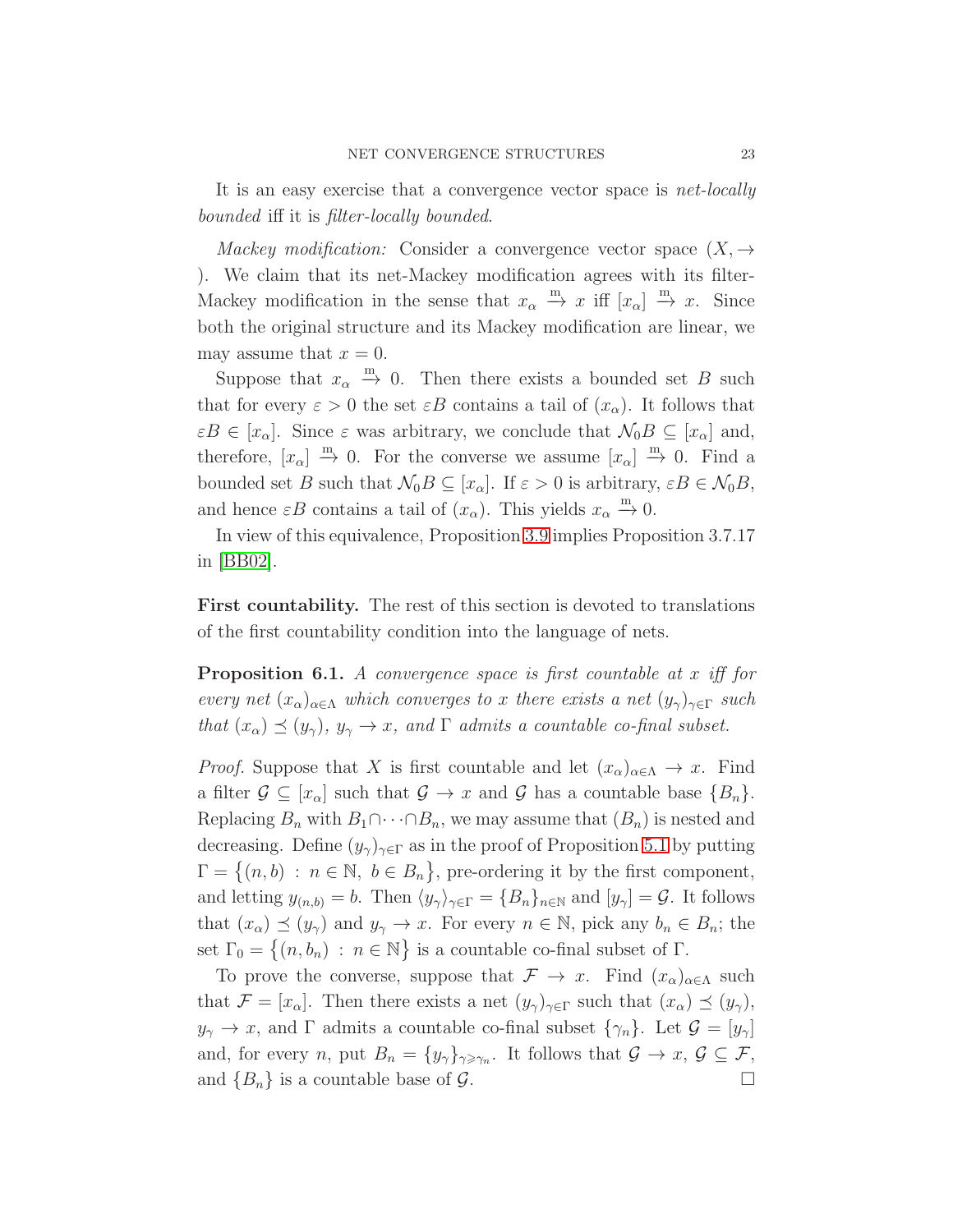**Proposition 6.2.** Let X be a convergence space. If X is first countable at x and  $(x_{\alpha})_{\alpha\in\Lambda}\to x$  then there exists an increasing sequence of indices  $(\alpha_n)$  in  $\Lambda$  such that  $x_{\alpha_n} \to x$ . Moreover, if  $\beta_n \geq \alpha_n$  for every n then  $x_{\beta_n} \to x.$ 

*Proof.* By first countability, there exists a filter  $\mathcal{G} \subseteq [x_\alpha]$  such that  $\mathcal{G} \to x$  and  $\mathcal{G}$  has a countable base, say,  $\{B_n\}$ . Again, we may assume that  $(B_n)$  is nested and decreasing. Inductively, we find an increasing sequence  $(\alpha_n)$  in  $\Lambda$  such that  $\{x_\alpha\}_{\alpha \geq \alpha_n} \subseteq B_n$  for every n. It follows that  ${x_{\alpha_k}}_{k\geq n}$  is contained in  $B_n$  and, therefore,  $B_n$  is in the tail filter of the sequence  $(x_{\alpha_n})$ . This yields  $\mathcal{G} \subseteq [x_{\alpha_n}]$ , so that  $[x_{\alpha_n}] \to x$ ; that is,  $x_{\alpha_n} \to x$ .

Similarly, if  $\beta_n \geq \alpha_n$  for every n then  $\{x_{\beta_k}\}_{k \geq n}$  is contained in  $B_n$ , hence  $\mathcal{G} \subseteq [x_{\beta_n}]$  and  $x_{\beta_n} \to x$ .

This immediately yields that the closure of a set in a first countable convergence space agrees with its sequential closure (Proposition 1.6.4 in [\[BB02\]](#page-48-0)).

**Definition 6.3.** Let  $(x_{\alpha})_{\alpha \in \Lambda}$  be a net and  $(\alpha_n)$  an increasing sequence of indices in Λ. Let

$$
\Gamma = \{(n, \alpha) : n \in \mathbb{N}, \alpha \in \Lambda, \alpha \geq \alpha_n\}
$$

be pre-ordered by the first component. The net  $y_{(n,\alpha)} = x_\alpha$  indexed by  $\Gamma$  is called a **matryoshka** of  $(x_{\alpha})$ .

<span id="page-23-0"></span>**Remark 6.4.** In the preceding definition, let  $\gamma_0 = (n_0, \alpha_0) \in \Gamma$ . It can be easily verified that  $\{y_{\gamma}\}_{\gamma \geq \gamma_0}$  equals  $\{x_{\alpha}\}_{\alpha \geq \alpha_{n_0}}$ . That is, the tail sets of a matryoshka are precisely the tail sets of the original net corresponding to the  $(\alpha_n)$ .

**Proposition 6.5.** A convergence space is first countable at x iff every net  $(x_{\alpha})$  that converges to x admits a matryoshka that converges to x.

*Proof.* First we assume X is first countable at x and let  $x_{\alpha} \to x$ . Take  $\mathcal{G}, (\alpha_n)$  and  $(B_n)$  be as in the proof of Proposition [6.2,](#page-22-0) and let  $(y_\gamma)_{\gamma \in \Gamma}$ be the matryoshka of  $(x_{\alpha})$  corresponding to  $(\alpha_n)$ . By Remark [6.4,](#page-23-0) each  $B_n$  contains a tail of  $(y_\gamma)$ , so  $\mathcal{G} \subseteq [y_\gamma]$ . It follows that  $y_\gamma \to x$ .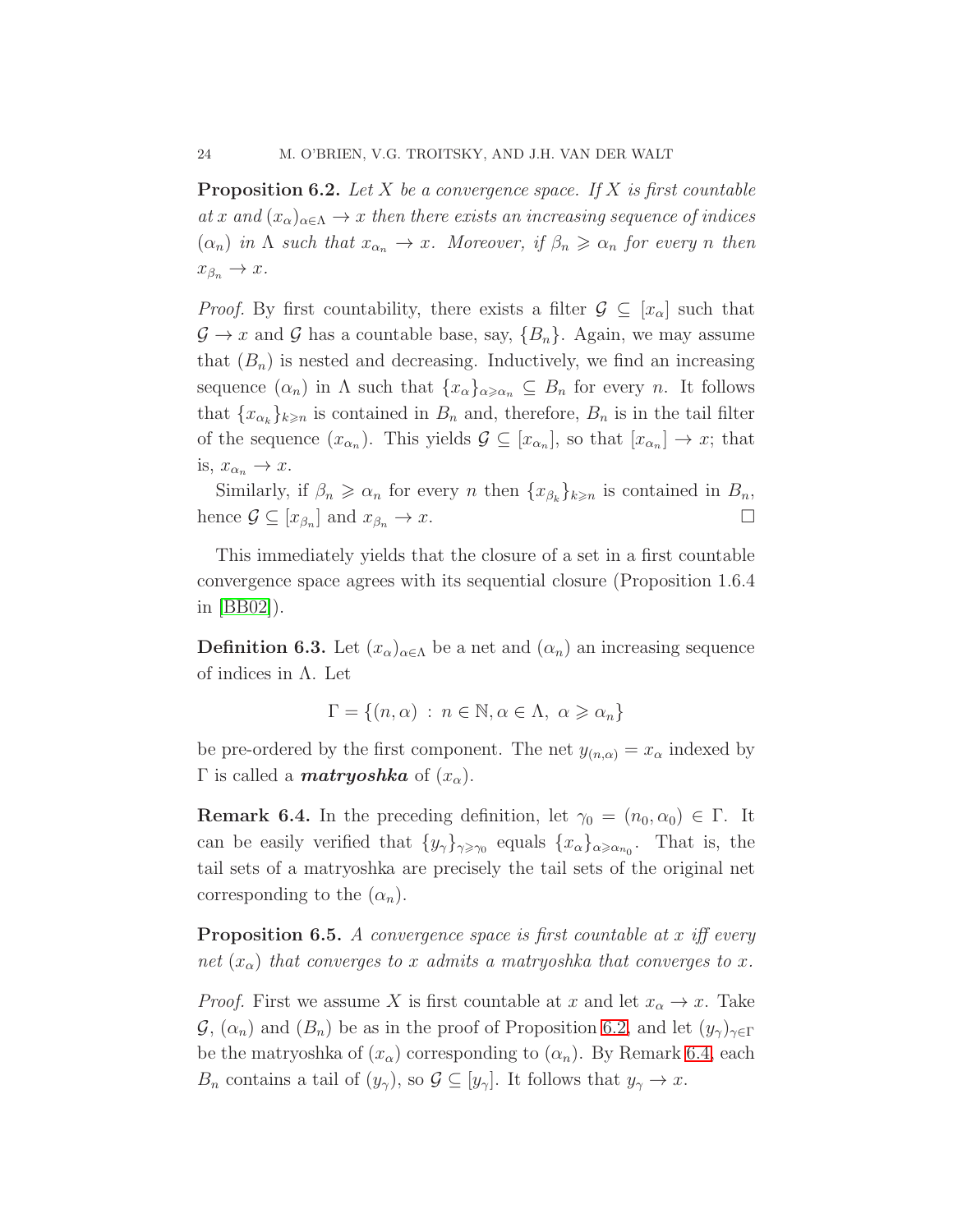To prove the converse, suppose that  $\mathcal{F} \to x$ . Find a net  $(x_{\alpha})$  such that  $\mathcal{F} = [x_{\alpha}]$ . By assumption, there exists an increasing sequence  $(\alpha_n)$ in  $\Lambda$  such that the corresponding matryoshka  $(y_{\gamma})_{\gamma \in \Gamma}$  converges to x. Then defining  $\mathcal{G} = [y_{\gamma}]$  implies  $\mathcal{G} \to x$ . It follows from Remark [6.4](#page-23-0) that  $\mathcal{G} \subseteq \mathcal{F}$ .

## 7. MIXINGS AND (PRE)TOPOLOGICAL STRUCTURES

<span id="page-24-0"></span>In this section we present an equivalent reformulation of Axiom (N3) based on the concept of mixing. We then use this concept to characterize pretopological convergence structures in terms of nets.

Let X be a set, and let  $(x_{\alpha})$ ,  $(y_{\alpha})$  and  $(z_{\alpha})$  be three nets in X with the same index sets. We say that  $(z_{\alpha})$  is a **braiding** of  $(x_{\alpha})$  and  $(y_{\alpha})$  if  $z_{\alpha} \in \{x_{\alpha}, y_{\alpha}\}\$ for every  $\alpha$ . In this terminology, Axiom (N3) effectively says that if  $x_{\alpha} \to x$  and  $y_{\alpha} \to x$  then every braiding of the two nets also converges to x.

Next, we define a closely related concept of *mixing*. Given two nets,  $(x_{\alpha})_{\alpha \in A}$  and  $(y_{\beta})_{\beta \in B}$ , we construct a new net  $(u_{\gamma})_{\gamma \in \Gamma}$  which, in a certain sense, combines  $(x_{\alpha})$  and  $(y_{\beta})$  in a single net. Set

$$
\Gamma = \{ (\alpha, \beta, z) : \alpha \in A, \beta \in B, z \in \{x_{\alpha}, y_{\beta}\} \}
$$

and give it the following pre-order:  $(\alpha_1, \beta_1, z_1) \leq (\alpha_2, \beta_2, z_2)$  whenever  $\alpha_1 \leq \alpha_2$  and  $\beta_1 \leq \beta_2$ . It is clear that  $\Gamma$  is a directed set. We now put  $u_{(\alpha,\beta,z)}=z$ . The resulting net is called the **mixing** of  $(x_\alpha)$  and  $(y_\beta)$ .

The following two lemmas characterize the relationships between braiding and mixing.

**Lemma 7.1.** Every braiding of  $(x_{\alpha})_{\alpha \in A}$  and  $(y_{\alpha})_{\alpha \in A}$  is a quasi-subnet of their mixing.

*Proof.* Let  $(z_\alpha)_{\alpha \in A}$  be a braiding of  $(x_\alpha)_{\alpha \in A}$  and  $(y_\alpha)_{\alpha \in A}$ , and let  $(u_\gamma)_{\gamma \in \Gamma}$ be the mixing of  $(x_{\alpha})_{\alpha \in A}$  and  $(y_{\alpha})_{\alpha \in A}$ . For every  $\alpha \in A$ , the triple  $\gamma = (\alpha, \alpha, z_{\alpha})$  belongs to  $\Gamma$  and  $u_{\gamma} = z_{\alpha}$ . Put

$$
\Gamma_0 = \{(\alpha, \alpha, z_\alpha) : \alpha \in A\}.
$$

It is easy to see that  $\Gamma_0$  is a directed subset of  $\Gamma$ . Moreover,  $\Gamma_0$  is co-final in Γ, so  $(u_\gamma)_{\gamma \in \Gamma_0}$  is a quasi-subnet of  $(u_\gamma)_{\gamma \in \Gamma}$ . Since the map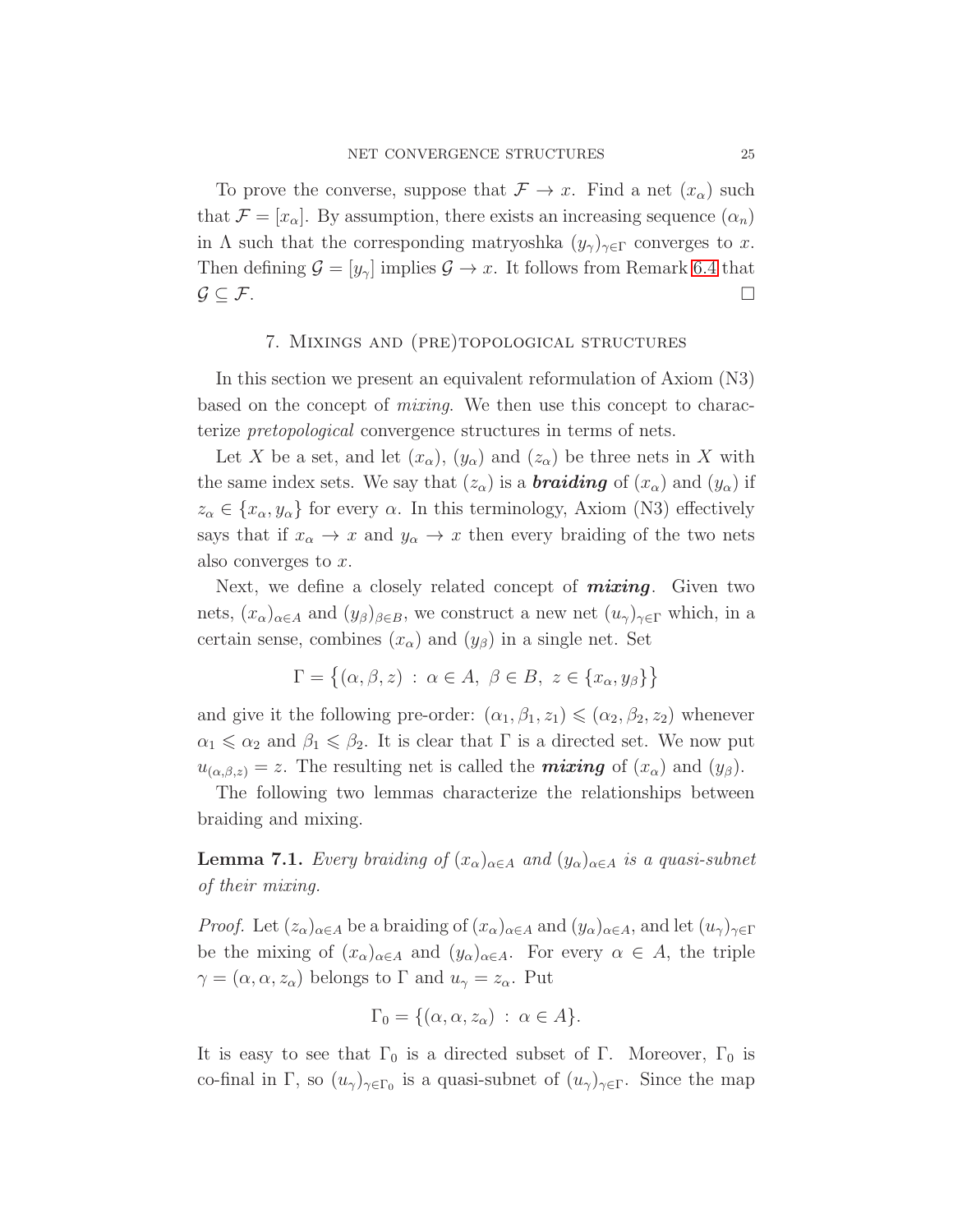$\alpha \mapsto (\alpha, \alpha, z_\alpha)$  is an order isomorphism between A and  $\Gamma_0$ , the nets  $(z_{\alpha})_{\alpha\in A}$  and  $(u_{\gamma})_{\gamma\in\Gamma_0}$  are the same net up to this isomorphism between the index sets.  $\Box$ 

Lemma 7.2. The mixing of two nets is a braiding of a pair of nets that are strongly tail equivalent to the original ones.

*Proof.* Let  $(u_\gamma)_{\gamma \in \Gamma}$  be the mixing of  $(x_\alpha)_{\alpha \in A}$  and  $(y_\beta)_{\beta \in B}$ . Define two nets  $(x)$  $(y'_\gamma)_{\gamma \in \Gamma}$  and  $(y'_\gamma)$  $\langle \rangle_{\gamma \in \Gamma}$  as follows: for  $\gamma = (\alpha, \beta, z) \in \Gamma$ , we put  $x'_{\gamma} = x_{\alpha}$  and  $y'_{\gamma} = y_{\beta}$ . By the definition of  $\Gamma$ , we have

$$
u_{\gamma} = z \in \{x_{\alpha}, y_{\beta}\} = \{x'_{\gamma}, y'_{\gamma}\},\
$$

hence  $(u_\gamma)$  is a braiding of  $(x)$ .  $(y'_\gamma)$  and  $(y'_\gamma)$  $\gamma'$ ). On the other hand, it is easy to see that  $(x)$  $(y'_\gamma)_{\gamma \in \Gamma}$  and  $(y'_\gamma)$  $\langle \rangle_{\gamma}$ <sub> $\gamma$ </sub> $\rangle_{\gamma \in \Gamma}$  are strongly tail equivalent to  $(x_{\alpha})_{\alpha \in A}$ and  $(y_\alpha)_{\beta \in B}$ , respectively.

Combining the two lemmas, we immediately get the following.

**Theorem 7.3.** Axiom (N3) in the definition of net convergent structures may be replaced with

 $(N3^*)$  If two nets converge to x then their mixing converges to x.

<span id="page-25-0"></span>We now extend the definition of mixing to an arbitrary set of nets. For these purposes, it is useful to introduce some notation.

**Definition 7.4.** Let  $\Sigma = \{S_j : j \in J\}$  be a set of nets indexed by a set J; so  $S_j$  denotes a net for each  $j \in J$ . Note that we do not assume any structure on J. Each net in  $\Sigma$  is associated with a directed pre-ordered index set  $A_j$ ; i.e.,  $S_j = (x_{\alpha^{(j)}})_{\alpha^{(j)} \in A_j}$  for each  $j \in J$ . Define  $\Gamma = \left( \prod_{j \in J} A_j \right) \times J$  and equip it with the product pre-order on the first component: for  $\gamma_1 = (\bar{\alpha}_1, j_1)$  and  $\gamma_2 = (\bar{\alpha}_2, j_2)$ , we have  $\gamma_1 \leq \gamma_2$ whenever  $\alpha_1^{(j)} \leq \alpha_2^{(j)}$  $_2^{(j)}$  for all  $j \in J$ . It is easy to see that  $\Gamma$  is directed. Now put  $\gamma = (\bar{\alpha}, j)$  and define  $y_{\gamma} = x_{\bar{\alpha}(j)}$ ; this net  $M = (y_{\gamma})_{\gamma \in \Gamma}$  is called the *mixing* of  $\Sigma$ . When we do not wish to draw attention to the index sets of the nets in  $\Sigma$ , we will suppress the reference to the index set J and just write  $S \in \Sigma$  to denote a net from the family.

It is easy to see this mixing net M visits every term of every net S in Σ. Moreover, it visits them in the same order. Also note the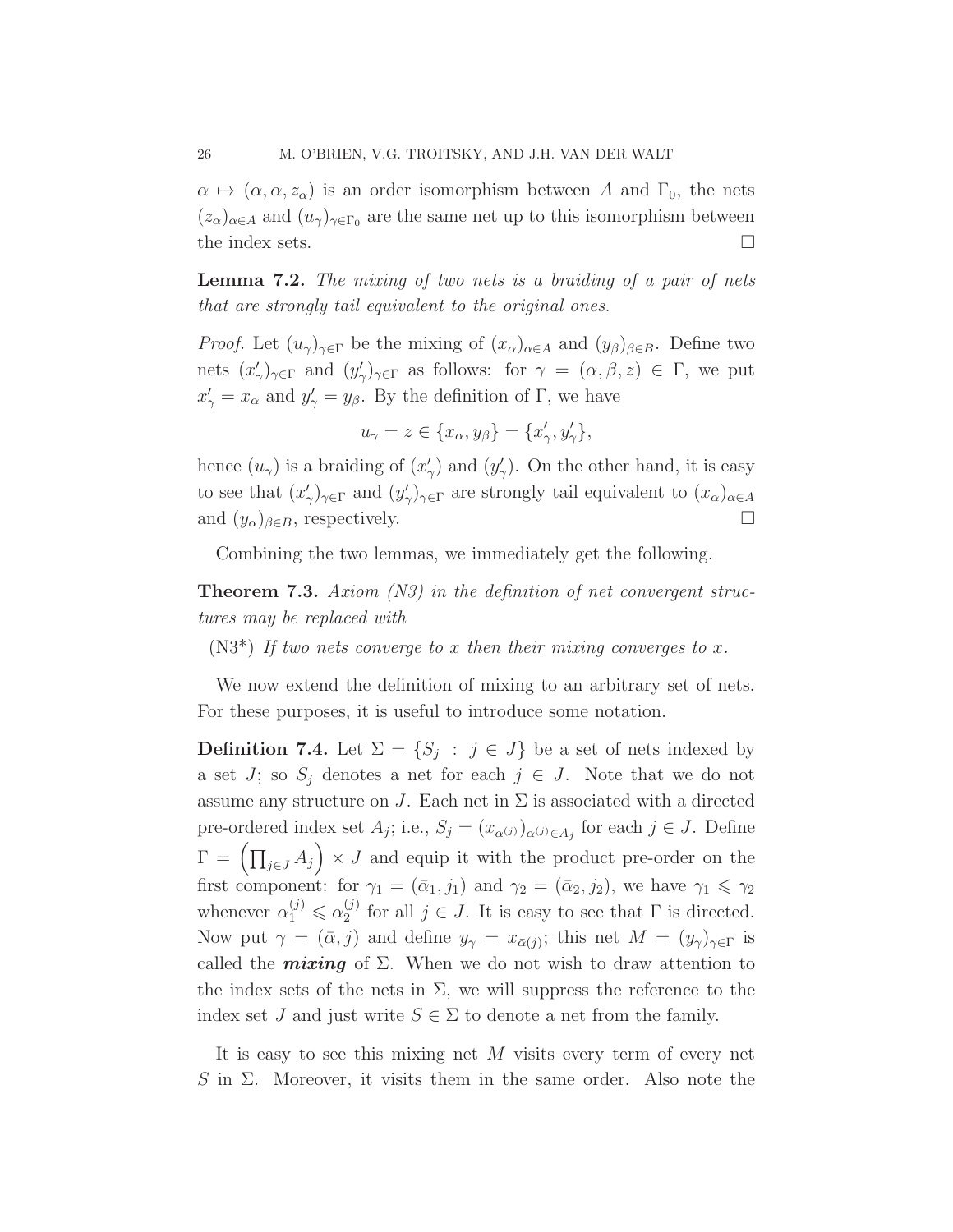definition of mixing for arbitrary sets of nets agrees with the mixing of two nets from before.

**Lemma 7.5.** Let  $\Sigma$  be a family of nets in X and M the mixing of  $\Sigma$ . Then each of the nets that make up  $\Sigma$  is a quasi-subnet of M.

*Proof.* Using the notation above, fix  $j_0 \in J$  and let  $\Gamma_0 \subseteq \Gamma$  be the "j<sub>0</sub>-th column" of Γ:  $\Gamma_0 = \left(\prod_{j\in J} A_j\right) \times \{j_0\}$ . It is easy to see that  $\Gamma_0$  is a directed co-final subset of Γ, hence  $(y_\gamma)_{\gamma \in \Gamma_0}$  is a quasi-subnet of M. On the other hand,  $(y_{\gamma})_{\gamma \in \Gamma_0}$  has the same terms as  $S_{j_0}$  and the two nets are strongly tail equivalent.

**Lemma 7.6.** Let  $\Sigma$  be a family of nets in X and M the mixing of  $\Sigma$ . Then the tail filter of M is the intersection of the tail filters of the nets that make up  $\Sigma$ .

*Proof.* Recall that we write  $[M]$  for the tail filter of M. Thus, we need to show that  $[M] = \bigcap_{S \in \Sigma} [S].$ 

Let  $A \in [M]$ . Then A contains a tail of M, hence a tail of every  $S \in \Sigma$ , because each S is a quasi-subnet of M by the Lemma above.

Conversely, suppose  $A \in \bigcap_{S \in \Sigma} [S]$ . For every  $S \in \Sigma$ , A contains a tail of S. It is a routine verification that the mixing of these tails is a tail of M that is still contained in A.

Recall that if X is a (filter) convergence space and  $x \in X$ , the neighborhood filter  $\mathcal{U}_x$  of x is defined as the intersection of all filters that converge to x. A convergence structure is **pretopological** if  $\mathcal{U}_x \to x$ for every  $x$ . This terminology is motivated by the situation in topological convergence structures: the definition of  $\mathcal{U}_x$  agrees with the usual neighborhood filter  $\mathcal{N}_x$ , which converges to x. We are now ready to show that extending (N3\*) from two nets to an arbitrary collection of nets characterizes pretopological convergence structures in terms of nets.

<span id="page-26-0"></span>**Theorem 7.7.** A convergence space  $X$  is pretopological iff for every  $x \in X$  and every family of nets converging to x, the mixing of the family also converges to x.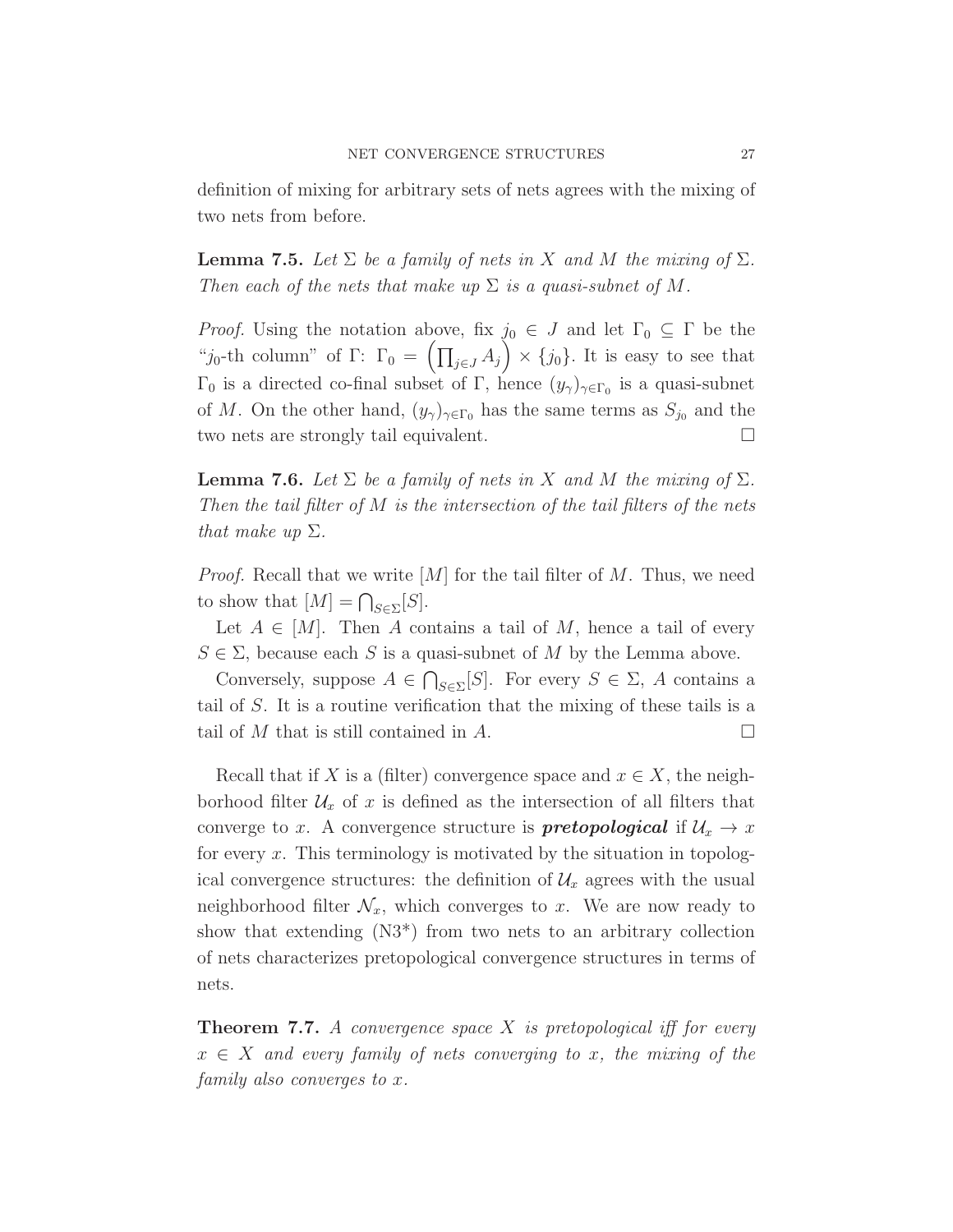Proof. Suppose that the convergence structure is pretopological. Let  $\Sigma$  be a collection of nets converging to x where M is the mixing of  $\Sigma$ . For every  $S \in \Sigma$  we have  $S \to x$ , hence  $[S] \to x$ . It follows from  $[M] = \bigcap_{S \in \Sigma} [S] \supseteq \mathcal{U}_x \to x$  that  $[M] \to x$  and, therefore,  $M \to x$ .

To prove the converse, note that for each filter  $\mathcal F$  that converges to x we can find a net S such that  $S \to x$  and  $\mathcal{F} = [S]$ . Denote the resulting collection of nets by  $\Sigma$  and let M be the mixing of  $\Sigma$ . Then  $M \to x$ and we get  $\mathcal{U}_x = \bigcap_{S \in \Sigma} [S] = [M] \to x.$ 

We now characterize topological convergence structures in similar terms. There is extensive literature on this subject: [\[KN76,](#page-48-7) p. 74], [\[AA72\]](#page-48-3), [\[Sch97,](#page-49-2) 15.10], and [\[BB02\]](#page-48-0) are some examples. Of note, Proposition 1.3.21 of [\[BB02\]](#page-48-0) shows that a convergence structure is topological iff it is pretopological and the closure of every set is closed. Compare this to [\[KN76,](#page-48-7) p. 69], which proves that a convergence structure is topological when it satisfies a certain iterated limit property. In the case of sequences, this essentially means the limit of a double sequence  $(x_{n,m})$ agrees with its iterated limit; i.e.,  $\lim x_{m,n} = \lim_{m \to \infty} \lim_{m \to \infty} x_{m,n}$  whenever the latter limit exists. For nets, the iterated limit property is closely related to the concept of mixing.

As in Definition [7.4,](#page-25-0) we let  $\Sigma = \{S_j : j \in J\}$  denote a set of nets and emphasize the index sets  $A_j$  for each net  $S_j$ ; that is,  $S_j = (x_{\alpha^{(j)}})_{\alpha^{(j)} \in A_j}$ for each  $j \in J$ . The only difference now is that we make the additional assumption that  $J$  is a directed pre-ordered set. This allows us to view  $\Sigma$  as a net  $(S_j)_{j\in J}$  of nets. Take  $\Delta = \left(\prod_{j\in J} A_j\right) \times J$  and equip it with the product pre-order: for  $\gamma_1 = (\bar{\alpha}_1, \hat{j}_1)$  and  $\gamma_2 = (\bar{\alpha}_2, \hat{j}_2)$  we declare  $\gamma_1 \leq \gamma_2$  whenever  $\alpha_1^{(j)} \leq \alpha_2^{(j)}$  $j_2^{(j)}$  for all  $j \in J$  and  $j_1 \leqslant j_2$ . It is easy to see that this makes  $\Delta$  into a directed set. For  $\rho = (\bar{\alpha}, j) \in \Delta$ , put  $r_{\rho} = x_{\bar{\alpha}(j)}$ . The resulting net  $R = (r_{\rho})_{\rho \in \Delta}$  is called the **reaction** of J with  $\Sigma$ .

Note that as a set,  $\Delta$  coincides with  $\Gamma$  in the definition of mixing; however, the two differ as directed sets: the only difference is  $\Delta$  can "see" an order on J. Similarly, R and the mixing of  $\Sigma$  agree as functions but are distinct as nets:  $R$  is a quasi-subnet of  $M$ .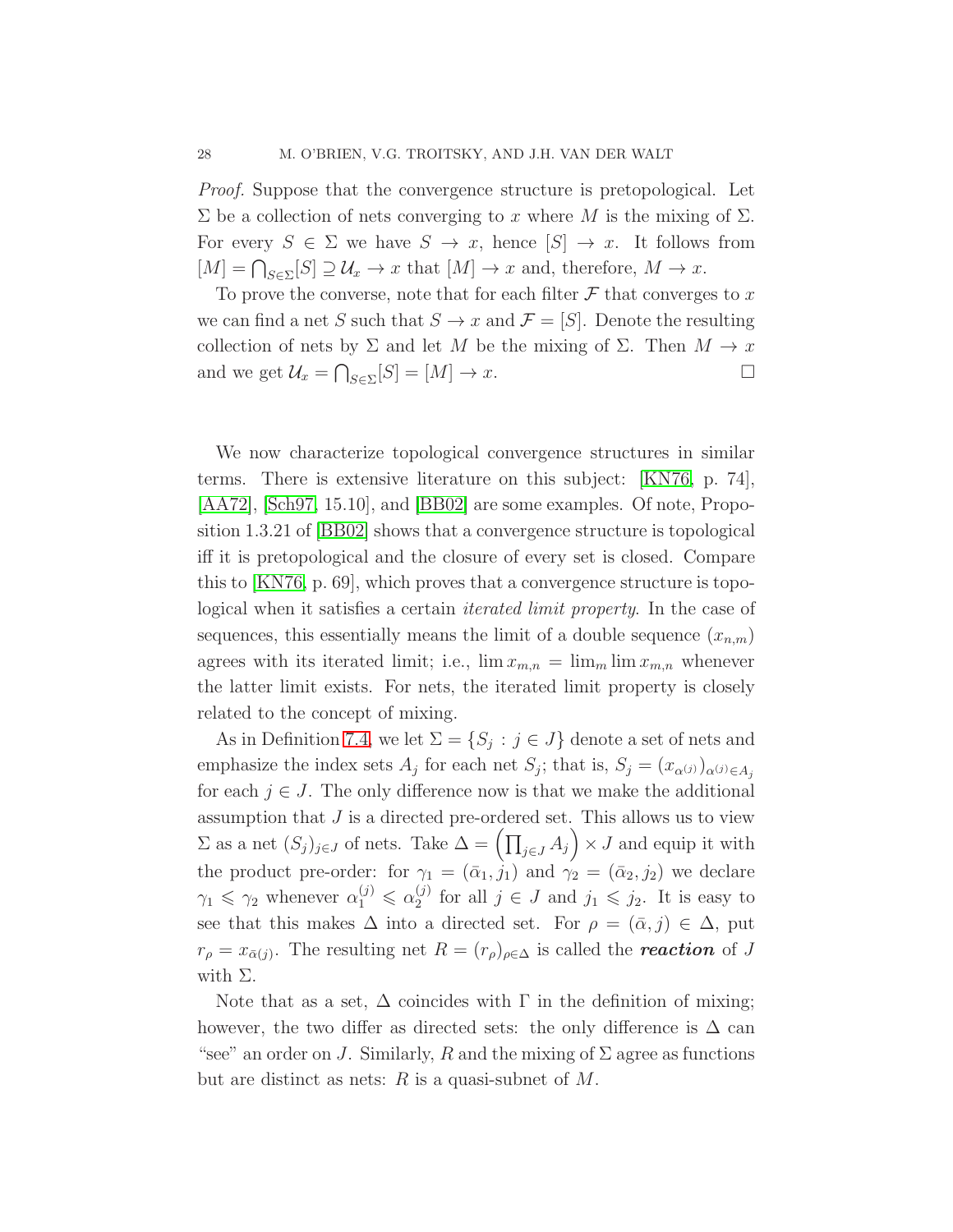We say that a convergence structure has the *iterated limit prop*erty if  $\lim R = \lim_{j \in J} \lim S_j$ , whenever the limit in the right hand side exists, for every net  $\Sigma$  of nets in X.

The following result is essentially contained in [\[Sch97,](#page-49-2) 15.10], but we present a shorter proof.

**Theorem 7.8.** A convergence structure  $X$  is topological iff it satisfies the iterated limit property.

Proof. The forward implication is proved in [\[KN76,](#page-48-7) p. 69]. For the converse, suppose that  $X$  has the iterated limit property. It suffices to verify that X is pretopological and the closure of every set is closed. The latter condition is straightforward. To prove that  $X$  is pretopolog-ical we use Theorem [7.7.](#page-26-0) Let  $\Sigma = \{S_j : j \in J\}$  be as in Definition [7.4,](#page-25-0) and let M be the mixing of  $\Sigma$ . Assume that  $S_j \to x$  for every  $j \in J$ . We will show  $M \to x$ . Give J the trivial pre-order by declaring  $j_1 \leq j_2$ for every  $j_1, j_2 \in J$ , and let R be the reaction of J with  $\Sigma$ . Then  $R \to x$ by the iterated limit property. However, it is easy to see that under our pre-ordering of  $J$ ,  $M$  and  $R$  agree as nets. It immediately follows that  $M \to x$ .

#### 8. Continuous convergence

<span id="page-28-0"></span>In this section we apply net convergence theory to reprove some results about continuous convergence from [\[BB02\]](#page-48-0). While the results themselves are nothing new, our arguments highlight the simplicity of the net language for functional analysis.

Let X and Y be two convergence spaces, and use  $C(X, Y)$  to denote the set of all continuous functions from  $X$  to  $Y$ . **Continuous convergence** on  $C(X, Y)$  is defined as follows:  $f_{\alpha} \stackrel{c}{\rightarrow} f$  if  $f_{\alpha}(x_{\beta}) \rightarrow f(x)$ in Y whenever  $x_{\beta} \to x$  in X. Note that we treat  $(f_{\alpha}(x_{\beta}))_{(\alpha,\beta)}$  as a net over the product of the index sets. Note also that this net need not be admissible. It is easy to verify that continuous convergence is a net convergence structure. One should compare this with the definition in terms of filters: for a filter  $\Phi$  on  $C(X, Y)$ ,  $\Phi \stackrel{c}{\to} f$  if  $\Phi(\mathcal{F}) \to f(x)$  whenever  $\mathcal{F} \to x$ ; here  $\mathcal{F}$  is a filter on X and  $\Phi(\mathcal{F})$  is the filter generated by the sets of the form  $F(A)$  where  $F \in \Phi$  and  $A \in \mathcal{F}$ .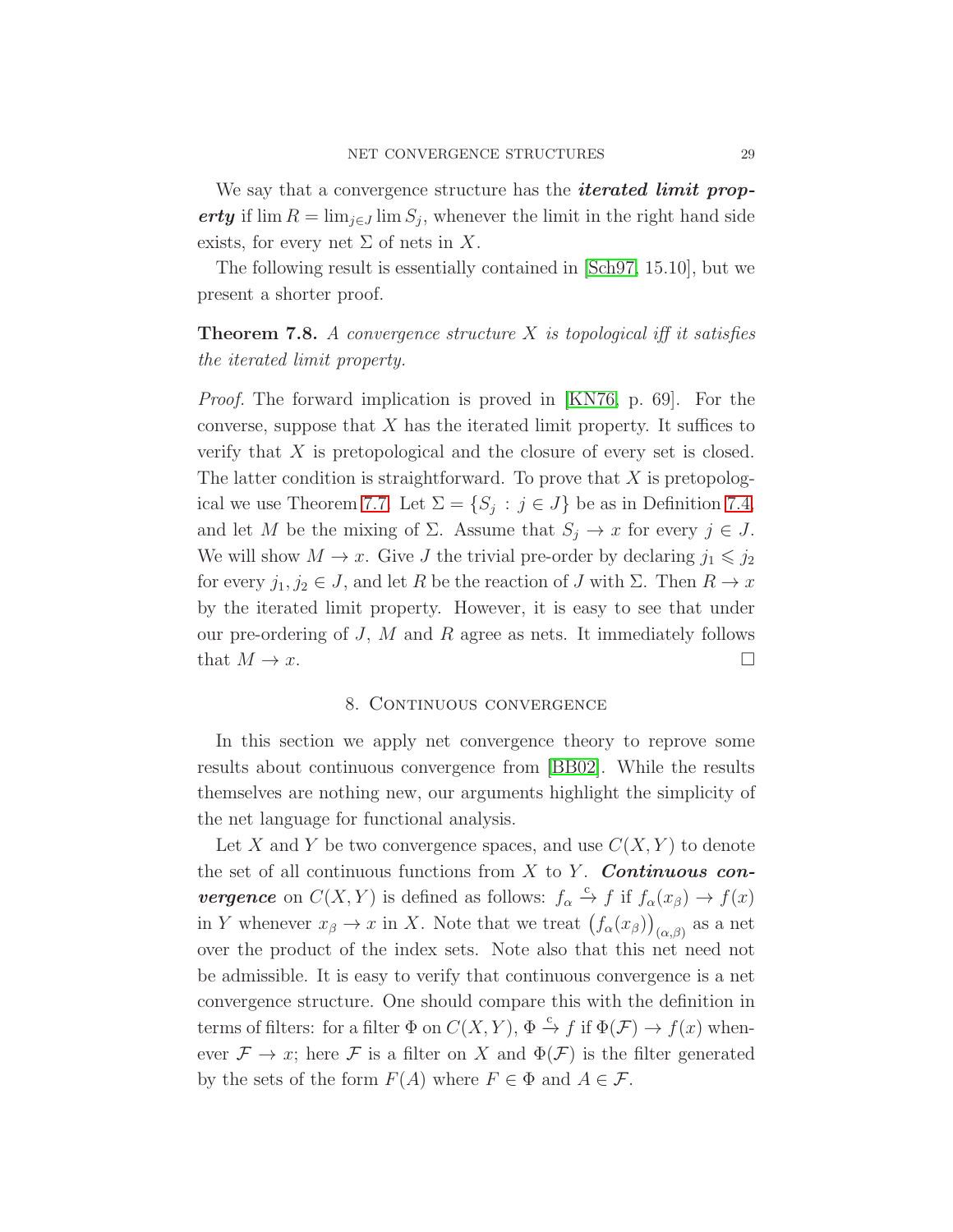These definitions are equivalent in the sense that  $\Phi \stackrel{c}{\to} f$  iff  $\Phi = [f_{\alpha}]$ for some net  $(f_{\alpha})$  with  $f_{\alpha} \stackrel{c}{\rightarrow} f$ . This is an easy corollary of the fact that  $\Phi(\mathcal{F}) = [f_{\alpha}(x_{\beta})]$  whenever  $\Phi = [f_{\alpha}]$  and  $\mathcal{F} = [x_{\beta}]$ , where  $(f_{\alpha})$  is a net in  $C(X, Y)$  and  $(x_{\beta})$  a net in X.

We will write  $C_c(X, Y)$  for the set  $C(X, Y)$  equipped with the continuous convergence structure. We will write  $C_c(X)$  in place of  $C_c(X,\mathbb{K})$ where the scalar field is always assumed to carry the standard convergence. It is easy to see that  $C_c(X)$  is a convergence vector space.

The next few results remain valid, with similar proofs, if we replace  $C_c(X)$  with  $C_c(X, Y)$  where Y is a Hausdorff complete topological vector space. We use  $C_c(X)$  rather than  $C_c(X, Y)$  for simplicity.

## <span id="page-29-0"></span>**Proposition 8.1.** For every convergence space  $X$ ,  $C_c(X)$  is complete.

*Proof.* The proof is a standard approximation argument. Let  $(f_{\alpha})_{\alpha \in \Lambda}$ be Cauchy net in  $C_c(X)$ . In particular, for every  $x \in X$ , the double net  $(f_{\alpha}(x) - f_{\beta}(x))_{(\alpha,\beta)}$  converges to zero in K. It follows that the net  $(f_\alpha(x))$  is Cauchy and, therefore, converges to a unique limit in the usual convergence of K. Write  $f(x) = \lim_{\alpha} f_{\alpha}(x)$ . It is left to show that f is continuous and  $f_{\alpha} \stackrel{c}{\rightarrow} f$ .

Let  $(x_\gamma)_{\gamma \in \Gamma}$  be a net in X with  $x_\gamma \to x$ . It follows from  $f_\alpha - f_\beta \stackrel{c}{\to} 0$ that  $f_{\alpha}(x_{\gamma}) - f_{\beta}(x_{\gamma}) \rightarrow 0$  in K, where the expression is a net over  $\Lambda \times \Lambda \times \Gamma$ . Fix  $\varepsilon > 0$ . There exist  $\alpha_0$ ,  $\beta_0$ , and  $\gamma_0$  such that

$$
\left|f_{\alpha}(x_{\gamma})-f_{\beta}(x_{\gamma})\right|<\varepsilon
$$

whenever  $\alpha \geq \alpha_0$ ,  $\beta \geq \beta_0$ , and  $\gamma \geq \gamma_0$ .

Fix  $\beta_1 \geq \beta_0$  such that

$$
\left|f_{\beta_1}(x)-f(x)\right|<\varepsilon;
$$

this can be done by the definition of  $f(x)$ . Since  $f_{\beta_1}$  is continuous, we can find  $\gamma_1 \geq \gamma_0$  such that

$$
\left|f_{\beta_1}(x_\gamma) - f_{\beta_1}(x)\right| < \varepsilon
$$

whenever  $\gamma \geq \gamma_1$ . Fix  $\gamma \geq \gamma_1$ . Using the definition of f again, we find some  $\alpha_1 \geq \alpha_0$  such that

$$
\left|f_{\alpha_1}(x_\gamma) - f(x_\gamma)\right| < \varepsilon.
$$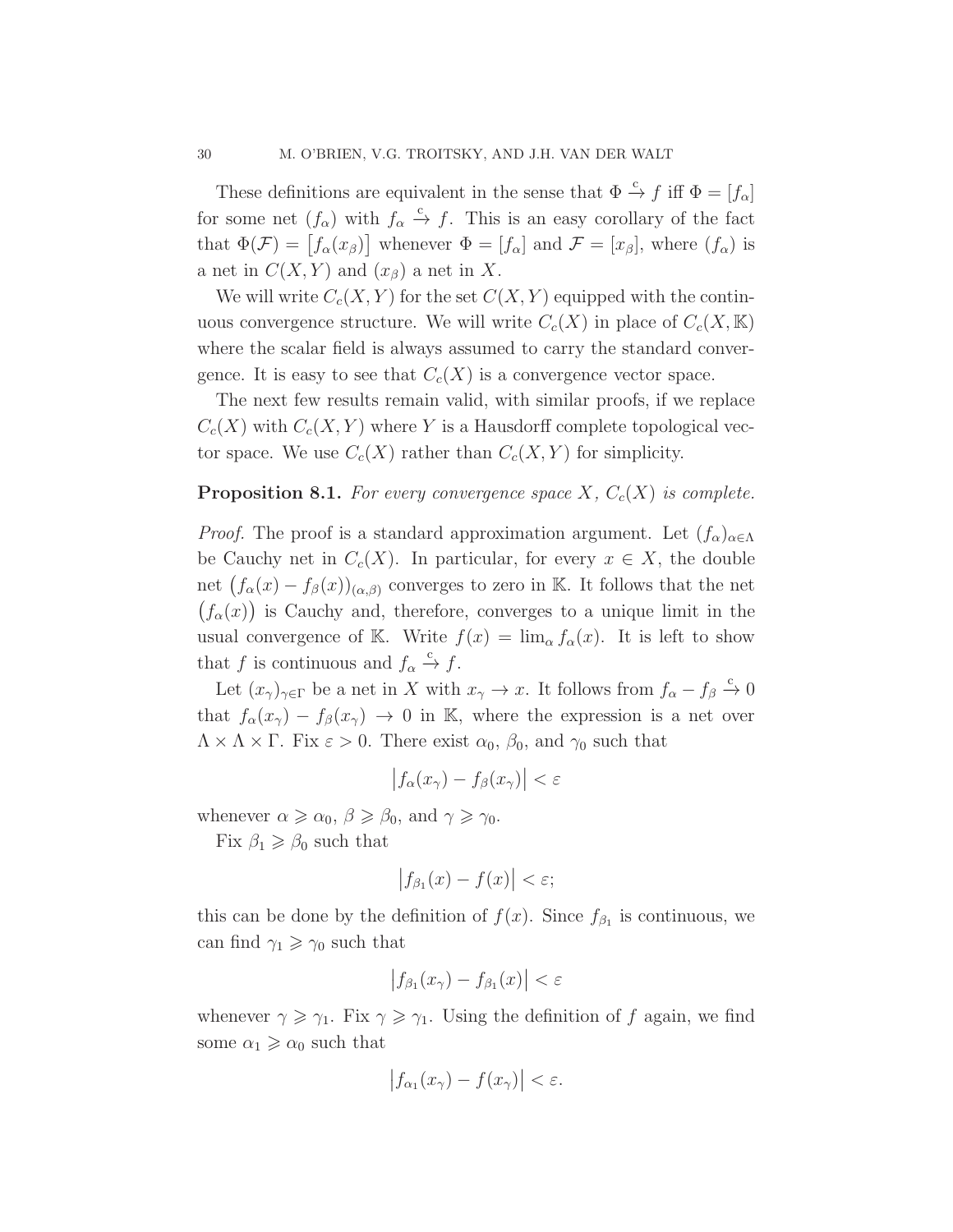Combining these inequalities, we get

$$
\left| f(x_{\gamma}) - f(x) \right| \leq \left| f(x_{\gamma}) - f_{\alpha_1}(x_{\gamma}) \right| + \left| f_{\alpha_1}(x_{\gamma}) - f_{\beta_1}(x_{\gamma}) \right| + \left| f_{\beta_1}(x_{\gamma}) - f_{\beta_1}(x) \right| + \left| f_{\beta_1}(x) - f(x) \right| < 4\varepsilon.
$$

It follows that  $f(x_\gamma) \to f(x)$ , hence f is continuous. Furthermore, it follows from the first three inequalities that for every  $\alpha \geq \alpha_0$  and every  $\gamma \geq \gamma_1$  we have

$$
|f_{\alpha}(x_{\gamma})-f(x)| \leq |f_{\alpha}(x_{\gamma})-f_{\beta_{1}}(x_{\gamma})|+|f_{\beta_{1}}(x_{\gamma})-f_{\beta_{1}}(x)|+|f_{\beta_{1}}(x)-f(x)| < 3\varepsilon,
$$
  
which yields  $f_{\alpha} \xrightarrow{c} f$ .

We now define *uniform convergence on compacta (ucc)*. Let X be a convergence space and  $f \in C(X)$ . For a net  $(f_{\alpha})$  in  $C(X)$ , we write  $f_{\alpha} \stackrel{\text{ucc}}{\longrightarrow} f$  if  $f_{\alpha}$  converges to f uniformly on every compact subset of X. Note that ucc convergence on  $C(X)$  is topological and locally convex; this topology has a base of zero neighborhoods given by the sets

$$
V_{A,\varepsilon} = \{ f \in C(X) : |f(x)| < \varepsilon \text{ for all } x \in A \},
$$

where  $\varepsilon$  is a positive real and A is a compact subset of X.

**Proposition 8.2.** Let X be a convergence space. If  $f_{\alpha} \stackrel{c}{\rightarrow} f$  then  $f_{\alpha} \stackrel{\text{ucc}}{\longrightarrow} f$  in  $C(X)$ .

*Proof.* By linearity we may assume  $f = 0$ . For the sake of contradiction, let  $(f_\alpha)_{\alpha\in\Lambda}$  be a net in  $C(X)$  such that  $f_\alpha \stackrel{c}{\to} 0$  but  $f_\alpha$  fails to converge to 0 uniformly on some compact subset  $A$  of  $X$ . It follows that there exists  $\varepsilon > 0$  such that for every  $\alpha \in \Lambda$  there exists  $x_{\alpha} \in A$ and  $\beta = \beta(\alpha)$  in  $\Lambda$  with  $\beta(\alpha) \ge \alpha$  such that  $|f_{\beta(\alpha)}(x_{\alpha})| > \varepsilon$ . Then  $g_{\alpha} = f_{\beta(\alpha)}$  defines a quasi-subnet of  $(f_{\alpha})$ , hence  $g_{\alpha} \stackrel{c}{\rightarrow} 0$ . Employing the compactness of  $A$  and passing to a further quasi-subnet, we may assume  $(x_{\alpha})$  is convergent. From this we obtain  $g_{\alpha}(x_{\alpha}) \rightarrow 0$ , which contradicts  $|g_{\alpha}(x_{\alpha})| = |f_{\beta(\alpha)}(x_{\alpha})| > \varepsilon$  for all  $\alpha$ .

<span id="page-30-0"></span>Corollary 8.3. Let X be a locally compact convergence space. Then the continuous and the ucc convergence structures on  $C(X)$  agree. In particular,  $C_c(X)$  is a locally convex topological vector space.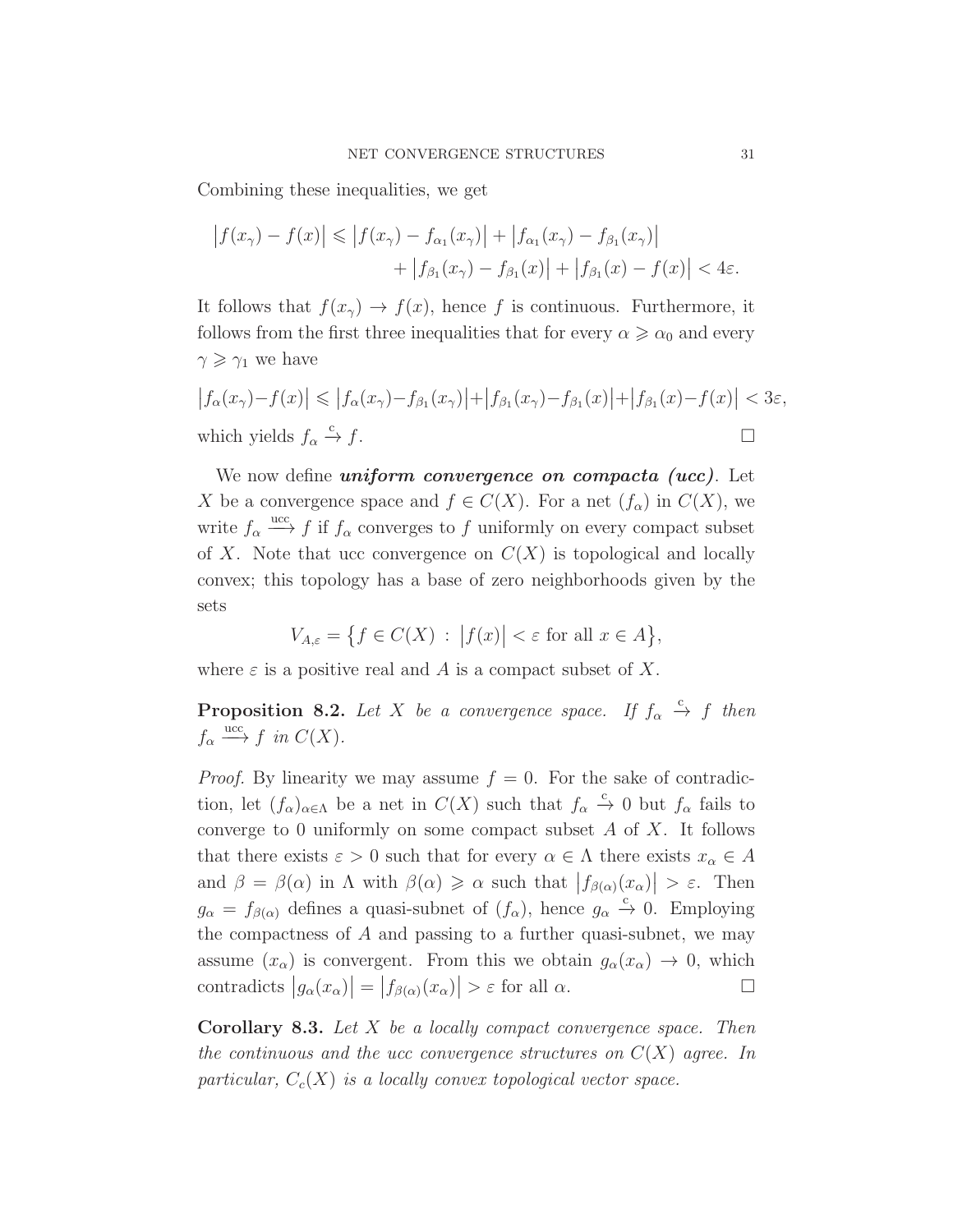*Proof.* We already know that  $f_{\alpha} \stackrel{c}{\rightarrow} f$  implies  $f_{\alpha} \stackrel{ucc}{\rightarrow} f$ . Suppose that  $f_{\alpha} \stackrel{\text{ucc}}{\longrightarrow} f$  in  $C_c(X)$  and  $x_{\beta} \to x$  in X. Fix  $\varepsilon > 0$ . Since X is locally compact, there exists a compact set A in X and an index  $\beta_0$  such that  $x_{\beta} \in A$  for all  $\beta \geq \beta_0$ . The continuity of f yields some  $\beta_1$  such that  $|f(x_\beta) - f(x)| < \varepsilon$  whenever  $\beta \geq \beta_1$ . Since  $f_\alpha \xrightarrow{\text{ucc}} f$ , there exists an index  $\alpha_0$  such that  $|f_\alpha(z) - f(z)| < \varepsilon$  for all  $\alpha \ge \alpha_0$  and all  $z \in A$ . It follows that for all  $\alpha \geq \alpha_0$  and all  $\beta$  such that  $\beta \geq \beta_0$  and  $\beta \geq \beta_1$ , we have

$$
\left|f_{\alpha}(x_{\beta}) - f(x)\right| \leqslant \left|f_{\alpha}(x_{\beta}) - f(x_{\beta})\right| + \left|f(x_{\beta}) - f(x)\right| < 2\varepsilon
$$

implying  $f_{\alpha}(x_{\beta}) \rightarrow f(x)$ .

Let X be a convergence vector space. Following  $[BB02]$ , we write  $\mathcal{L}_c X$  for the space of all continuous linear functionals on X equipped with the continuous convergence structure. Note that  $\mathcal{L}_c X$  is a closed subspace of  $C_c(X)$ . Then Proposition [8.1](#page-29-0) implies  $\mathcal{L}_c X$  is complete. One may view  $\mathcal{L}_c X$  as the dual space of X in the category of convergence vector spaces.

Let X be a topological vector space. As a set,  $\mathcal{L}_c X$  agrees with the topological dual  $X^*$  of X. The next proposition compares the continuous convergence on  $\mathcal{L}_c X$  with the weak\*-convergence, i.e., convergence in the  $\sigma(X^*, X)$ -topology.

<span id="page-31-0"></span>**Proposition 8.4.** Let X be a topological vector space. Then  $f_{\alpha} \stackrel{c}{\rightarrow} f$ in  $X^*$  iff  $f_\alpha \stackrel{w^*}{\longrightarrow} f$  and a tail of  $(f_\alpha)$  is contained in the polar of a zero neighborhood in X.

*Proof.* Suppose  $f_{\alpha} \stackrel{c}{\rightarrow} f$ . It is immediate that  $f_{\alpha} \stackrel{w^*}{\rightarrow} f$ . Let  $\mathcal{N}_0^X$ be the filter of all zero neighborhoods in X. Since  $\mathcal{N}_0^X \to 0$ , we can find a net  $(x_\beta)$  in X such that  $x_\beta \to 0$  and  $[x_\beta] = \mathcal{N}_0^X$ . It follows that  $f_{\alpha}(x_{\beta}) \to 0$ . Then there exists  $\alpha_0$  and  $\beta_0$  such that  $|f_{\alpha}(x_{\beta})| \leq 1$ whenever  $\alpha \geq \alpha_0$  and  $\beta \geq \beta_0$ . Set  $V = \{x_\beta\}_{\beta \geq \beta_0}$  and observe  $V \in \mathcal{N}_0^X$ and  $\{f_{\alpha}\}_{{\alpha}\geqslant{{\alpha}}_0}\subseteq V^{\circ}$ .

Conversely, suppose that  $f_{\alpha} \xrightarrow{w^*} f$  and a tail  $\{f_{\alpha}\}_{{\alpha \geq \alpha_0}}$  is contained in  $V^{\circ}$  for some  $V \in \mathcal{N}_0^X$ . Suppose  $x_{\beta} \to x$ , and let  $\varepsilon > 0$  be fixed. Find  $\alpha_1 \geq \alpha_0$  such that  $|f_\alpha(x) - f(x)| < \varepsilon$  whenever  $\alpha \geq \alpha_1$ , and find  $\beta_1$ 

$$
\Box
$$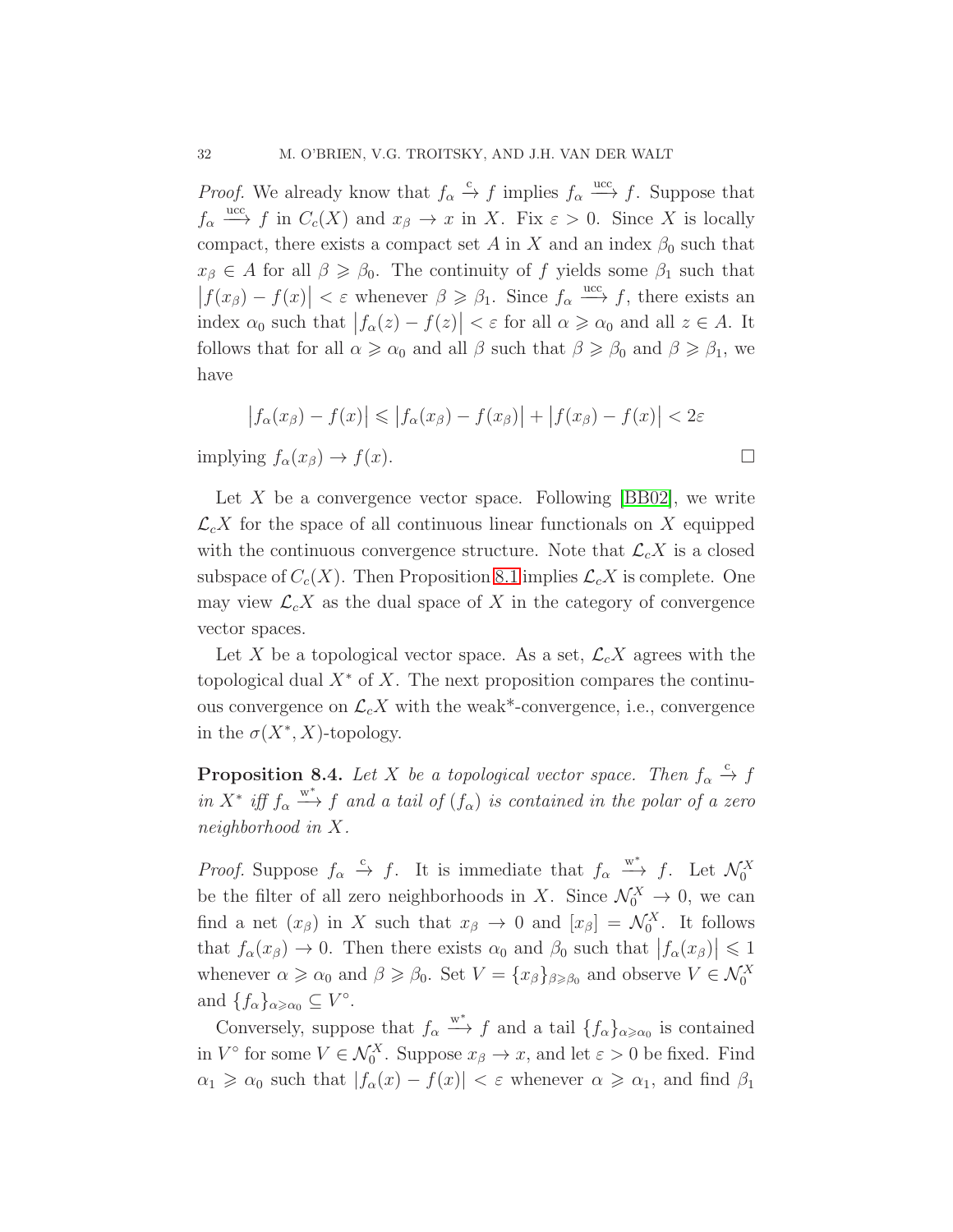such that  $x_{\beta} - x \in \varepsilon V$  for all  $\beta \geq \beta_1$ . Now  $\alpha \geq \alpha_1$  and  $\beta \geq \beta_1$  imply

$$
\left|f_{\alpha}(x_{\beta}) - f(x)\right| \leqslant \left|f_{\alpha}(x_{\beta} - x)\right| + \left|f_{\alpha}(x) - f(x)\right| < 2\varepsilon.
$$

<span id="page-32-0"></span>Hence,  $f_{\alpha}(x_{\beta}) \rightarrow f(x)$ .

**Proposition 8.5.** Let  $X$  be a topological vector space. The polar of every zero neighborhood in X is compact in  $\mathcal{L}_c X$ . Consequently,  $\mathcal{L}_c X$ is locally compact.

*Proof.* Let  $V \in \mathcal{N}_0^X$ . That  $V^{\circ}$  is w\*-compact is standard; see, e.g., page 139 in [\[KN76\]](#page-48-7). Indeed,  $V^{\circ}$  is w<sup>\*</sup>-bounded and, since the w<sup>\*</sup>topology on  $X^*$  is the restriction to  $X^*$  of the product topology on  $\mathbb{K}^X$ , it is relatively w<sup>\*</sup>-compact. Now  $V^{\circ}$  is w<sup>\*</sup>-closed implies it is w<sup>\*</sup>-compact. It follows that every net  $(f_{\alpha})$  in  $V^{\circ}$  has a w<sup>\*</sup>-convergent quasi-subnet  $g_\beta \stackrel{w^*}{\longrightarrow} g$  for some  $g \in V^\circ$ . Proposition [8.4](#page-31-0) gives  $g_\beta \stackrel{c}{\rightarrow} g$ , implying  $V^{\circ}$  is compact in  $\mathcal{L}_c X$ .

We have just shown that every continuously convergent net in  $\mathcal{L}_c X$ has a tail inside a continuously compact set. An application of Propo-sition [8.4](#page-31-0) gives  $\mathcal{L}_c X$  is locally compact.

<span id="page-32-1"></span>**Corollary 8.6.** If X is a topological vector space then  $\mathcal{L}_c\mathcal{L}_cX$  is a locally convex topological vector space with the topology of uniform convergence on compact sets in  $\mathcal{L}_c X$ .

*Proof.* By Proposition [8.5,](#page-32-0)  $\mathcal{L}_c X$  is locally compact. Corollary [8.3](#page-30-0) implies that  $C_c(\mathcal{L}_c X)$  is a locally convex topological vector space with the topology of uniform convergence on compact sets in  $\mathcal{L}_c X$ . The conclusion now follows from the fact that  $\mathcal{L}_c\mathcal{L}_cX$  is a subspace of  $C_c(\mathcal{L}_c X)$ .

<span id="page-32-2"></span>**Proposition 8.7.** Let X be a topological vector space and  $(\varphi_{\alpha})$  a net in  $\mathcal{L}_c\mathcal{L}_cX$ . Then  $\varphi_\alpha \stackrel{c}{\to} 0$  iff  $(\varphi_\alpha)$  converges to zero uniformly on  $V^\circ$ for every zero neighborhood  $V$  in  $X$ .

*Proof.* If  $\varphi_{\alpha} \xrightarrow{c} 0$  then it converges to zero uniformly on compact sets by Corollary [8.3,](#page-30-0) and  $V^{\circ}$  is compact by Proposition [8.5.](#page-32-0) To prove the converse, suppose that  $(\varphi_{\alpha})$  converges to zero uniformly on polars of zero neighborhoods in X. Let  $(f_\beta)$  be a continuously convergent net in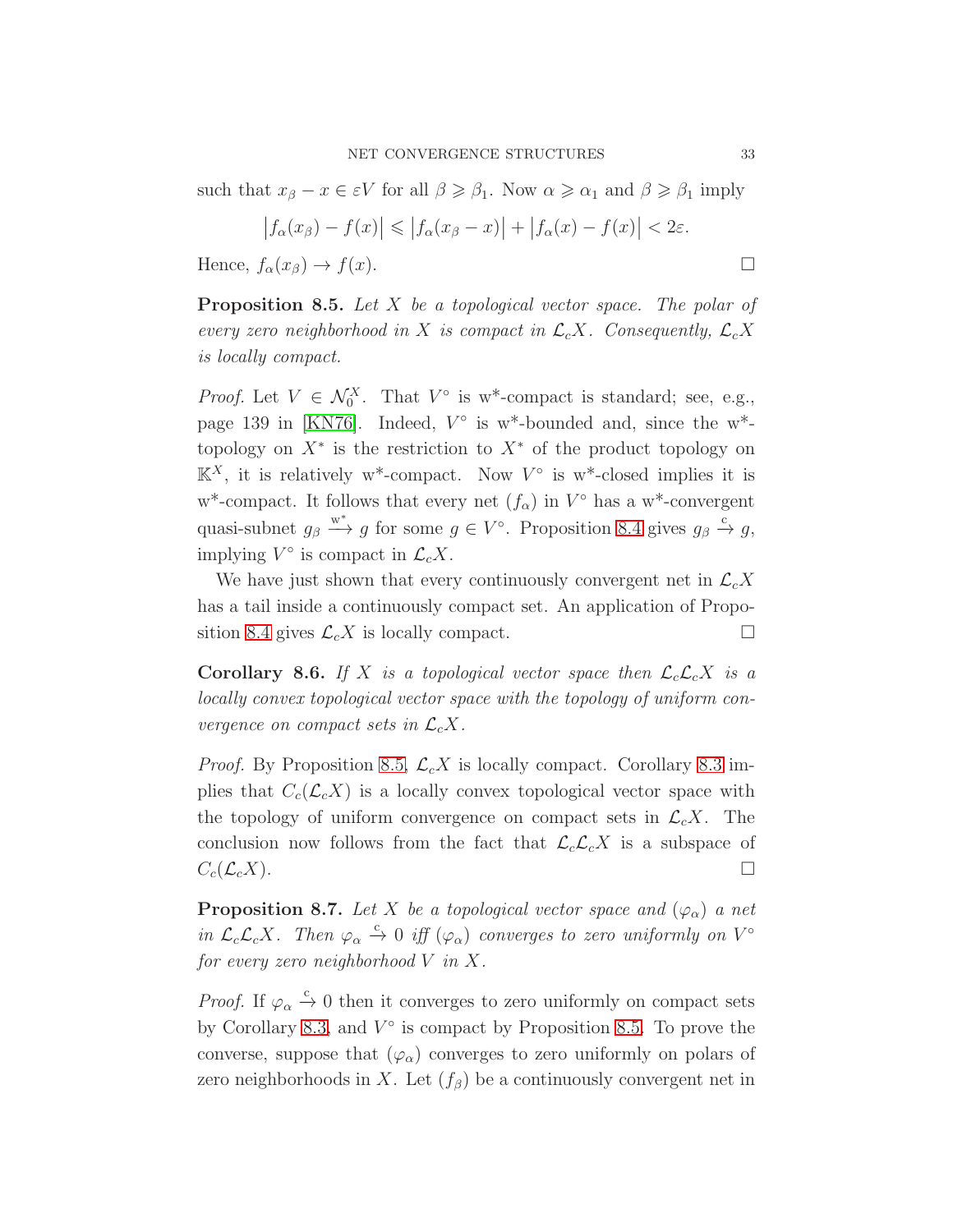$\mathcal{L}_c X$ , and let  $\varepsilon > 0$  be arbitrary. Proposition [8.4](#page-31-0) guarantees that there exists a zero neighborhood V in X and an index  $\beta_0$  such that  $f_\beta \in V^\circ$ for all  $\beta \geq \beta_0$ . Since  $(\varphi_\alpha)$  converges to zero uniformly on  $V^{\circ}$ , we can find  $\alpha_0$  such that  $|\varphi_\alpha(f)| < \varepsilon$  for all  $\alpha \geqslant \alpha_0$  and  $f \in V^\circ$ . It follows that  $|\varphi_{\alpha}(f_{\beta})| < \varepsilon$  for all  $\alpha \ge \alpha_0$  and  $\beta \ge \beta_0$ .

Let X be a convergence vector space. For every  $x \in X$ , the evaluation map  $\hat{x} \colon \mathcal{L}_c X \to \mathbb{K}$  given by  $\hat{x}(f) = f(x)$  is continuous, hence  $\hat{x} \in \mathcal{L}_c \mathcal{L}_c X$ . This map is clearly linear. It follows easily from the definition of continuous convergence that the map  $j: X \to \mathcal{L}_c \mathcal{L}_c X$  given by  $j(x) = \hat{x}$  is continuous. We say that X is **reflexive** if j is an isomorphism. Since  $\mathcal{L}_c X$  is complete for every convergence vector space X, we immediately get the following:

### <span id="page-33-0"></span>Proposition 8.8. Every reflexive convergence vector space is complete.

**Proposition 8.9.** Let  $X$  be a convergence vector space. The map  $f \mapsto \hat{f}$  is an isomorphic embedding of  $\mathcal{L}_c X$  into  $\mathcal{L}_c\mathcal{L}_c\mathcal{L}_c X$ .

Proof. We already know that this map is linear and continuous. It is one-to-one: if  $\hat{f} = 0$  then  $0 = \hat{f}(\hat{x}) = f(x)$  for every  $x \in X$ , so that  $f = 0$ . Finally, suppose that  $\hat{f}_{\alpha} \xrightarrow{c} 0$  in  $\mathcal{L}_c \mathcal{L}_c \mathcal{L}_c X$ . Let  $x_{\beta} \to 0$  in X. Then  $\hat{x}_{\beta} \stackrel{c}{\rightarrow} 0$  in  $\mathcal{L}_c\mathcal{L}_cX$ , so that  $f_{\alpha}(x_{\beta}) = \hat{f}_{\alpha}(\hat{x}_{\beta}) \rightarrow 0$ . Therefore,  $f_{\alpha} \xrightarrow{c} 0$  in  $\mathcal{L}_c X$ .

For every convergence vector space X, one may view  $\langle \mathcal{L}_c X, \mathcal{L}_c \mathcal{L}_c X \rangle$ as a dual pair of vector spaces for every convergence vector space  $X$  in the sense of pp. 144–145 in [\[AB06\]](#page-48-8). We will make use of the classical Mackey-Arens Theorem (see Theorem 3.24 on p. 150 of [\[AB06\]](#page-48-8)).

**Theorem 8.10** (Mackey-Arens). Let  $\langle X, Y \rangle$  be a dual pair of vector spaces and  $\tau$  a locally convex topology on X. Then the dual of  $(X, \tau)$ is Y iff  $\tau$  is the topology of uniform convergence on some collection of convex circled  $\sigma(Y, X)$ -compacts subsets of Y.

<span id="page-33-1"></span>**Theorem 8.11.** If X is a topological vector space then  $\mathcal{L}_c X$  is reflexive.

*Proof.* By Proposition [8.9](#page-33-0) it suffices to show that the map  $f \mapsto \hat{f}$ is onto. Corollary [8.6](#page-32-1) implies  $\mathcal{L}_c \mathcal{L}_c X$  is a locally convex topological vector space; denote its topology by  $\tau^{**}$ . Consider the dual pair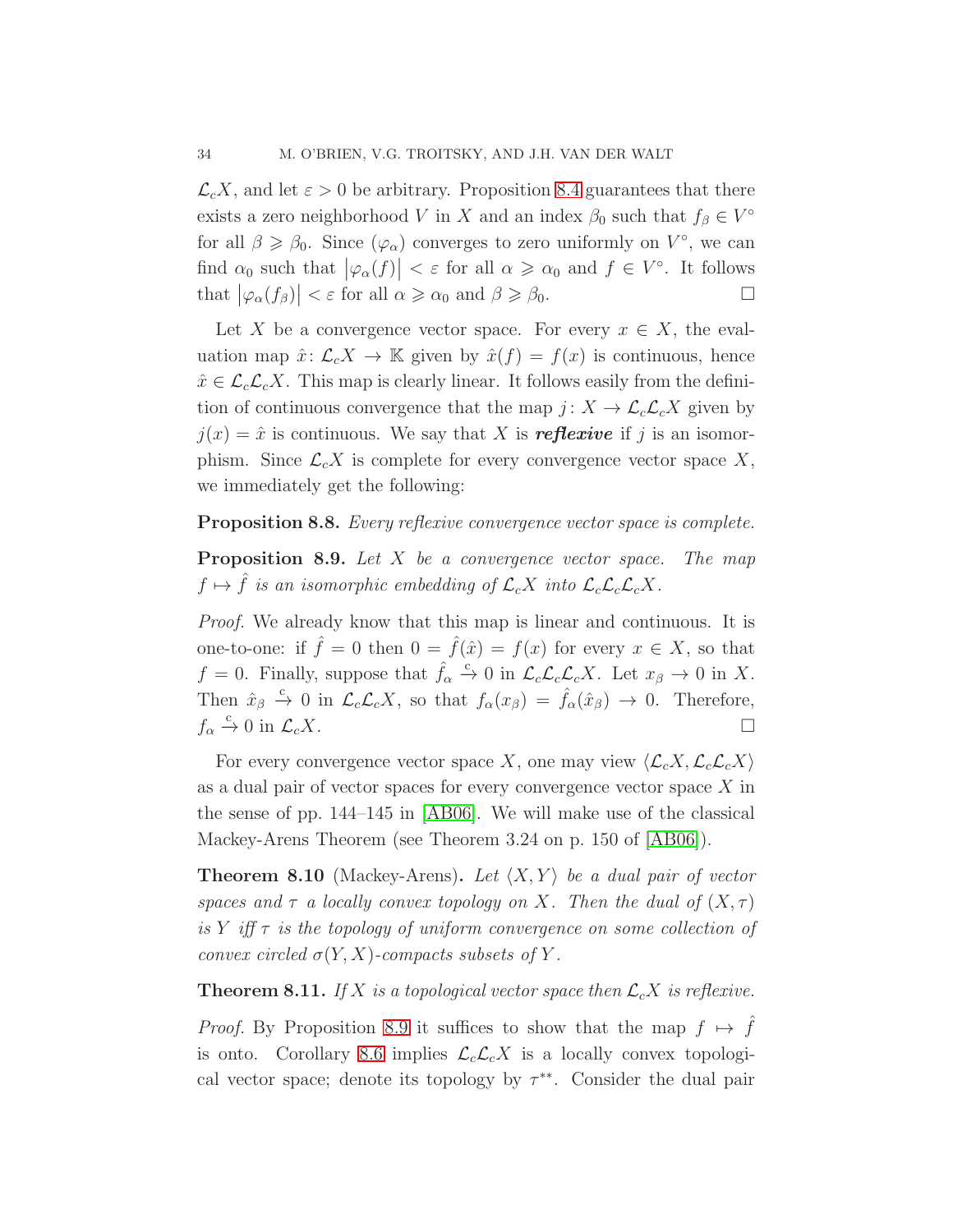$\langle \mathcal{L}_c \mathcal{L}_c X, \mathcal{L}_c X \rangle$ . If  $f_\alpha \stackrel{c}{\rightarrow} 0$  in  $\mathcal{L}_c X$  then  $\varphi(f_\alpha) \rightarrow 0$  for every  $\varphi \in \mathcal{L}_c \mathcal{L}_c X$ , hence,  $(f_{\alpha})$  converges to zero in  $\sigma(\mathcal{L}_{c}X,\mathcal{L}_{c}\mathcal{L}_{c}X)$ . It follows that the identity map on  $\mathcal{L}_c X$  is continuous as a map from the continuous convergence structure to  $\sigma(\mathcal{L}_c X, \mathcal{L}_c \mathcal{L}_c X)$ .

Let V be a zero neighborhood in X. Then  $V^{\circ}$  is convex and circled. Furthermore,  $V^{\circ}$  is compact in  $\mathcal{L}_c X$  by Proposition [8.5.](#page-32-0) By the preceding paragraph,  $V^{\circ}$  is  $\sigma(\mathcal{L}_c X, \mathcal{L}_c \mathcal{L}_c X)$ -compact. Let S be the set of all polars of zero neighborhoods in X. Then  $S$  is a set of convex, circled, and  $\sigma(\mathcal{L}_c X, \mathcal{L}_c \mathcal{L}_c X)$ -compact subsets of  $\mathcal{L}_c X$ . By Proposition [8.7,](#page-32-2)  $\tau^{**}$ is the topology of uniform convergence on sets in  $S$ . By the Mackey-Arens Theorem, the dual of  $(\mathcal{L}_c\mathcal{L}_cX, \tau^{**})$  is  $\mathcal{L}_cX$ .

Since the convergence on  $\mathcal{L}_c\mathcal{L}_cX$  is topological, its continuous and topological dual agree as sets. It follows that  $\mathcal{L}_c\mathcal{L}_c\mathcal{L}_cX$  and  $\mathcal{L}_cX$  agree as sets. This means that the map  $f \mapsto \hat{f}$  is onto.

**Theorem 8.12.** Let  $(X, \tau)$  be a locally convex topological vector space. Then  $\mathcal{L}_c\mathcal{L}_cX$  is the completion of X. In particular, X is reflexive iff it is complete.

*Proof.* Let  $j: X \to \mathcal{L}_c \mathcal{L}_c X$  be as before. Recall that  $\mathcal{L}_c X$  and  $X^*$  agree as sets. By Corollary [8.6,](#page-32-1)  $\mathcal{L}_c\mathcal{L}_cX$  is a locally convex topological vector space whose topology will be denoted by  $\tau^{**}$ . We already know that j is continuous as a map from  $(X, \tau)$  to  $(\mathcal{L}_c \mathcal{L}_c X, \tau^{**})$ . It is one-to-one: if  $\hat{x} = 0$  then  $f(x) = \hat{x}(f) = 0$  for all  $f \in X^*$ , so that  $x = 0$ .

Next, we claim that j is a homeomorphism. Suppose  $\hat{x}_{\alpha} \stackrel{c}{\rightarrow} 0$  in  $\mathcal{L}_c\mathcal{L}_cX$ , but  $x_\alpha \not\rightarrow 0$  in X. Passing to a quasi-subnet, we find a convex circled neighborhood V of zero in X such that  $x_{\alpha} \notin V$  for all  $\alpha$ . By Hahn-Banach Theorem, for every  $\alpha$ , we can find  $f_{\alpha} \in X^*$  such that  $f_{\alpha}(x_{\alpha}) \geq 1$  but  $|f_{\alpha}(x)| \leq 1$  for all  $x \in V$ , i.e.,  $f_{\alpha} \in V^{\circ}$ . Since  $V^{\circ}$  is compact in  $\mathcal{L}_c X$ , by passing to further quasi-subnets of  $(f_\alpha)$  and  $(x_\alpha)$ we may assume  $f_{\alpha} \stackrel{c}{\rightarrow} f$  for some f. As  $\hat{x}_{\alpha} \stackrel{c}{\rightarrow} 0$  in  $\mathcal{L}_c\mathcal{L}_cX$ , we have  $f_{\alpha}(x_{\alpha}) = \hat{x}_{\alpha}(f_{\alpha}) \rightarrow 0$  which contradicts  $f_{\alpha}(x_{\alpha}) \geq 1$  for all  $\alpha$ .

The previous paragraph shows  $j(X)$  is a (linear topological) subspace of  $\mathcal{L}_c\mathcal{L}_cX$ . We claim that it is dense. Assume towards a contradiction that  $j(X)$  is not dense in  $\mathcal{L}_c\mathcal{L}_cX$ . An application of Hahn-Banach theorem gives a non-zero continuous linear functional on  $\mathcal{L}_c\mathcal{L}_cX$  that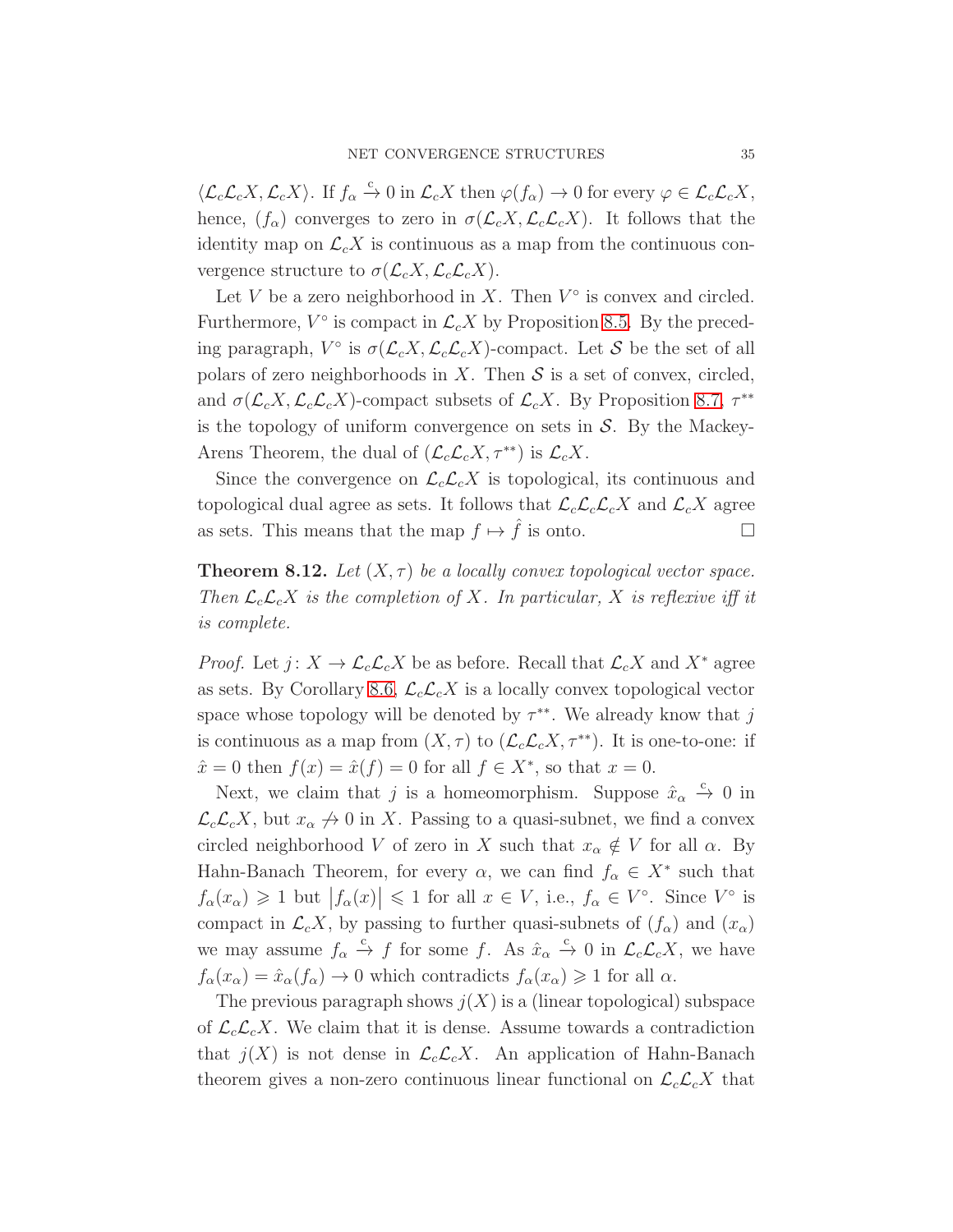vanishes on  $j(X)$ . Theorem [8.11](#page-33-1) yields that the dual of  $\mathcal{L}_c\mathcal{L}_cX$  is  $\mathcal{L}_cX$ . Hence, this separating functional is an element of  $\mathcal{L}_c X$ ; denote it by f. Since f vanishes on  $j(X)$  implies  $f(x) = (j(x))(f) = 0$  for every  $x \in X$ , we obtain the contradiction  $f = 0$ .

## 9. Order convergence in vector lattices

<span id="page-35-0"></span>There are several convergences that are critically important in the theory of vector lattices, yet they are generally non-topological. These include order convergence, relative uniform convergence, and unbounded order convergence. While non-topological, these convergences fit in the framework of the theory of convergence structures. In this section, we present a survey of various properties of order convergence from the point of view of convergence structures. Throughout, X will stand for a vector lattice and we only consider real scalars; most of the results extend easily to complex vector lattices. We refer the reader to [\[AB06\]](#page-48-8) for background and terminology of the theory of vector lattices and to [\[AS05\]](#page-48-9) for a discussion on definitions of order convergence.

<span id="page-35-1"></span>**Definition 9.1.** A net  $(x_{\alpha})_{\alpha \in \Lambda}$  in a vector lattice X is said to *converge* in order to some vector x in X if there exists a net  $(u_{\gamma})_{\gamma \in \Gamma}$  such that  $u_{\gamma} \downarrow 0$  and for every  $\gamma_0 \in \Gamma$  there exists an  $\alpha_0 \in \Lambda$  such that  $|x_{\alpha}-x| \leq u_{\gamma}$  for all  $\alpha \geq \alpha_0$ . We write  $x_{\alpha} \stackrel{\circ}{\rightarrow} x$ . Note that the net  $(u_{\gamma})_{\gamma \in \Gamma}$  may be indexed by a different index set than the original net. We say that  $(u_{\gamma})_{\gamma \in \Gamma}$  is a **dominating** net.

It is easy to see that order convergence satisfies  $(N1)$ – $(N3)$ , hence forms a convergence structure. We will denote this convergence space by  $(X, \frac{0}{\rightarrow})$ .

Definition [9.1](#page-35-1) may be restated as follows:  $x_{\alpha} \stackrel{\circ}{\rightarrow} x$  if there exists a net  $(u_{\gamma})$  such that  $u_{\gamma} \downarrow 0$  and for every  $\gamma$ , the order interval  $[x-u_{\gamma}, x+u_{\gamma}]$ contains a tail of  $(x_\alpha)$ . It is easy to see that a single net  $(u_\gamma)$  may be replaced with two nets which "control" the difference from above and below:

<span id="page-35-2"></span>**Proposition 9.2.**  $x_{\alpha} \stackrel{\circ}{\rightarrow} x$  if there exist two nets  $(a_{\gamma})$  and  $(b_{\gamma})$  such that  $a_{\gamma} \uparrow x$ ,  $b_{\gamma} \downarrow x$ , and for every  $\gamma$ , the order interval  $[a_{\gamma}, b_{\gamma}]$  contains a tail of  $(x_\alpha)$ .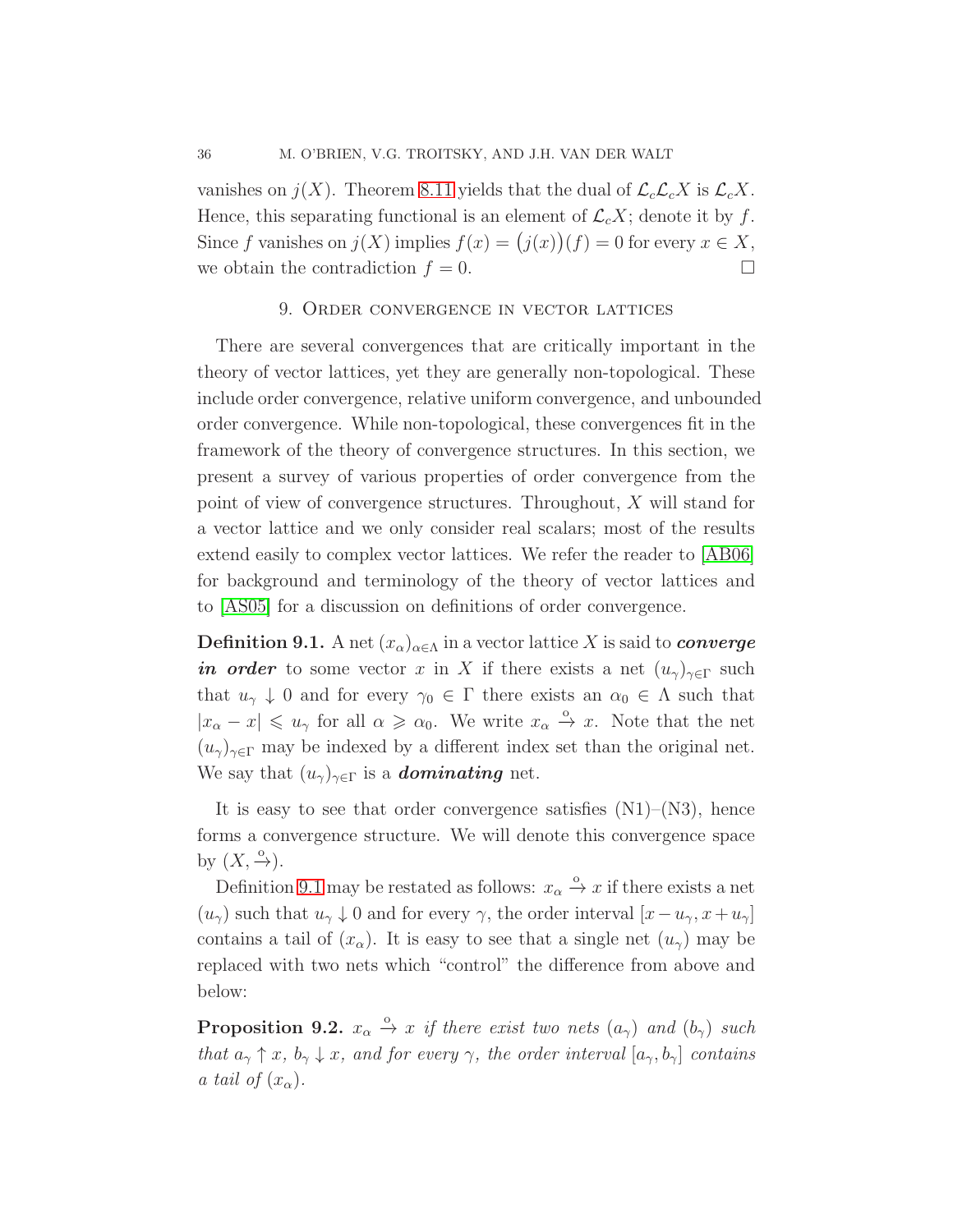<span id="page-36-0"></span>This yields the following useful reformulation of the definition of order convergence:

**Proposition 9.3.**  $x_{\alpha} \stackrel{\circ}{\rightarrow} x$  iff there is a nested decreasing net of order intervals such that the intersection of all these intervals is  $\{x\}$  and each of the intervals contains a tail of  $(x_{\alpha})$ .

Proposition [9.3](#page-36-0) allows one to extend the definition of order convergence from vector lattices to partially ordered sets; cf. [\[Sch97,](#page-49-2) p. 171]. While some results of this section remain valid for partially ordered sets and ordered vector spaces, we will focus on vector lattices.

It is a standard easy fact that order limits are unique. In the language of convergence structures this precisely means that order convergence structure is Hausdorff. In vector lattice theory, a function  $f: X \to Y$ between two vector lattices is said to be *order continuous* if  $x_{\alpha} \stackrel{\circ}{\rightarrow} x$ implies  $f(x_\alpha) \stackrel{\circ}{\rightarrow} f(x)$ ; this means that f is continuous with respect to order convergence structures.

We will use the fact that if  $(x_{\alpha})$  is an increasing net then  $x_{\alpha} \stackrel{\circ}{\rightarrow} x$  iff  $x_{\alpha} \uparrow x$ ; the latter means  $x = \sup x_{\alpha}$ . Similarly, for a decreasing net we have  $x_{\alpha} \stackrel{\circ}{\rightarrow} x$  iff  $x_{\alpha} \downarrow x$  iff  $x = \inf x_{\alpha}$ .

Is order convergence linear? It is easy to see from the definition that this convergence is translation invariant in the sense that  $x_{\alpha} \xrightarrow{\alpha} x$ implies  $x_{\alpha} + a \stackrel{\circ}{\rightarrow} x + a$ . This allows one to reduce many questions about order convergence to order convergence at zero. Moreover, it is a standard fact that addition is jointly continuous: if  $(x_{\alpha})_{\alpha \in A}$  converges in order to x and  $(y_\beta)_{\beta \in B}$  converges in order to y, the net  $(x_\alpha + y_\beta)$ indexed by  $A \times B$  converges in order to  $x + y$ . It is also easy to see that  $x_{\alpha} \stackrel{\circ}{\to} x$  implies  $\lambda x_{\alpha} \stackrel{\circ}{\to} \lambda x$  for every  $\lambda \in \mathbb{R}$ . The only outstanding issue is the joint continuity of scalar multiplication.

Proposition 9.4. A vector lattice is Archimedean iff its order convergence structure is linear.

Proof. By the preceding paragraph, we know that order convergence is linear iff scalar multiplication is jointly continuous. In the latter case 1  $\frac{1}{n}u \stackrel{\circ}{\rightarrow} 0$  for every  $u \in X_+$ . This means  $\frac{1}{n}u \downarrow 0$ , so X is Archimedean.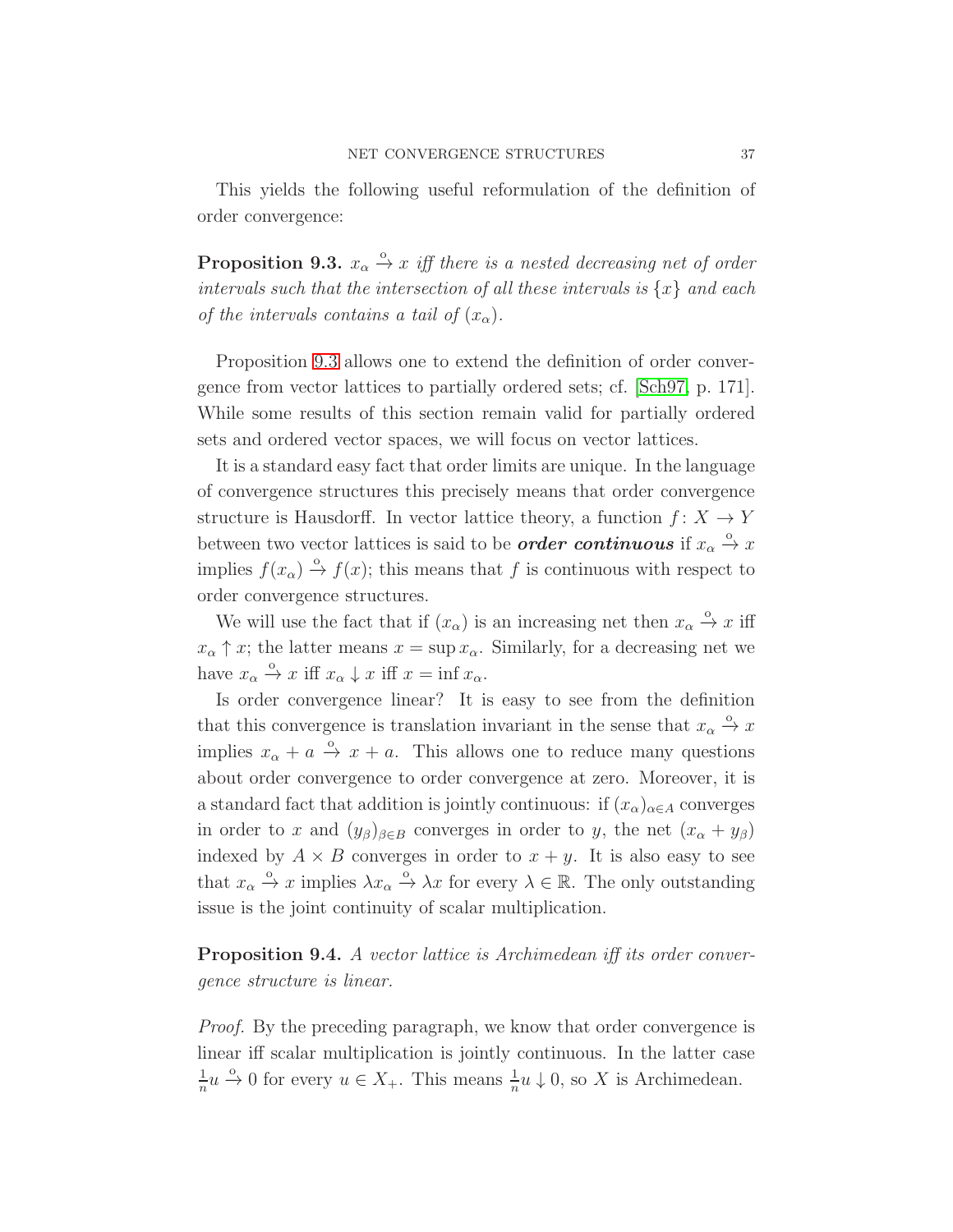Now suppose that X is Archimedean. Let  $\lambda_{\alpha} \to \lambda$  in R and  $x_{\beta} \xrightarrow{\alpha} x$ in X; we need to show  $\lambda_{\alpha} x_{\beta} \stackrel{\circ}{\rightarrow} \lambda x$ . By Remark [2.5](#page-6-1) we may assume the two nets have the same index set. Passing to a tail, we may also assume  $(\lambda_{\alpha})$  is bounded; i.e., there is some  $M > 0$  where  $|\lambda_{\alpha}| \leqslant M$  for all  $\alpha$ . Then

$$
|\lambda_\alpha x_\alpha-\lambda x|\leqslant M|x_\alpha-x|+|\lambda_\alpha-\lambda||x|.
$$

Clearly,  $M|x_{\alpha}-x| \stackrel{\circ}{\rightarrow} 0$ . Let  $u_n = \frac{1}{n}$  $\frac{1}{n}|x|$ . Since X is Archimedean,  $u_n \downarrow 0$ . For every n, there exists  $\alpha_0$  such that  $|\lambda_{\alpha} - \lambda| < \frac{1}{n}$  $\frac{1}{n}$  for all  $\alpha \geqslant \alpha_0$ ; it follows that  $|\lambda_{\alpha} - \lambda||x| \leqslant u_n$  and, therefore,  $|\lambda_{\alpha} - \lambda||x| \stackrel{\circ}{\rightarrow} 0$ . This yields  $\lambda_{\alpha} x_{\alpha} \xrightarrow{\circ} \lambda x$ .  $\stackrel{\circ}{\to} \lambda x.$ 

The preceding proposition somewhat justifies the importance of the Archimedean Property and explains why most of the literature on vector lattices focuses on Archimedean spaces.

It is a standard fact from the theory of vector lattices that lattice operations  $x \vee y$ ,  $x \wedge y$ ,  $|x|$ ,  $x^+$ , and  $x^-$  are order continuous. Indeed, the map  $x \to |x|$  is order continuous because  $||x_\alpha| - |x|| \leq |x_\alpha - x|$ . Similar arguments show that  $x^+$  and  $x^-$  are order continuous. It now follows from the fact that  $x \vee y = x + (y - x)^{+}$  that the map  $(x, y) \mapsto x \vee y$ is jointly continuous. Finally,  $x \wedge y = -((-x) \vee (-y))$  yields the joint continuity of the map  $(x, y) \mapsto x \wedge y$ .

Recall that a subset  $A$  of a vector lattice is said to be *order* bounded when it is contained in an order interval. These sets correspond to the bounded sets of  $(X, \frac{\circ}{\cdot})$  when order convergence is linear.

<span id="page-37-0"></span>**Proposition 9.5.** A subset B in an Archimedean vector lattice is order bounded iff it is bounded in the order convergence structure.

*Proof.* Assume A is order bounded:  $A \subseteq [-u, u]$  for some  $u \in X_+$ . Let  $(r_{\alpha})_{\alpha\in\Lambda}$  be a net in R with  $r_{\alpha}\to 0$ . We need to show that  $(r_{\alpha}a)$ converges in order to zero when viewed as a net over  $\Lambda \times A$  directed by the first component. This follows from the fact that  $|r_{\alpha}a| \leq r_{\alpha}|u| \stackrel{\circ}{\rightarrow} 0$ .

Now suppose A is bounded in  $(X, \frac{\circ}{\cdot})$ . Then the net  $(\frac{1}{n}a)$  indexed by  $\mathbb{N} \times A$  converges in order to zero. In particular, this net has an order bounded tail. It follows that there exists  $u \in X_+$  and  $n_0 \in \mathbb{N}$  such that 1  $\frac{1}{n_0}a \in [-u, u]$  for all  $a \in A$ . Then  $A \subseteq [-n_0u, n_0u]$ .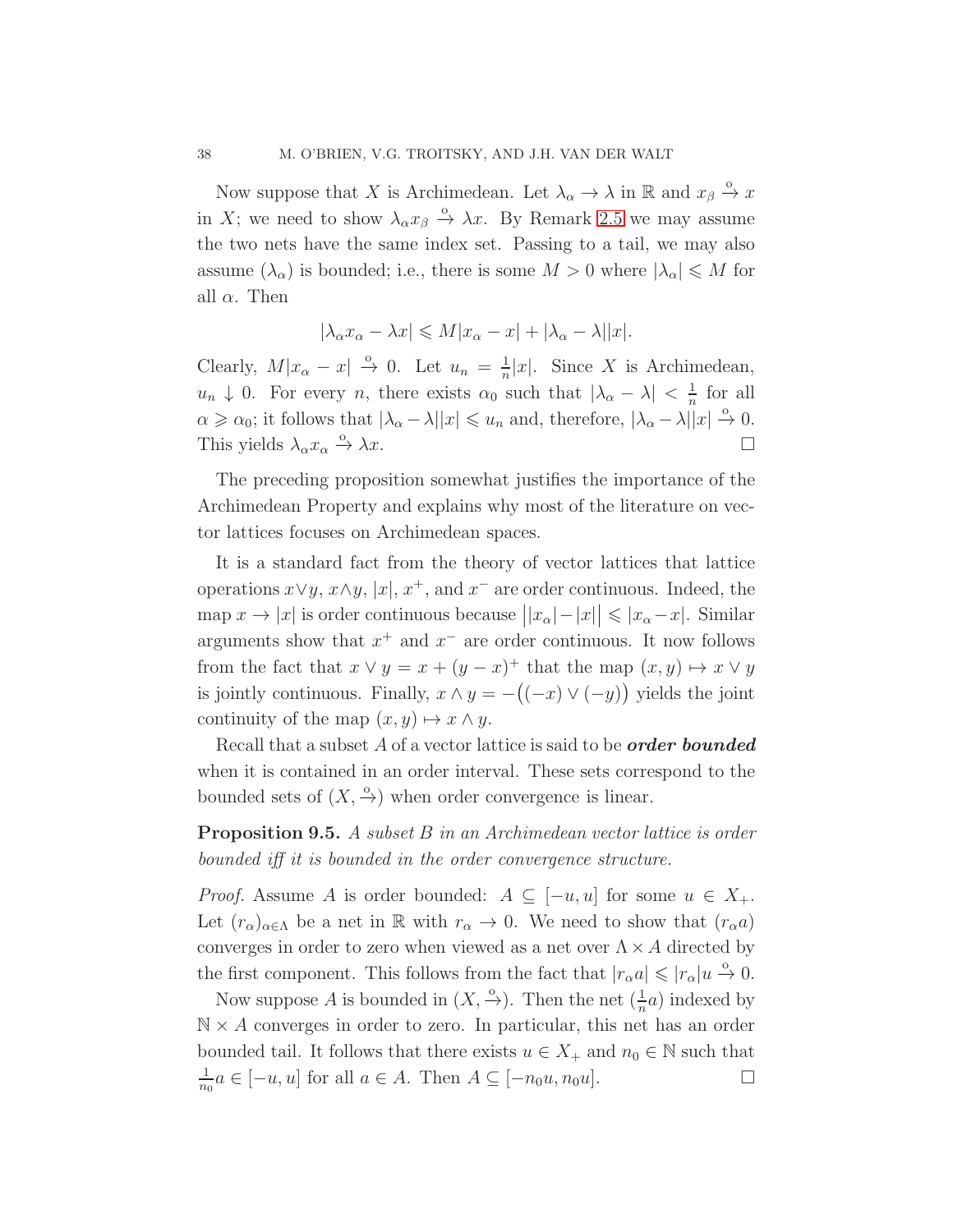It is easy to see that every order convergent net has an order bounded tail. In the language of convergence structures this translates to the following.

<span id="page-38-0"></span>**Corollary 9.6.** If  $X$  is an Archimedean vector lattice then the convergence space  $(X, \xrightarrow{\circ})$  is locally bounded.

**Example 9.7.** Let  $X = \mathbb{R}^2$  with the lexicographic order. Note that X is non-Archimedean and its order convergence structure is not linear. Let A be the y-axis. Clearly, A is order bounded as  $A \subseteq [-u, u]$ for  $u = (1, 0)$ . However, A is not bounded in the natural convergence structure of  $\mathbb{R}^2$ . This example illustrates that in the absence of linearity, the concept of order boundedness may be "ill behaved".

Sublattices. Let Y be a sublattice of an Archimedean vector lattice X. In particular,  $Y$  is a vector lattice in its own right. It is well known that order convergence in Y need not agree with the order convergence inherited from X. In other words, order convergence generally depends on the ambient space. For example, the unit vector basis  $(e_n)$  in  $c_0$  fails to converge in order (it is not even order bounded) but, viewed as a sequence in  $\ell_{\infty}$ , it converges in order to zero. It may also happen that  $x_{\alpha} \stackrel{\circ}{\rightarrow} 0$  in Y but not in X; see, e.g., Example 2.6 in [\[GXT17\]](#page-48-10). In particular, a sublattice need not be a subspace in the sense of convergence structures.

Y is said to be a *regular sublattice* of X if  $y_\alpha \overset{\circ}{\rightarrow} 0$  in Y implies  $y_{\alpha} \stackrel{\circ}{\rightarrow} 0$  in X. Equivalently, the inclusion map is order continuous.

A sublattice T is said to be **majorizing** in X if for every  $x \in X_+$ there exists  $y \in Y_+$  such that  $x \leq y$ . We say that Y is **order dense** in X if for every non-zero  $x \in X_+$  there exists  $y \in Y_+$  such that  $0 \lt y \leq x$ . Theorem 1.23 in [\[AB03\]](#page-48-11) asserts that every order dense sublattice is regular. In particular, every Archimedean vector lattice X is order dense and, therefore, regular in its order (or Dedekind) completion  $X^{\delta}$ .

One may ask whether being order dense is the same as being dense with respect to the order convergence structure; that is, whether order dense is equivalent to every  $x \in X$  is an order limit of some net in Y. It is shown in Theorem 1.27 of  $[AB03]$  that Y is order dense iff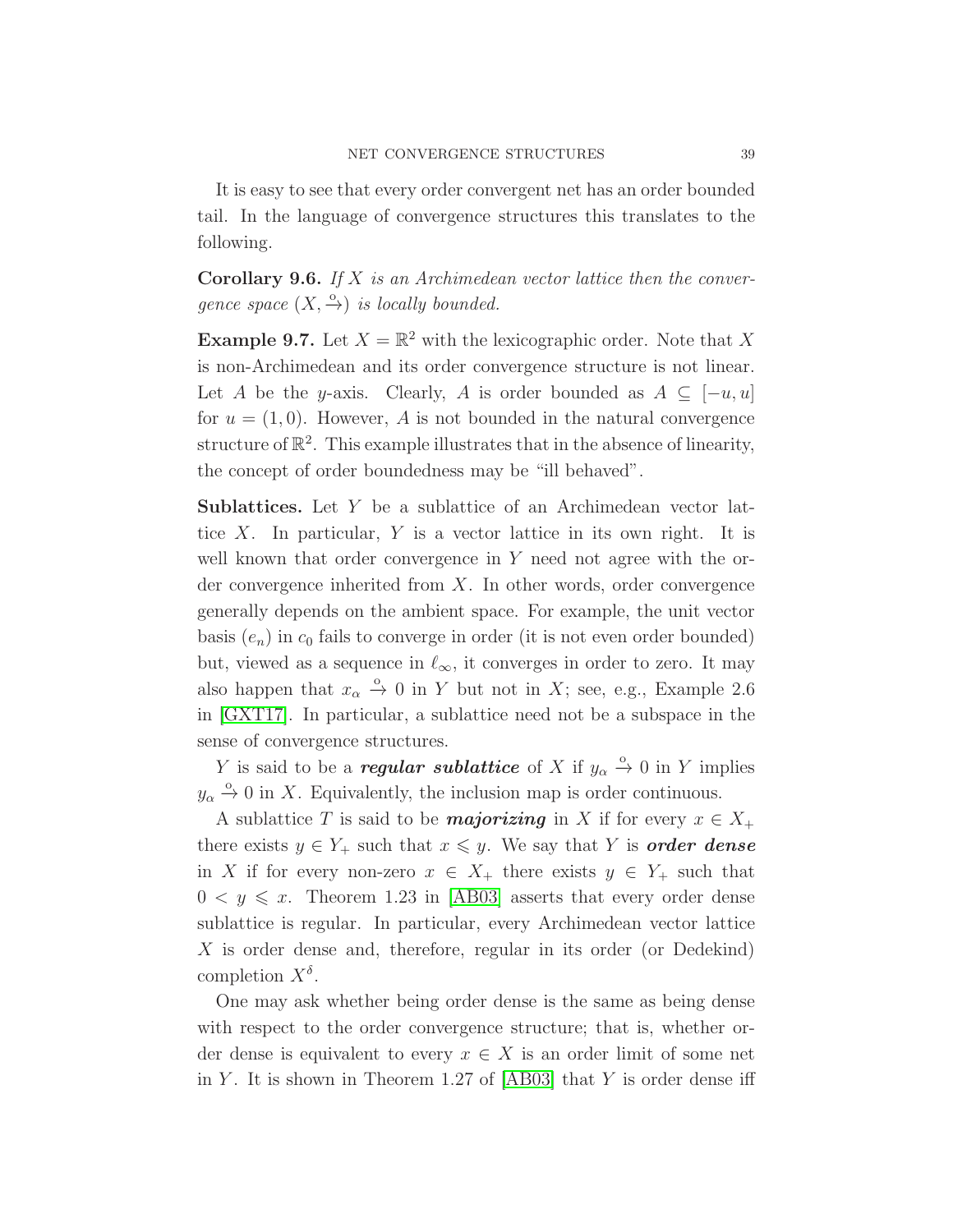$a = \sup[0, a] \cap Y$  for every  $a \in X_+$  where the supremum is evaluated in  $X$ . It follows that if Y is order dense then it is dense with respect to the order convergence structure. Example 2.6 in [\[GXT17\]](#page-48-10) shows that the converse is generally false. Thus, there is an unfortunate clash of terminologies: a sublattice which is dense in the sense of order convergence structure need not be order dense. However, Corollary 2.13 of [\[GXT17\]](#page-48-10) shows that the two concepts of density agree for regular sublattices. In particular, every Archimedean vector lattice  $X$  is dense in  $X^{\delta}$  in the sense of the order convergence structure.

Theorem 2.8 of  $[GXT17]$  asserts that if Y is order dense and majorizing, and  $(y_\alpha)$  is a net in Y then  $y_\alpha \stackrel{\circ}{\to} 0$  in Y iff  $y_\alpha \stackrel{\circ}{\to} 0$  in X. That is,  $Y$  is a convergence subspace of  $X$ . A special case of this is the following fact that was established in [\[AS05\]](#page-48-9):

<span id="page-39-0"></span>**Theorem 9.8.** Every Archimedean vector lattice  $X$  is a convergence subspace in its order completion  $X^{\delta}$ ; i.e.,  $x_{\alpha} \stackrel{\circ}{\rightarrow} 0$  in X iff  $x_{\alpha} \stackrel{\circ}{\rightarrow} 0$  in  $X^{\delta}$  for every net  $(x_{\alpha})$  in X.

It is also worth mentioning that Corollary 2.12 in [\[GXT17\]](#page-48-10) says that if Y is a regular sublattice of X then the order convergences of X and of Y agree for order bounded nets.

Order completeness. Recall that a linear convergence structure is complete when every Cauchy net is convergent. A vector lattice X is said to be *order (or Dedekind)* complete if every bounded above increasing net has a supremum. We are going to show that an Archimedean vector lattice is order complete iff its order convergence structure is complete; cf. Proposition 2.3 in [\[GXT17\]](#page-48-10).

Let X be an order complete vector lattice and  $(x_{\alpha})$  an order bounded net in X. It is a standard exercise that  $x_{\alpha} \stackrel{\circ}{\to} x$  iff  $x = \inf_{\alpha} \sup_{\beta \geq \alpha} x_{\beta} =$  $\sup_{\alpha} \inf_{\beta \geq \alpha} x_{\beta}$ . It follows that in Proposition [9.2](#page-35-2) we can take  $a_{\alpha} =$  $\inf_{\beta \geq \alpha} x_{\beta}$  and  $b_{\alpha} = \sup_{\beta \geq \alpha} x_{\beta}$ . In particular, this means that the "control" nets may be chosen over the same index set as the original net. Then the dominating net in Definition [9.1](#page-35-1) may also be chosen over the same index set as  $(x_{\alpha})$ . Thus, in this setting we obtain  $x_{\alpha} \stackrel{\circ}{\rightarrow} x$  iff there exists a net  $(u_{\alpha})$  over the same index where  $u_{\alpha} \downarrow 0$  and  $|x_{\alpha} - x| \leq u_{\alpha}$ for every  $\alpha$ .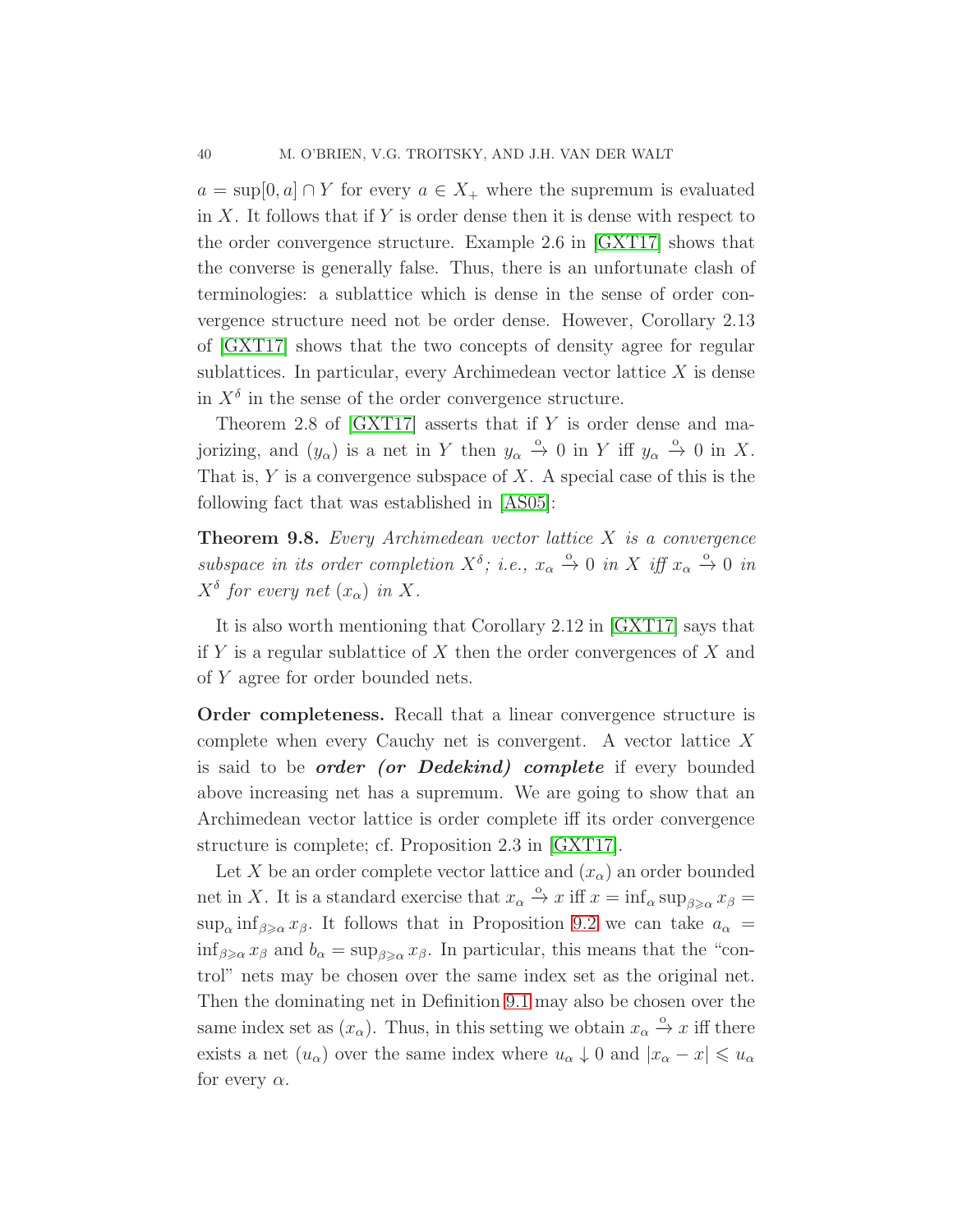A net  $(x_{\alpha})_{\alpha\in\Lambda}$  in a vector lattice X is said to be *order Cauchy* if it is Cauchy in the order convergence structure; i.e., if the net  $(x_{\alpha}-x_{\beta})_{(\alpha,\beta)}$ is order null. The latter net is indexed by  $\Lambda \times \Lambda$  under the componentwise order.

Lemma 9.9. Every monotone order bounded net in an Archimedean vector lattice is order Cauchy.

*Proof.* Suppose that  $x_{\alpha} \uparrow \leq u$  in X. Then  $z := \sup x_{\alpha}$  exists in  $X^{\delta}$ . It follows that the double net  $(x_{\alpha}-x_{\beta})_{(\alpha,\beta)}$  is order null in  $X^{\delta}$  and, therefore, in  $X$ . The case of a decreasing net may be handled in a similar way.  $\Box$ 

Proposition 9.10. An Archimedean vector lattice is order complete iff every order Cauchy net is order convergent.

*Proof.* Let  $(x_{\alpha})$  be an order Cauchy net in an order complete vector lattice; we will show that it is order convergent. It is easy to see that  $(x_{\alpha})$  has an order bounded tail, so we may assume that  $(x_{\alpha})$  is order bounded. Put

$$
x = \sup a_{\alpha}
$$
 where  $a_{\alpha} = \inf_{\beta \ge \alpha} x_{\beta}$ , and let  $y = \inf b_{\alpha}$  where  $b_{\alpha} = \sup_{\beta \ge \alpha} x_{\beta}$ .

Then  $a_{\alpha} \leq x \leq y \leq b_{\alpha}$  for every  $\alpha$ . By the preceding argument, it suffices to show that  $x = y$ . Let  $(v_{\alpha,\beta})$  be a net such that  $v_{\alpha,\beta} \downarrow 0$  and  $|x_{\alpha}-x_{\beta}| \leq v_{\alpha,\beta}$ . Fix a pair  $(\alpha_0,\beta_0)$ . Let  $\alpha$  be such that  $\alpha \geq \alpha_0$  and  $\alpha \geq \beta_0$ . For every  $\beta$  with  $\beta \geq \alpha$ , we have  $(\alpha, \beta) \geq (\alpha_0, \beta_0)$ , so that  $|x_{\alpha}-x_{\beta}| \leq v_{\alpha_0,\beta_0}$ . It follows that  $x_{\beta} \in [x_{\alpha}-v_{\alpha_0,\beta_0},x_{\alpha}+v_{\alpha_0,\beta_0}],$  which yields  $a_{\alpha}, b_{\alpha} \in [x_{\alpha} - v_{\alpha_0, \beta_0}, x_{\alpha} + v_{\alpha_0, \beta_0}]$ . We thus obtain  $0 \leq b_{\alpha} - a_{\alpha} \leq$  $2v_{\alpha_0,\beta_0}$  and so  $0 \leq y - x \leq 2v_{\alpha_0,\beta_0}$ . If follows that  $x - y = 0$ .

Conversely, suppose that every order Cauchy net in X is order convergent. Let  $0 \leq x_\alpha \leq u$ . By the lemma,  $(x_\alpha)$  is order Cauchy, hence order convergent; it follows that  $\sup x_\alpha$  exists.

Recall that the most common construction of the order completion of an Archimedean vector lattice is analogous to the construction of  $\mathbb R$ using Dedekind cuts; see, for example, [\[Vul67\]](#page-49-4). Also recall the alternate construction of R using equivalence classes of Cauchy sequences of rationals.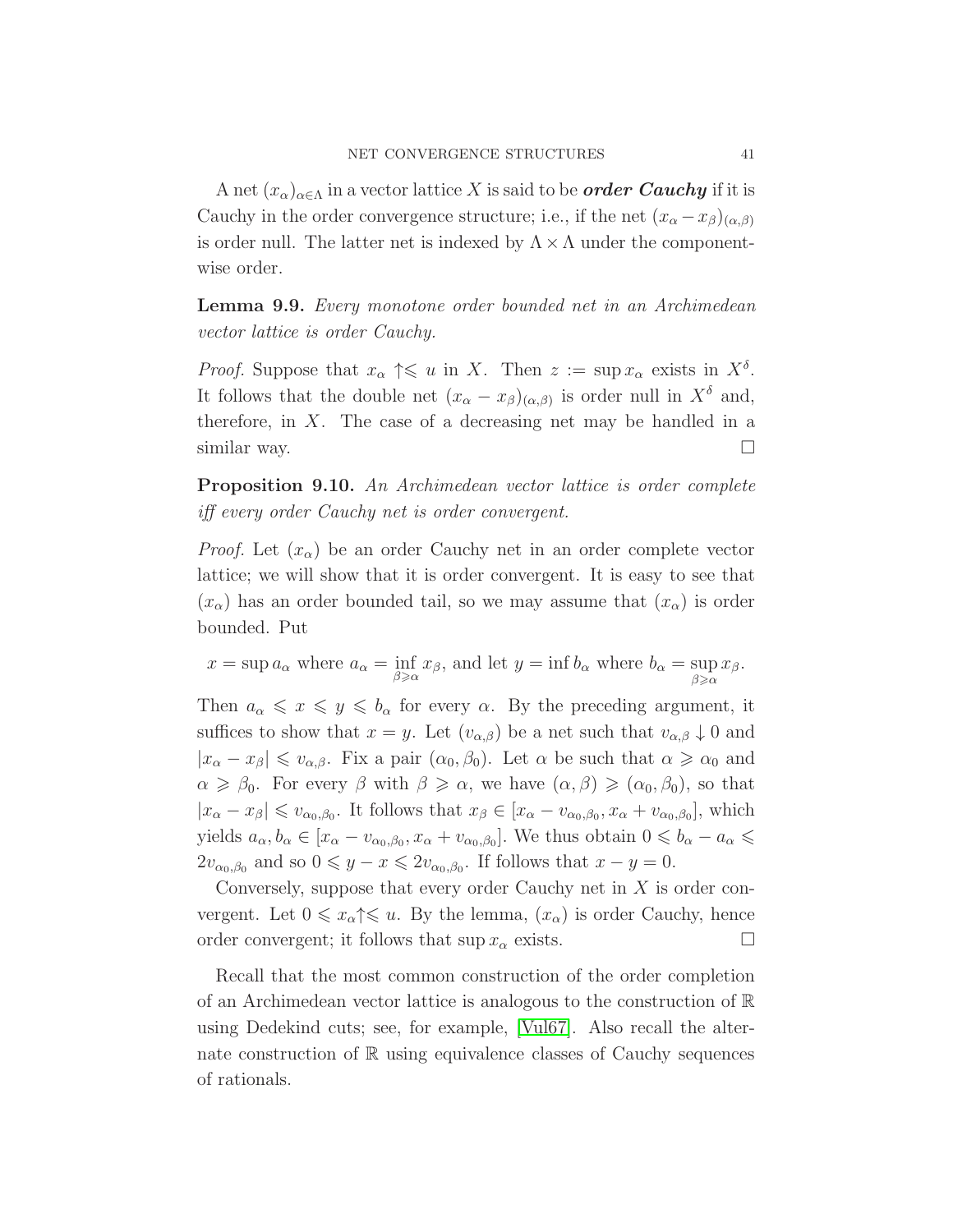The latter construction has an analogue for Archimedean vector lattices. Given an Archimedean vector lattice  $X$ , we may view the order convergence structure of its order completion  $X^{\delta}$  as a **Cauchy completion** of the order convergence structure on  $X$  in the following way: X is a dense subspace of  $X^{\delta}$  in the sense of convergence structures, and the elements of  $X^{\delta}$  are limits of order Cauchy nets in X. To see this, note that for every  $x \in X^{\delta}$  there exists a net  $(x_{\alpha})$  in X with  $x_{\alpha} \stackrel{\circ}{\rightarrow} x$ in  $X^{\delta}$ . It follows that  $(x_{\alpha})$  is order Cauchy in  $X^{\delta}$  and, therefore, in X by Proposition [9.8.](#page-39-0) Conversely, every order Cauchy net in  $X$  remains order Cauchy in  $X^{\delta}$  by Proposition [9.8;](#page-39-0) the previous proposition now yields that it converges in order in  $X^{\delta}$ .

Filter considerations. Proposition [9.3](#page-36-0) yields a filter version of order convergence: a filter  $\mathcal F$  on a vector lattice X converges in order to x (written  $\mathcal{F} \stackrel{\circ}{\rightarrow} x$ ) if  $\mathcal F$  contains a nested decreasing family of order intervals whose intersection is  $\{x\}$ ; see [\[Sch74,](#page-49-5) p. 54] or [\[AW05\]](#page-48-12). It can now be easily verified that this filter convergence structure corresponds exactly to the net convergence structure in Definition [9.1.](#page-35-1) This allows one to use the full power of the theory of filter convergence structures when dealing with order convergence.

In particular, we can discuss the concepts of local convexity and regularity from the theory of filter convergence structures. A convergence space is *regular* when  $\mathcal{F} \to x$  implies that the filter generated by the closures of the sets in  $\mathcal F$  still converges to x; this is not the same as a regular sublattice. A convergence vector space is locally convex if  $\mathcal{F} \to x$  implies the filter generated by the convex hulls of the sets in  $\mathcal F$  still converges to x. Now let X be a vector lattice equipped with its (filter) order convergence structure. Since order intervals are order closed and convex, we immediately obtain the following results.

Proposition 9.11. The order convergence structure is regular and locally convex.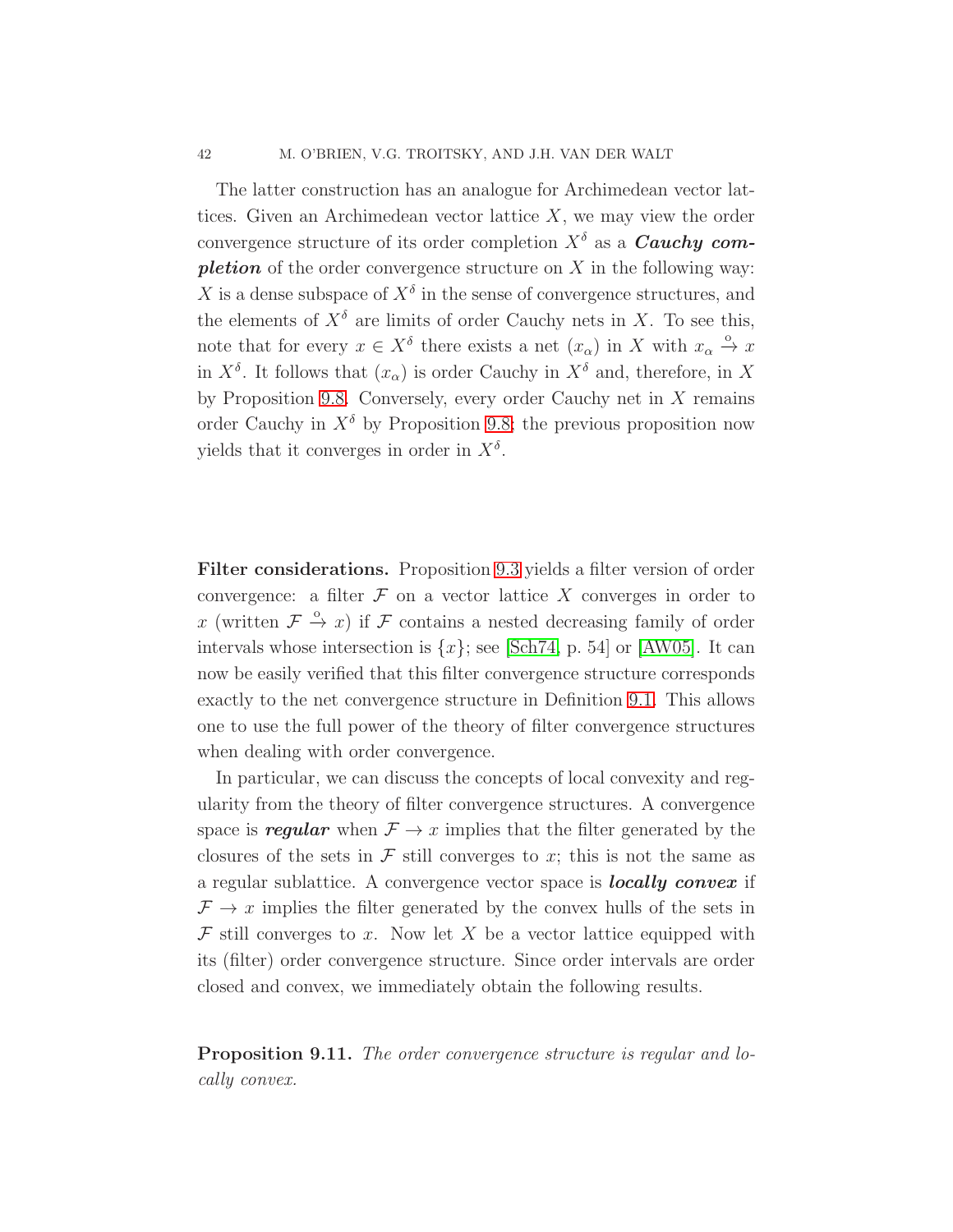## <span id="page-42-0"></span>10. Relative uniform convergence and order topology

We will show in this section that the Mackey modification of order convergence is relative uniform convergence. We then discuss the topological modification of order convergence and characterize the spaces where order convergence is topological.

**Relative uniform convergence.** Let  $X$  be a vector lattice. We say that a net  $(x_{\alpha})$  converges to some  $x \in X$  (relatively) uniformly and write  $x_{\alpha} \stackrel{u}{\rightarrow} x$  if there exists  $e \in X_+$  such that for every  $\varepsilon > 0$  there exists  $\alpha_0$  such that  $|x_\alpha - x| \leqslant \varepsilon e$  for all  $\alpha \geqslant \alpha_0$ .

Let  $e \in X_+$ . For  $x \in X$ , put

$$
||x||_e = \inf \{ \lambda \geq 0 \, : \, |x| \leq \lambda e \}.
$$

It is clear that  $||x||_e < \infty$  iff x is in the principal ideal  $I_e$  of e. It is also easy to see that  $\lVert \cdot \rVert_e$  is a lattice seminorm on  $I_e$ ; it is a norm when X is Archimedean. Then  $x_{\alpha} \stackrel{u}{\rightarrow} x$  iff  $||x_{\alpha} - x||_e \rightarrow 0$  for some  $e \in X_+$ .

If X is an Archimedean vector lattice then relative uniform convergence is a linear Hausdorff convergence structure on X. This may be verified directly. It also follows immediately from the next result:

<span id="page-42-1"></span>**Theorem 10.1.** Let X be an Archimedean vector lattice. Then its relative uniform convergence structure is the Mackey modification of its order convergence structure.

Proof. Recall that by Proposition [9.5,](#page-37-0) order bounded sets in X are the sets that are bounded in the order convergence structure. The result now follows easily from the fact that a set is order bounded iff it is contained in  $[-e, e]$  for some  $e \in X_+$ .  $\Box$ 

The sequential variant of this theorem was proved in [\[VdW16\]](#page-49-6).

**Corollary 10.2.** Let  $F$  be a filter in an Archimedean vector lattice. Then  $\mathcal{F} \stackrel{u}{\rightarrow} 0$  iff there exists  $e \in X_+$  such that  $\left[-\frac{1}{n}\right]$  $\frac{1}{n}e, \frac{1}{n}e] \in \mathcal{F}$  for every  $n \in \mathbb{N}$ .

The following result characterizes order boundedness of an operator as a form of continuity. This was proved in Theorem 5.1 of [\[TT20\]](#page-49-7), but now it follows immediately from Theorem [10.1](#page-42-1) and Proposition [3.9.](#page-14-4)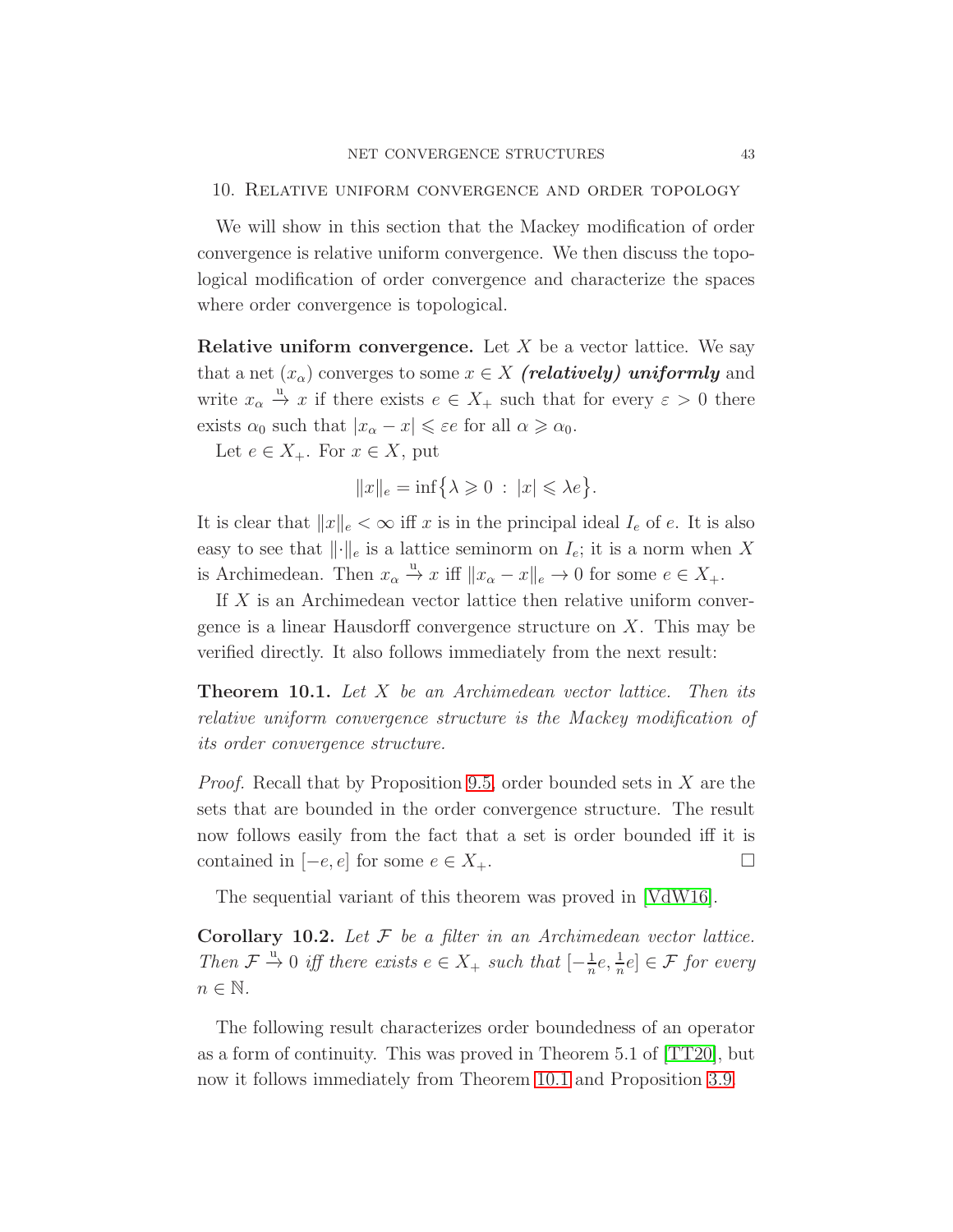**Theorem 10.3.** Let  $T: X \rightarrow Y$  be a linear operator between Archimedean vector lattices. The following are equivalent:

- $(i)$  T is order bounded; that is, T maps order bounded sets to order bounded sets.
- (ii) T is relative uniformly continuous:  $x_{\alpha} \stackrel{u}{\rightarrow} x$  implies  $Tx_{\alpha} \stackrel{u}{\rightarrow} Tx$ .
- (iii) T is relative uniformly-to-order continuous; that is,  $x_{\alpha} \stackrel{u}{\rightarrow} x$ implies  $Tx_\alpha \stackrel{\circ}{\rightarrow} Tx$ .

It is also observed in [\[TT20\]](#page-49-7) that a Banach lattice is order continuous iff order convergence and relative uniform convergence structures agree iff order convergence and relative uniform convergence agree on sequences. Thus, the order convergence structure on Banach lattice  $X$ is Mackey iff  $X$  is order continuous. Combining this with the preceding theorem, we get the following.

Corollary 10.4. A linear operator from an order continuous Banach lattice to an Archimedean vector lattice is order bounded iff it is order continuous.

In the filter language, it is easy to see that  $\mathcal{F} \stackrel{u}{\rightarrow} 0$  iff there exists  $u \in X_+$  such that  $\mathcal{N}_0[-u, u] \subseteq \mathcal{F}$ . Here, as before,  $\mathcal{N}_0$  stands for the neighborhood filter of zero in  $\mathbb R$ . Let  $\mathcal G$  be the filter generated by  $\mathcal{N}_0[-u, u];$  it is easy to see that the order intervals  $\left[-\frac{1}{n}\right]$  $\frac{1}{n}u, \frac{1}{n}u$  as  $n \in \mathbb{N}$ form a base of  $\mathcal G$ . This proves the following:

Proposition 10.5. Relative uniform convergence of an Archimedean vector lattice is first countable.

It was also observed in [\[TT20\]](#page-49-7) that if Y is a relative uniformly closed sublattice of a relative uniformly complete vector lattice X and  $(x_k)$  is a sequence in Y, then  $x_k \stackrel{u}{\rightarrow} 0$  in Y iff  $x_k \stackrel{u}{\rightarrow} 0$  in X.

Order Convergence and Topology. As we mentioned in the beginning of the paper, Ordman observed in [\[Ord66\]](#page-49-0) that almost everywhere convergence of measurable functions is not topological. The argument is very simple; we reproduce it here for the convenience of the reader:

**Example 10.6.** Consider the space  $L_0[0, 1]$  of all Lebesgue measurable functions on [0, 1] equipped with convergence almost everywhere. Let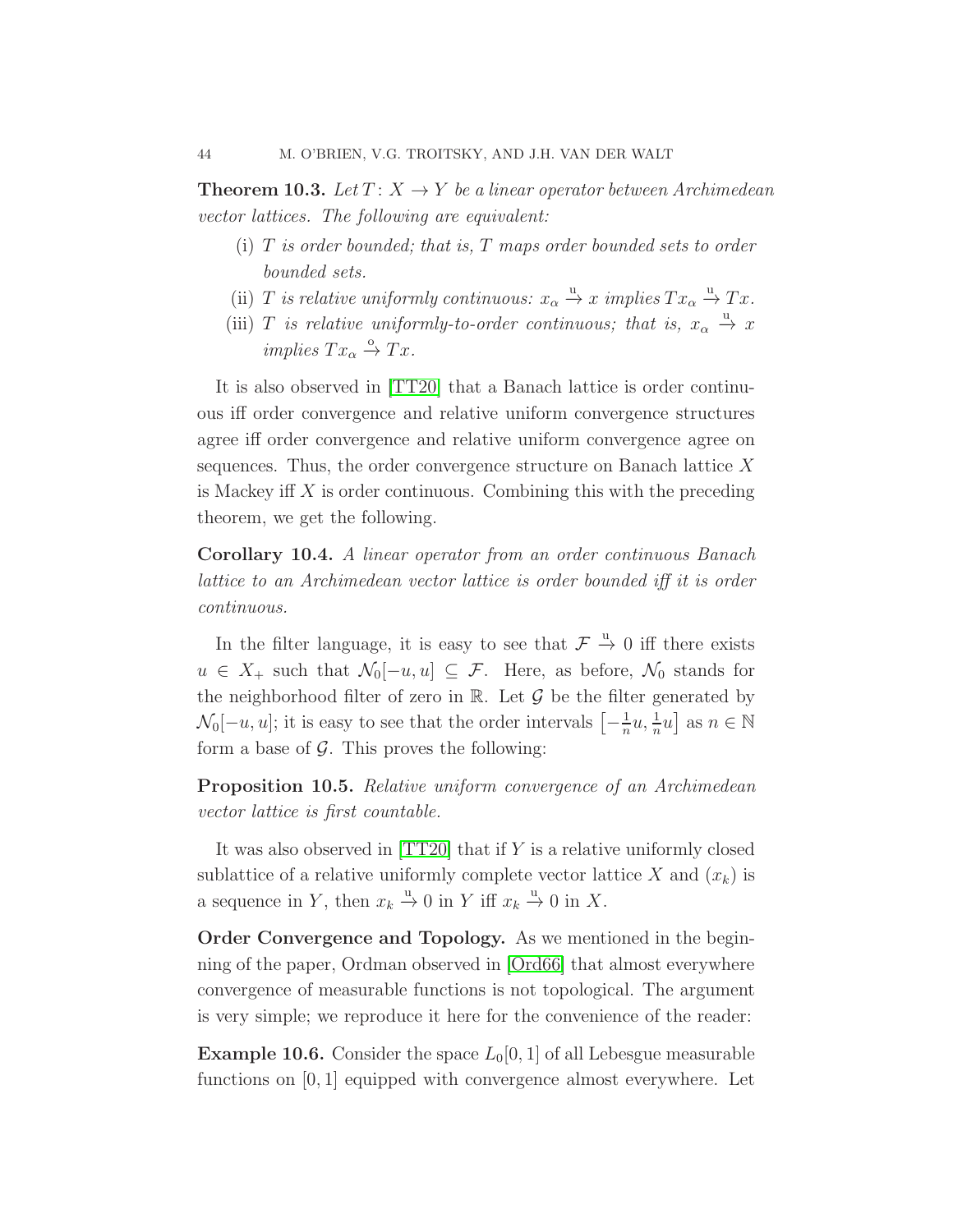$s_0 = 0$  and  $s_n = \sum_{k=1}^n$ 1  $\frac{1}{k}$  for  $n \in \mathbb{N}$ , then put  $A_n = [s_{n-1}, s_n] \mod 1$ . Then  $A_n \subseteq [0,1]$  and the Lebesgue measure of  $A_n$  is  $\frac{1}{n}$ . The sequence  $(x_n)$  defined by  $x_n = \mathbb{1}_{A_n}$  is called the **typewriter sequence**. It is easy to see that every subsequence of  $(x_n)$  has a further subsequence that converges to zero. If the convergence were topological, we would have  $x_n \to 0$ , but the latter is false.

For sequences in  $L_0[0,1]$ , order convergence agrees with convergence almost everywhere, hence the typewriter sequence from the example shows that order convergence is generally not topological. We will show that order convergence may be very far from being topological; it is topological iff the space is finite-dimensional. Moreover, its topological modification is the order topology, which may be very coarse: it need not be linear or Hausdorff.

In vector lattice theory, a subset  $A$  of a vector lattice is said to be order closed if  $x_{\alpha} \stackrel{\circ}{\rightarrow} x$  and  $\{x_{\alpha}\}\subseteq A$  imply  $x \in A$ ; this agrees with the definition of closed sets in the order convergence structure. The collection of all order closed sets forms a topology; following [\[LZ73,](#page-48-13) p. 80, we call it the *order topology*. In the language of convergence structures, this is precisely the topological modification of the order convergence structure; we will denote this topology by  $\tau_o$ . By Propo-sition [3.5,](#page-11-1)  $\tau_o$  is the finest topology on X whose convergence is weaker than order convergence.

It is easy to see that the order topology is translation invariant, and it follows immediately from the definition that points are closed. By Theorem 5.1 on pp. 34–35 of [\[KN76\]](#page-48-7), a topological vector space is Hausdorff iff points are closed. Therefore, if  $\tau_o$  is linear, it is automatically Hausdorff. The following example shows the order topology need not be Hausdorff or linear; cf. [\[Vla69,](#page-49-8) p. 146].

<span id="page-44-0"></span>**Example 10.7.** Order topology on  $C[0, 1]$  is not Hausdorff and not *linear.* Suppose it is Hausdorff. Let  $U$  and  $V$  be open neighbourhoods of 0 and of 1, respectively, with  $U \cap V = \emptyset$ . Let  $(t_k)$  be an enumeration of the rational numbers in  $(0, 1)$ . For each  $k, n \in \mathbb{N}$ , let  $x_{k,n}$  be the continuous function such that  $x_{k,n}(t_k) = 1$ ,  $x_{n,k}$  vanishes outside of  $\left[t_k-\frac{1}{n}\right]$  $\frac{1}{n}, t_k + \frac{1}{n}$  $\frac{1}{n}$ , and is linear on  $\left[t_k - \frac{1}{n}\right]$  $\left[\frac{1}{n}, t_k\right]$  and on  $\left[t_k, t_k + \frac{1}{n}\right]$  $\frac{1}{n}$ . For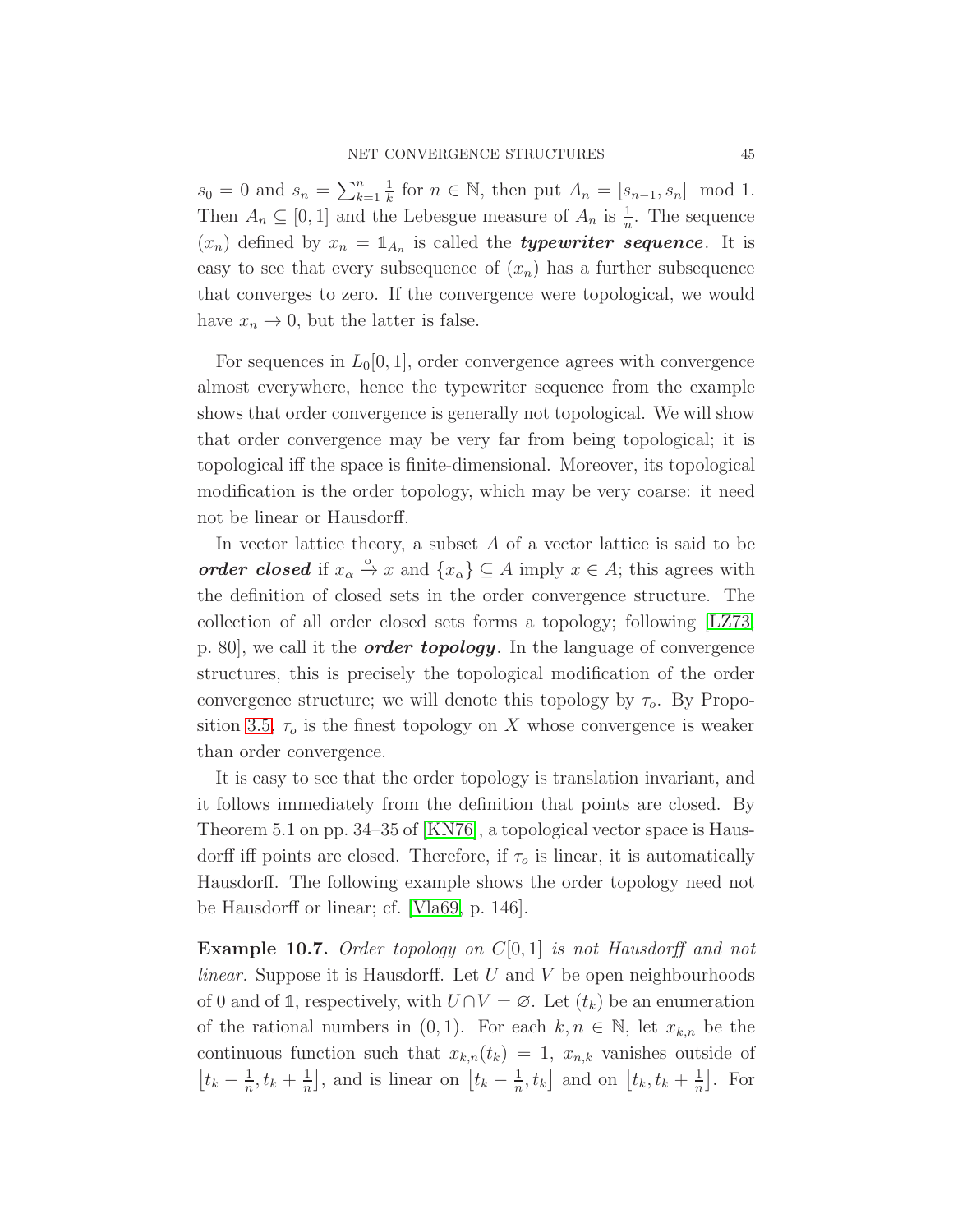each fixed k, we clearly have  $x_{k,n} \downarrow 0$  as  $n \to \infty$ . It follows that  $x_{k,n} \stackrel{\circ}{\rightarrow} 0$  and, therefore,  $x_{k,n} \stackrel{\tau_o}{\rightarrow} x$  as  $n \rightarrow \infty$ . Choose  $n_1$  such that  $y_1 := x_{1,n_1} \in U$ . Next we observe that  $y_1 \vee x_{2,n} \downarrow y_1$ . It follows from  $y_1 \in U$  that  $y_2 := y_1 \vee x_{2,n_2} \in U$  for some  $n_2$ . Iterating this process, we construct a sequences  $(n_k)$  in N and  $(y_k)$  in U such that  $y_k = y_{k-1} \vee x_{k,n_k}$ for every  $k > 1$ . It follows that  $y_k \uparrow$  and  $y_k(t_i) = 1$  as  $i = 1, \ldots, k$ . This yields  $y_k \uparrow \mathbb{1}$ . Therefore, there exists  $k_0$  such that  $y_{k_0} \in V$ , which contradicts U and V being disjoint.

So the order topology on  $C[0, 1]$  can fail to be Hausdorff and, therefore, is not generally a linear topology.

While the preceding example shows that the order topology may be rather poor, there are situations where it is "nice". Let  $X$  be Banach lattice. It is well known that every norm convergent sequence in X has a subsequence that converges in order to the same limit. It follows that every order closed set in  $X$  is norm closed: so the norm topology on  $X$  is stronger than its order topology. If, in addition,  $X$  is order continuous, a set is norm closed iff it is order closed. Thus, the topological modification of order convergence agrees with the norm topology in order continuous Banach lattices.

We now provide a useful characterization of order neighbourhoods, which are sometimes called *net-catching sets* in the literature.

<span id="page-45-0"></span>**Proposition 10.8.** Let U be a subset of a vector lattice X and  $x \in X$ . The following are equivalent:

- <span id="page-45-1"></span>(i) U is an order neighborhood of x;
- (ii) if  $u_{\alpha} \downarrow 0$  then there exists  $\alpha_0$  such that  $[x u_{\alpha}, x + u_{\alpha}] \subseteq U$  for all  $\alpha \geqslant \alpha_0$ .

*Proof.* Without loss of generality we may assume  $x = 0$ .

 $(i) \Rightarrow (ii)$  $(i) \Rightarrow (ii)$  $(i) \Rightarrow (ii)$  Suppose that U satisfies [\(i\)](#page-45-0) but fails [\(ii\)](#page-45-1). Then there exists a net  $(u_\alpha)$  such that  $u_\alpha \downarrow 0$  but for every  $\alpha$ , the interval  $[-u_\alpha, u_\alpha]$  is not entirely contained in U. We can then find  $x_{\alpha}$  in this interval such that  $x_{\alpha} \notin U$ . This results in a net  $(x_{\alpha})$  such that  $x_{\alpha} \stackrel{\circ}{\to} 0$ , yet no  $x_{\alpha}$  is in  $U$ ; a contradiction.

[\(ii\)](#page-45-1)⇒[\(i\)](#page-45-0) Suppose that  $(x_\alpha)_{\alpha\in\Lambda}$  → 0. Let  $(u_\gamma)_{\gamma\in\Gamma}$  be a dominating net as in Definition [9.1.](#page-35-1) By assumption, there exists  $\gamma_0$  such that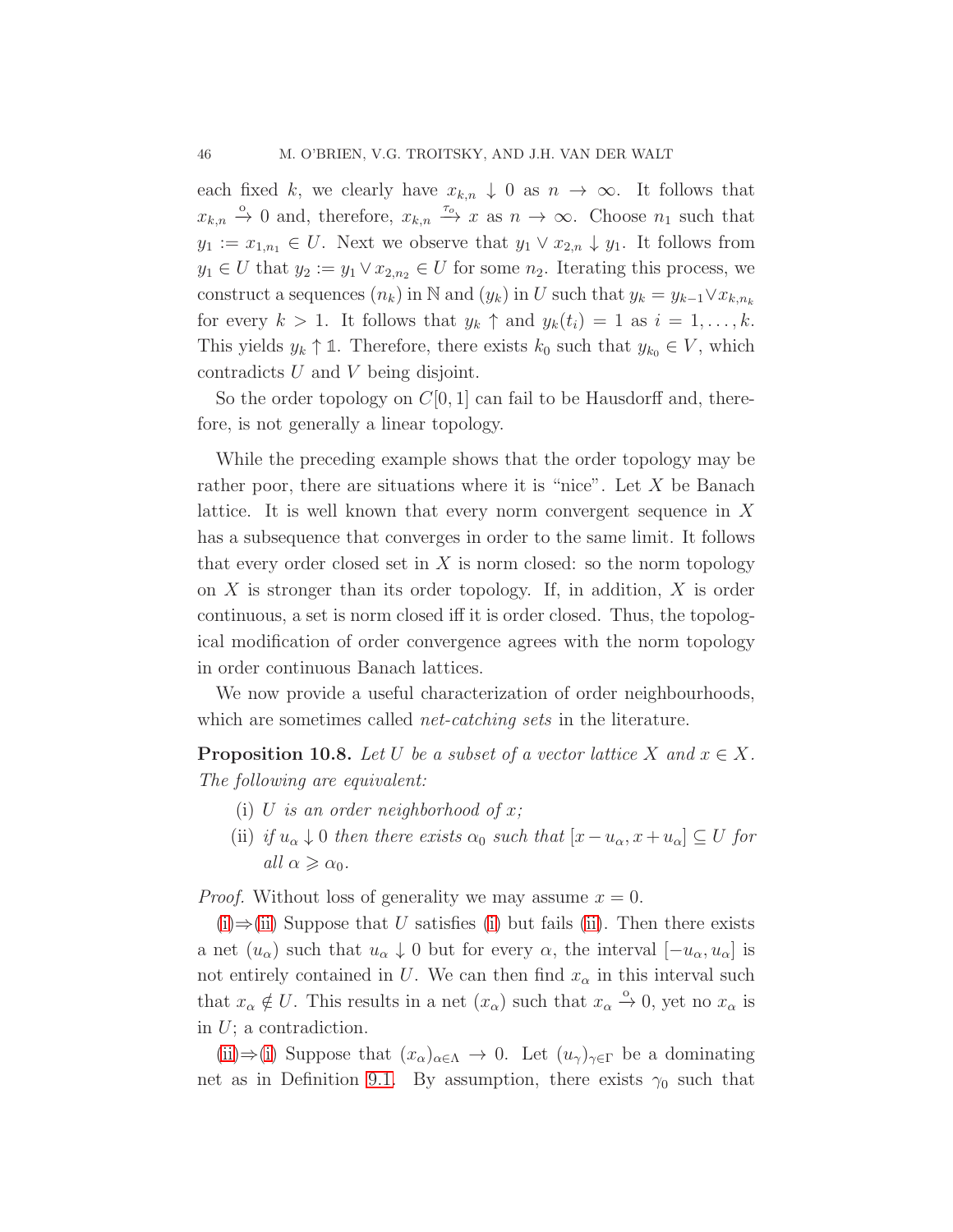$[-u_{\gamma_0}, u_{\gamma_0}] \subseteq U$ . On the other hand, a tail of  $(x_{\alpha})$  is contained in  $[-u_{\gamma_0}, u_{\gamma_0}],$  and, therefore in U.

<span id="page-46-0"></span>It was shown in [\[DEM20\]](#page-48-14) that order convergence is topological precisely in finite-dimensional spaces. We will now provide a short proof of this fact.

**Lemma 10.9.** Let  $\tau$  be a linear topology on a vector lattice X. If  $\tau$ convergence is stronger than order convergence then  $X$  is Archimedean, has a strong unit e, and  $x_{\alpha} \stackrel{\tau}{\rightarrow} 0$  implies  $||x_{\alpha}||_e \rightarrow 0$ .

*Proof.* To show that X is Archimedean, suppose  $0 \leq x \leq \frac{1}{n}$  $\frac{1}{n}u$  for all  $n \in \mathbb{N}$ . Since scalar multiplication is  $\tau$ -continuous, we have  $\frac{1}{n}u \stackrel{\tau}{\to} 0$ , which yields  $\frac{1}{n}u \xrightarrow{\circ} 0$  and, therefore,  $x = 0$ .

Let  $\mathcal{N}_0$  be the filter of zero neighborhoods for  $\tau$ . Then we have  $\mathcal{N}_0 \stackrel{\tau}{\rightarrow} 0$  and, therefore,  $\mathcal{N}_0 \stackrel{\circ}{\rightarrow} 0$ . Since order convergence is locally bounded by Corollary [9.6,](#page-38-0)  $\mathcal{N}_0$  contains an order bounded member. That is, there exists a  $U \in \mathcal{N}_0$  and  $e \in X_+$  such that  $U \subseteq [-e, e]$ . It follows that e is a strong unit.

To prove the last claim, suppose that  $x_{\alpha} \stackrel{\tau}{\rightarrow} 0$  for some net  $(x_{\alpha})$ . Fix  $\varepsilon > 0$  and let U be as above. Then  $\varepsilon U \in \mathcal{N}_0$  and there exists  $\alpha_0$ such that  $x_{\alpha} \in \varepsilon U$  whenever  $\alpha \geqslant \alpha_0$ . It follows that  $|x_{\alpha}| \leqslant \varepsilon \varepsilon$ ; i.e.,  $||x_{\alpha}||_e \leqslant \varepsilon.$ 

<span id="page-46-1"></span>**Theorem 10.10.** Order convergence on a vector lattice  $X$  arises from a linear topology iff X is finite-dimensional and Archimedean.

Proof. Let X be a finite-dimensional Archimedean vector lattice. Then X is lattice-isomorphic to  $\mathbb{R}^n$  for some n. So, without loss of generality, we assume  $X = \mathbb{R}^n$ . Then order convergence agrees with the coordinate-wise convergence, which is topological.

Suppose that there is a linear topology  $\tau$  on X with  $x_{\alpha} \stackrel{\tau}{\rightarrow} 0$  iff  $x_{\alpha} \stackrel{\circ}{\rightarrow} 0$  for every net  $(x_{\alpha})$  in X. By Theorem [10.9](#page-46-0) X is Archimedean, has a strong unit e, and  $x_{\alpha} \stackrel{\tau}{\rightarrow} 0$  implies  $||x_{\alpha}||_e \rightarrow 0$ . For the sake of contradiction, assume that  $X$  is infinite-dimensional. Then  $X$  contains an infinite disjoint sequence of non-zero vectors, say,  $(x_n)$ . Without loss of generality, we may assume  $||x_n||_e = 1$  for each n. Viewed as an order bounded disjoint sequence in  $X^{\delta}$ ,  $(x_n)$  is order null in  $X^{\delta}$ . Then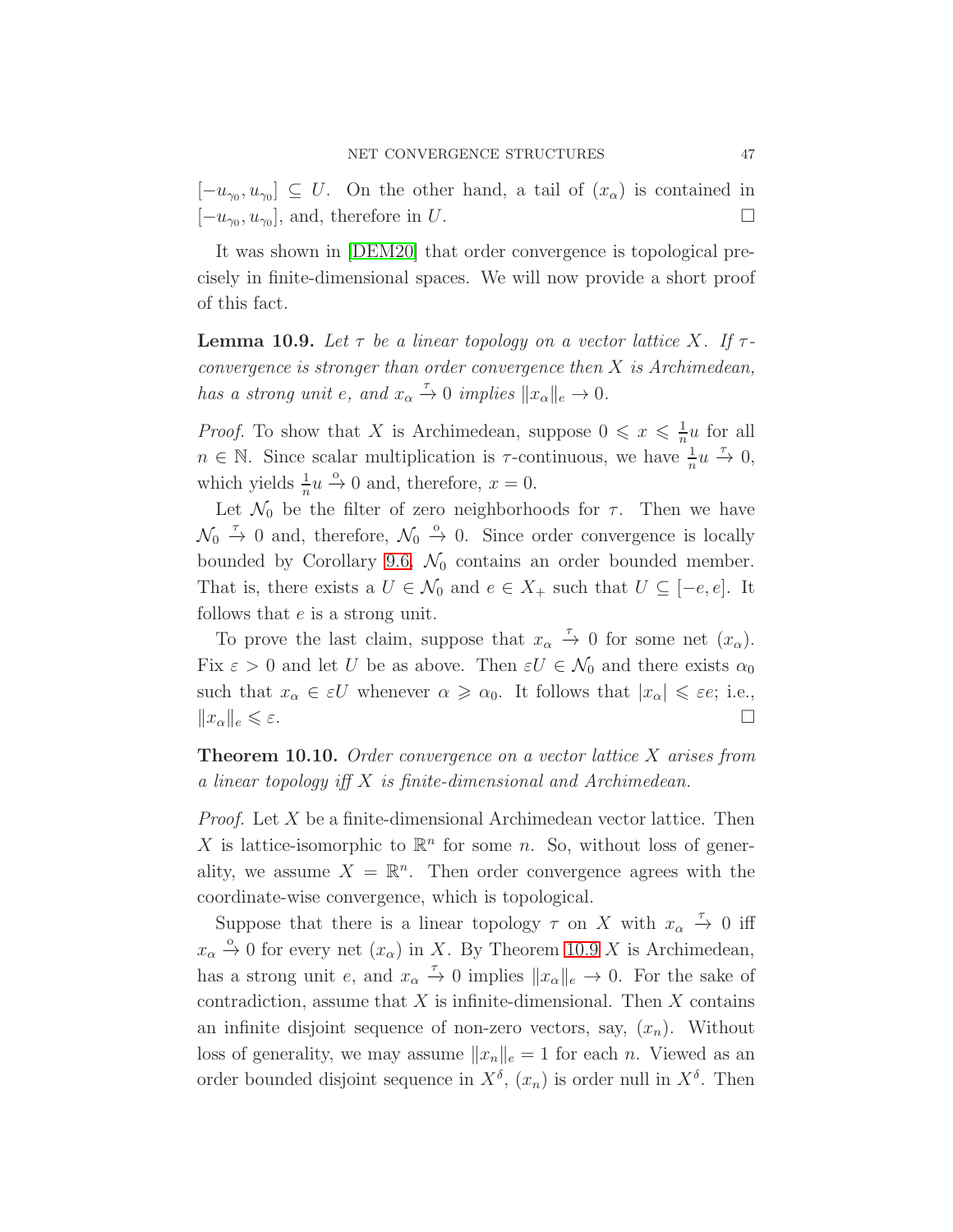$x_n \stackrel{\circ}{\to} 0$  in X by Theorem [9.8.](#page-39-0) Our assumption gives  $x_n \stackrel{\tau}{\to} 0$ ; hence  $||x_n||_e \rightarrow 0$  by Lemma [10.9,](#page-46-0) a contradiction.

<span id="page-47-0"></span>Corollary 10.11. Order convergence on an Archimedean vector lattice X is topological iff X is finite-dimensional.

*Proof.* Suppose that order convergence on X comes from a topology  $\tau$ . Since addition and scalar multiplication are jointly continuous with respect to order convergence, it follows that  $\tau$  is linear. Now apply Theorem [10.10.](#page-46-1)  $\Box$ 

**Example 10.12.** Consider  $X = \mathbb{R}^2$  with the lexicographic order. Note that X fails the Archimedean Property. The sequence  $(\frac{1}{n},0)$  converges to zero in every Hausdorff linear topology on  $X$ , yet it does not converge to zero in order.

<span id="page-47-1"></span>Proposition 10.13. Relative uniform convergence on an Archimedean vector lattice  $X$  is topological iff  $X$  has a strong unit.

Proof. If relative uniform convergence arises from a topology, then X has a strong unit by Lemma [10.9.](#page-46-0) Conversely, if X has a strong unit, say, e, then relative uniform convergence agrees with convergence in  $\lVert \cdot \rVert_e$ -norm.

Remark 10.14. It was observed in Proposition 3.1.3 of [\[BB02\]](#page-48-0) that a convergence vector space is topological iff it is pretopological. This implies that "topological" may be replaced with "pretopological" in Corollary [10.11](#page-47-0) and Proposition [10.13.](#page-47-1) In particular, in an infinitedimensional Archimedean vector lattice, an arbitrary mixing of order (or uniformly) convergent nets may spoil the convergence.

In the last few years, several variants of unbounded convergences came to prominence in vector lattice theory. These provide more examples of non-topological convergence structures. We will discuss unbounded convergences from the perspective of the theory of convergence structures in a separate paper.

Acknowledgements. The authors would like to thank M. Taylor for valuable discussions.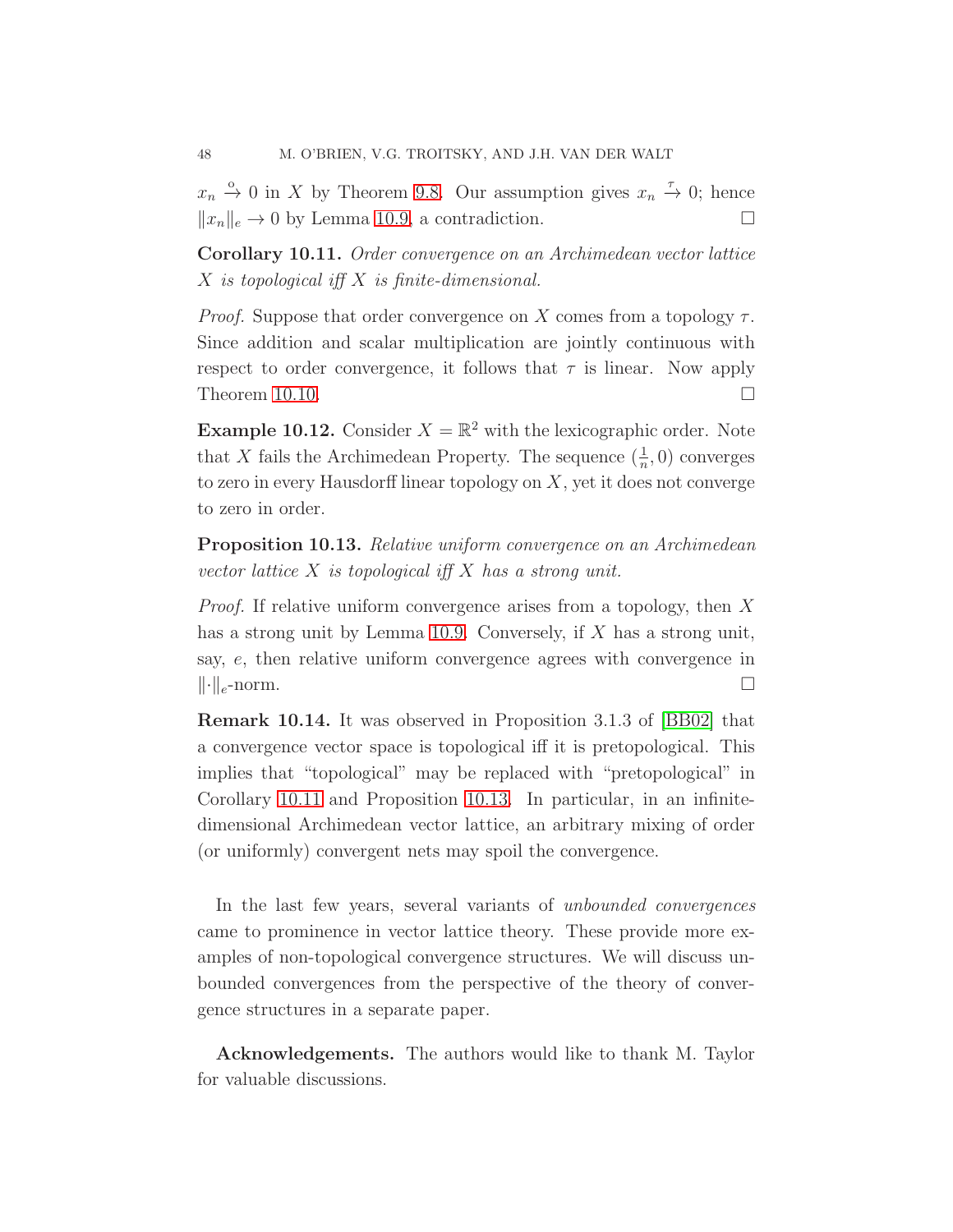#### NET CONVERGENCE STRUCTURES 49

### **REFERENCES**

- <span id="page-48-3"></span>[AA72] J.F. Aarnes and P.R. Andenaes, On nets and filters, *Math. Scand.* 31 (1972), 285–292.
- <span id="page-48-9"></span>[AS05] Y. Abramovich and G. Sirotkin, On order convergence of nets, *Positiv*ity, 9, 2005, 287–292.
- <span id="page-48-11"></span>[AB03] C.D. Aliprantis and O. Burkinshaw, *Locally solid Riesz spaces with* applications to economics, 2nd ed., AMS, Providence, RI, 2003.
- <span id="page-48-8"></span>[AB06] C.D. Aliprantis and O. Burkinshaw, Positive operators, 2nd edition, Springer, 2006.
- <span id="page-48-12"></span>[AW05] R. Anguelov and J.H. van der Walt, Order convergence structure on C(X). Quaest. Math. 28 (2005), no. 4, 425–457.
- <span id="page-48-4"></span>[Ars77] Z. Artstein, Continuous dependence of solutions of operator equations. I, Trans. Amer. Math. Soc. 231 (1977), no. 1, 143–166.
- <span id="page-48-6"></span>[AEG] A. Aydın, E. Emelyanov, S. Gorokhova, Full Lattice Convergence on Riesz Spaces, preprint arXiv:2004.04879v1 [math.FA]
- <span id="page-48-0"></span>[BB02] R. Beattie and H.-P. Butzmann, Convergence Structures and Applications to Functional Analysis, Kluwer Academic Publishers, Dordrecht, 2002.
- <span id="page-48-14"></span>[DEM20] Y.A. Dabboorasad, E.Y. Emelyanov and M.A.A. Marabeh, Order Convergence in infinite-dimensional vector lattices is not topological, Uzb. *Mat. Zh.*  $(2020)(1)$  159-166.
- <span id="page-48-10"></span>[GXT17] N. Gao, F. Xanthos and V.G. Troitsky, Uo-convergence and its applications to Cesàro means in Banach lattices, Israel J. Math., 220, 2017, 649–689.
- <span id="page-48-5"></span>[HZW10] W.K. Ho, D. Zhao, and W.S. Wee, D-Completions of Net Convergence Structures, in Quantitative Logic and Soft Computing, 2010, AISC 82, pp. 93–110.
- <span id="page-48-2"></span>[Kat67] M. Katětov, Convergence structures, General Topology and its Relations to Modern Analysis and Algebra, Praha Academia Publishing, 1967, 207–216.
- <span id="page-48-1"></span>[Kel55] J.L. Kelley, General topology, D. Van Nostrand Company, Inc., Toronto-New York–London, 1955
- <span id="page-48-7"></span>[KN76] J.L. Kelley and I. Namioka, Linear topological spaces, Second corrected printing. Graduate Texts in Mathematics, No. 36. Springer–Verlag, New York-Heidelberg, 1976.
- <span id="page-48-13"></span>[LZ73] W.A.J. Luxemburg and A.C. Zaanen, Riesz spaces. Vol. I North-Holland Publishing Co., Amsterdam-London, 1971.
- [OBr21] M. O'Brien, A Theory of Net Convergence with Applications to Vector Lattices, Ph.D. Thesis, University of Alberta, 2021 (in preparation).